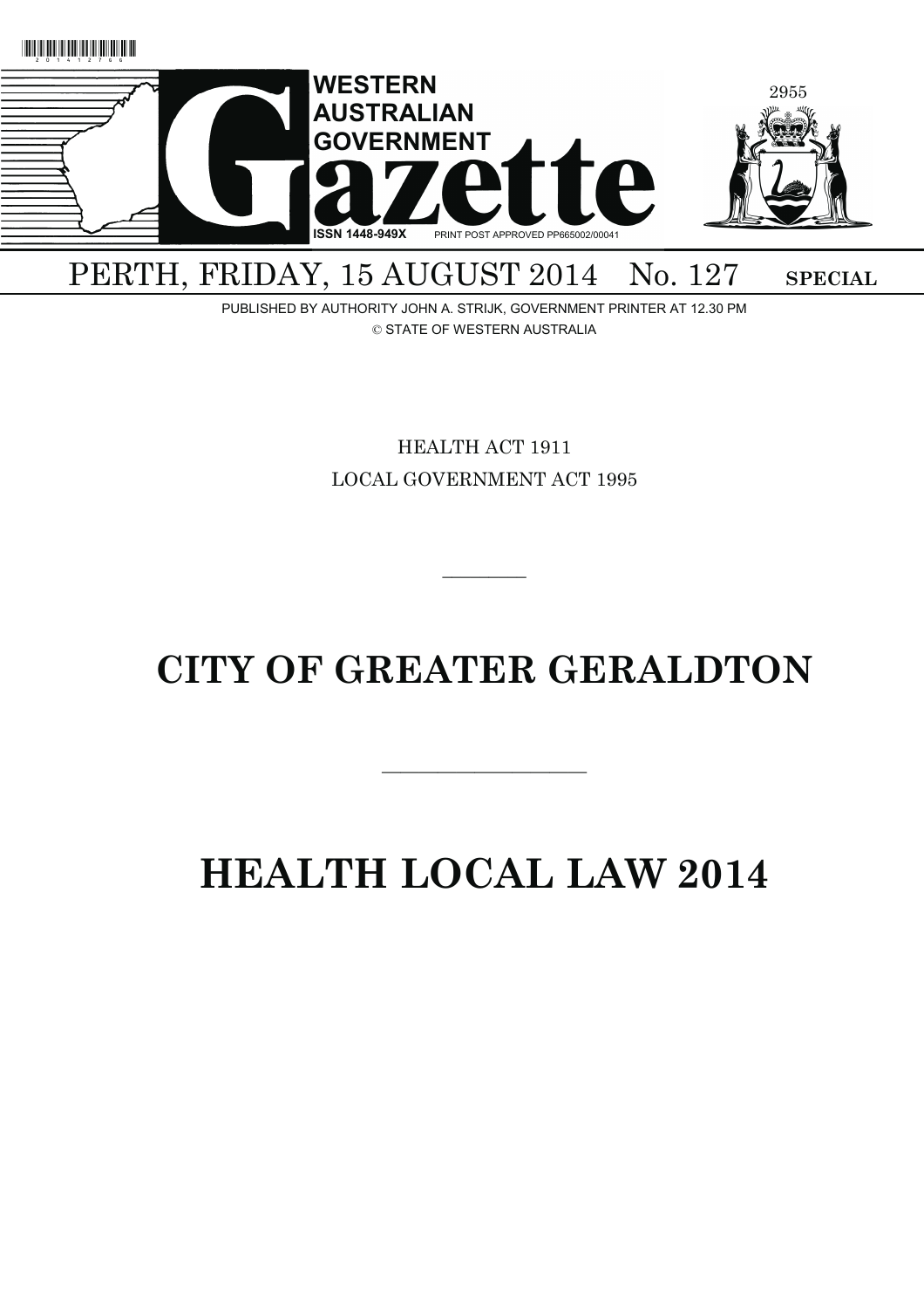# **Health Local Law 2014**

A Local Law to—

- provide a statutory means of effectively controlling issues which have the potential to adversely impact on the health and well-being of the community.
- allow health related issues to be sufficiently controlled so as to provide an acceptable standard for the maintenance of public health in the community
- and to remove obsolete local laws relating to the district of the City of Greater Geraldton.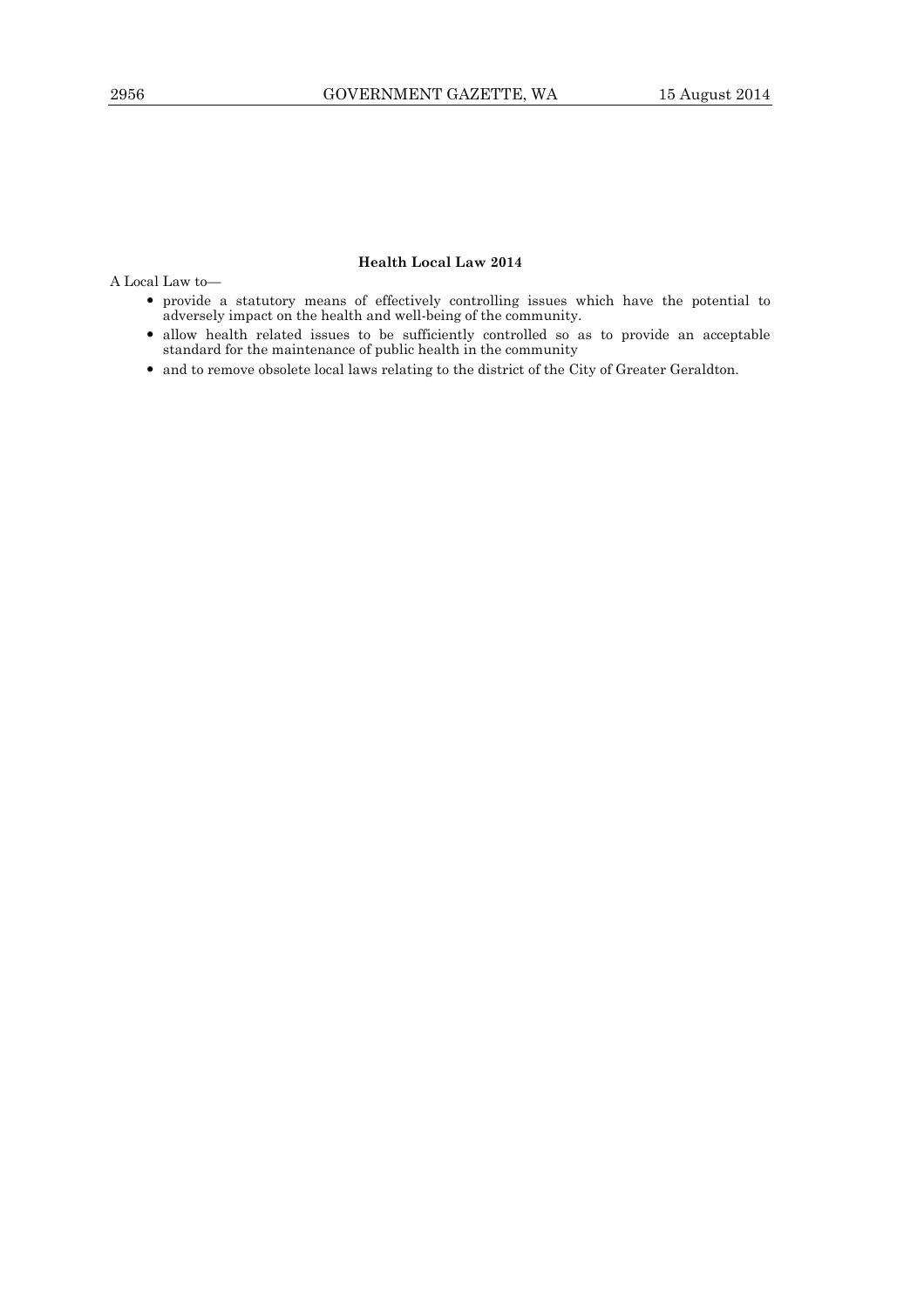# **HEALTH ACT 1911 LOCAL GOVERNMENT ACT 1995**

CITY OF GREATER GERALDTON

# **HEALTH LOCAL LAW 2014**

#### **CONTENTS**

# **PART 1—PRELIMINARY**

- 1.1 Citation
- 1.2 Commencement
- 1.3 Application
- 1.4 Repeal
- 1.5 Interpretation

# **PART 2—SANITATION**

#### *Division 1—Sanitary conveniences*

- 2.1 Interpretation
- 2.2 Dwelling house
- 2.3 Floor of wet areas
- 2.4 Premises other than a dwelling house
- 2.5 Outdoor festivals
- 2.6 Temporary works
- 2.7 Maintenance of sanitary conveniences and fittings
- 2.8 Ventilation of toilet
- 2.9 Public sanitary conveniences
- 2.10 Lighting
- 2.11 Installation

#### *Division 2—Bathroom, laundries and kitchens*

- 2.12 Bathrooms
- 2.13 Laundries
- 2.14 Washing or keeping of clothes in kitchens
- 2.15 Kitchens

# **PART 3—HOUSING AND GENERAL**

*Division 1—Maintenance of dwelling houses*

3.1 Dwelling house maintenance

# *Division 2—Ventilation of dwelling houses*

- 3.2 Exemption for short-term hostels and recreational campsites
- 3.3 Overcrowding
- 3.4 Calculate sufficient space
- 3.5 Ventilation
- 3.6 Subfloor ventilation

# *Division 3—Water supply*

- 3.7 Water supply
- 3.8 Rain water tanks
- 3.9 Wells
- 3.10 Pollution

#### *Division 4—Second-hand furniture, bedding and clothing*

- 3.11 Prohibition on sale
- 3.12 Prohibition of possession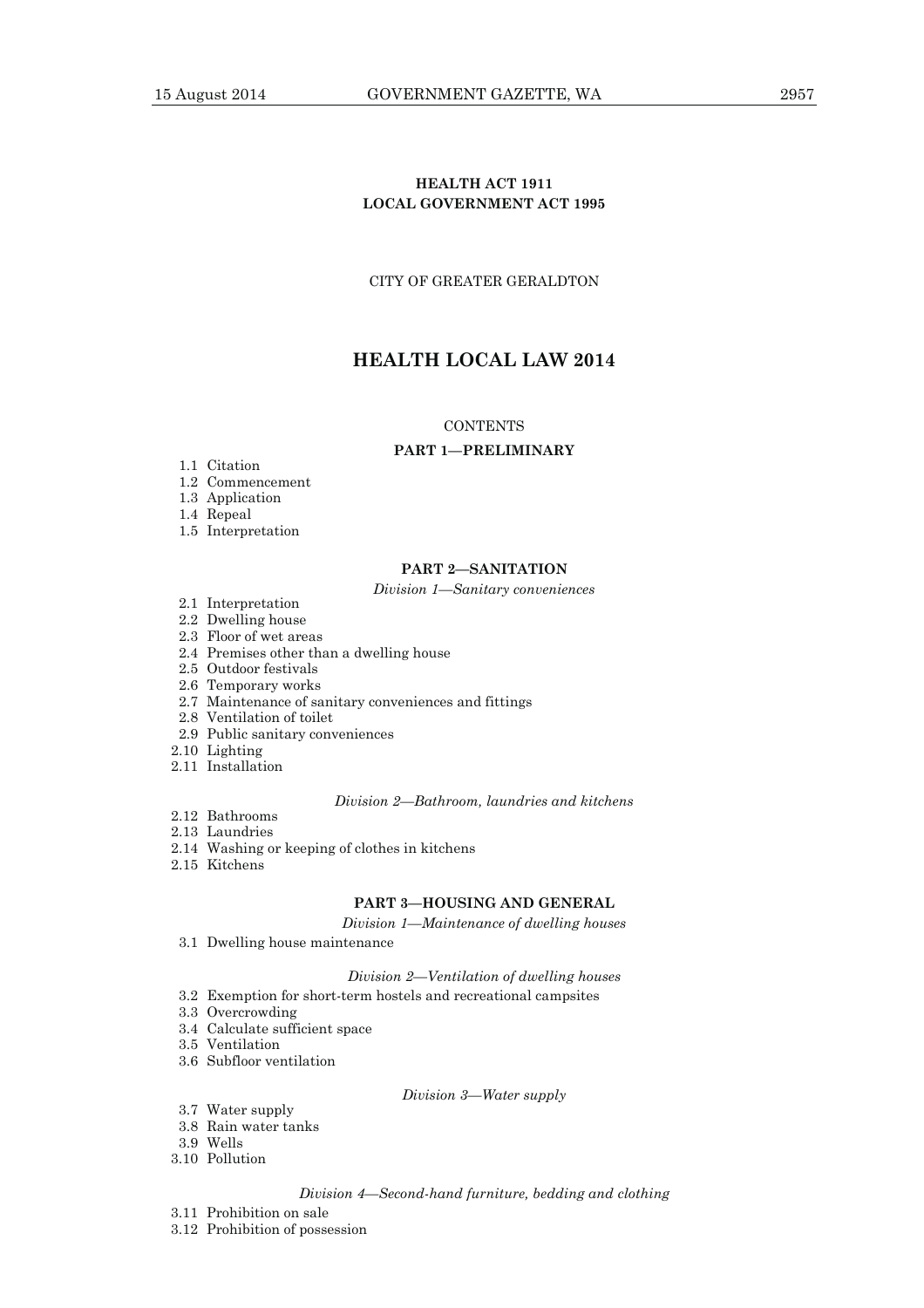# *Division 5—Morgues*

## 3.13 Licensing of morgues

# **PART 4—WASTE FOOD AND LIQUID REFUSE**

*Division 1—Liquid refuse*

4.1 Interpretation

- 4.2 Deposit of liquid refuse
- 4.3 Disposal of liquid waste

# *Division 2—Transport of butchers' waste*

- 4.4 Interpretation
- 4.5 Restriction of vehicles
- 4.6 Transport of butchers' waste

#### **PART 5—NUISANCES AND GENERAL**

*Division 1—Nuisances*

- 5.1 Interpretation
- 5.2 Footpaths etc to be kept clean
- 5.3 Public vehicles to be kept clean
- 5.4 Clause 5.4 is deleted
- 5.5 Transportation, use and storage of offal or blood
- 5.6 Use or storage of fertiliser
- 5.7 Storage and dispatch of artificial fertiliser
- 5.8 Storage of fertiliser in a dwelling house

# *Division 2—Keeping of animals*

- 5.9 Interpretation
- 5.10 Cleanliness
- 5.11 Animal enclosures
- 5.12 Clause 5.12 is deleted
- 5.13 Slaughter of animals
- 5.14 Disposal of dead animals
- 5.15 Restrictions on pigeon nesting or perching

# *Division 3—Keeping of feedlots*

- 5.16 Interpretation
- 5.17 Premises to be approved
- 5.18 Site conditions

#### *Division 4—Piggeries*

- 5.19 Interpretation
- 5.20 Premises to be approved
- 5.21 Site conditions

# **PART 6—PEST CONTROL**

*Division 1—Flies*

- 6.1 Interpretation
- 6.2 Fly breeding matter not to be left on premises unless covered or treated
- 6.3 Measures to be taken by an occupier
- 6.4 EHO may give notice directing measures to be taken
- 6.5 Local government may execute work and recover costs

# *Division 2—Mosquitoes*

- 6.6 Interpretation
- 6.7 Measures to be taken to prevent mosquitoes breeding
- 6.8 Local government may execute work and recover costs

#### *Division 3—Rodents*

- 6.9 Interpretation
- 6.10 Measures to be taken to eradicate rodents
- 6.11 Waste food etc to be kept in rodent proof receptacles
- 6.12 Restrictions on keeping of rodents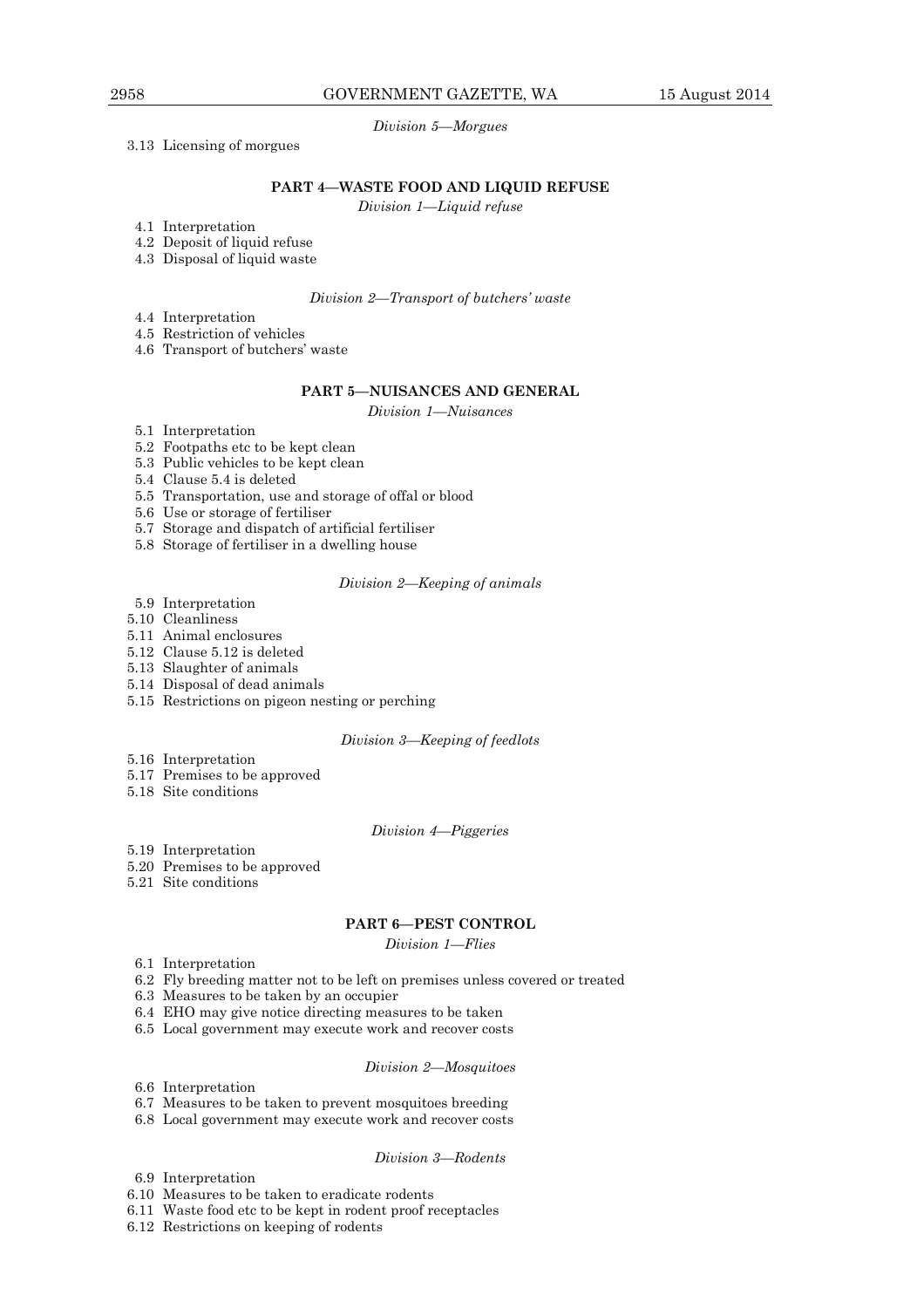#### *Division 4—Cockroaches*

6.13 Interpretation

6.15 Interpretation

6.14 Measures to be taken to eradicate Cockroaches

#### *Division 5—Argentine Ants*

6.16 Measures to be taken to keep premises free from Argentine Ants

#### *Division 6—European Wasps*

- 6.17 Interpretation 6.18 Measures to be taken to keep premises free from European Wasp nests
	-

# *Division 7—Bee keeping*

6.19 Interpretation

6.20 Restrictions on keeping of bees in hives

# *Division 8—Arthropod vectors of disease*

6.21 Interpretation 6.22 Responsibility of the owner or occupier

#### **PART 7—INFECTIOUS DISEASES**

*Division 1—General provisions*

- 7.1 Requirements on owner or occupier to clean, disinfect and disinfest
- 7.2 EHO may disinfect or disinfest premises
- 7.3 Insanitary houses, premises and things
- 7.4 Persons in contact with an infectious disease sufferer
- 7.5 Declaration of infected house or premises
- 7.6 Destruction of infected animals
- 7.7 Disposal of a body
- 7.8 Local government may carry out work and recover costs

#### *Division 2—Disposal of used condoms and needles*

- 7.9 Disposal of used condoms
- 7.10 Disposal of used needles

#### **PART 8—LODGING HOUSES**

*Division 1—Registration*

- 8.1 Interpretation
- 8.2 Lodging house not to be kept unless registered
- 8.3 Application for registration
- 8.4 Approval of application
- 8.5 Renewal of registration
- 8.6 Notification upon sale or transfer
- 8.7 Revocation of registration

# *Division 2—Construction and use requirements*

- 8.8 General construction requirements
- 8.9 Sanitary conveniences
- 8.10 Laundry
- 8.11 Kitchen
- 8.12 Dining room
- 8.13 Lounge room
- 8.14 Fire prevention and control
- 8.15 Obstruction of passages and stairways
- 8.16 Fitting of locks
- 8.17 Restriction on use of rooms for sleeping
- 8.18 Sleeping accommodation—short-term hostels and recreational campsites
- 8.19 Furnishing etc of sleeping apartments
- 8.20 Ventilation
- 8.21 Numbers to be placed on doors

#### *Division 3—Management and care*

- 8.22 Keeper or manager to reside in the lodging house
- 8.23 Register of lodgers
- 8.24 Keeper report
- 8.25 Certificate in respect of sleeping accommodation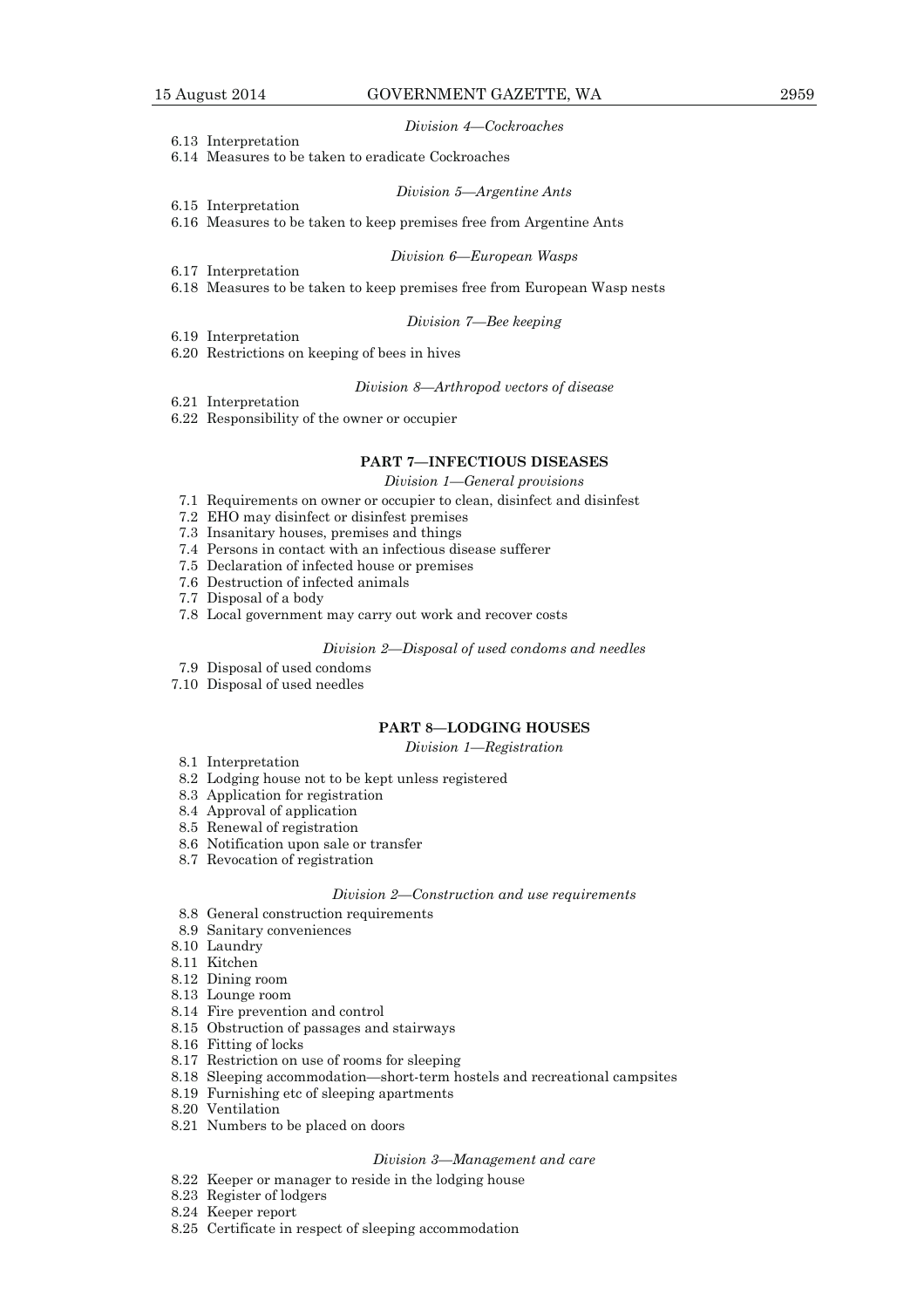- 8.26 Duplicate keys and inspection
- 8.27 Room occupancy
- 8.28 Maintenance of a room by a lodger or resident
- 8.29 Cleaning and maintenance requirements
- 8.30 Responsibilities of lodgers and residents
- 8.31 Approval for storage of food

# **PART 9—OFFENSIVE TRADES**

*Division 1—General*

- 9.1 Interpretation
- 9.2 Consent to establish an offensive trade
- 9.3 False statement
- 9.4 Registration of premises
- 9.5 Certificate of registration
- 9.6 Change of occupier
- 9.7 Alterations to premises

# *Division 2—General duties of an occupier*

- 9.8 Interpretation
- 9.9 Cleanliness
- 9.10 Rats and other vectors of disease
- 9.11 Sanitary conveniences and hand wash basins
- 9.12 Painting of walls etc
- 9.13 Effluvia, vapours or gases
- 9.14 Offensive material
- 9.15 Storage of materials
- 9.16 Specified offensive trades
- 9.17 Directions
- 9.18 Other duties of occupier

## *Division 3—Fish premises*

- 9.19 Interpretation
- 9.20 Duties of an occupier
- 9.21 Disposal of waste
- 9.22 Fish containers

# *Division 4—Laundries, dry cleaning establishments and dye works*

- 9.23 Interpretation
- 9.24 Receiving depot
- 9.25 Reception room
- 9.26 Walls and floors
- 9.27 Laundry floor
- 9.28 Escape of dust
- 9.29 Precautions against combustion
- 9.30 Trolleys
- 9.31 Sleeping on premises
- Schedule 1—Application for licence of a morgue
- Schedule 2—Schedule 2 is deleted
- Schedule 3—Schedule 3 is deleted
- Schedule 4—Application for registration of a lodging house
- Schedule 5—Certificate of registration of a lodging house
- Schedule 6—Application for renewal of registration of a lodging house
- Schedule 7—Notice of change of owner of a lodging house
- Schedule 8—Register of lodgers
- Schedule 9—List of lodgers

# Schedule 10—Certificate of sleeping accommodation for a lodging house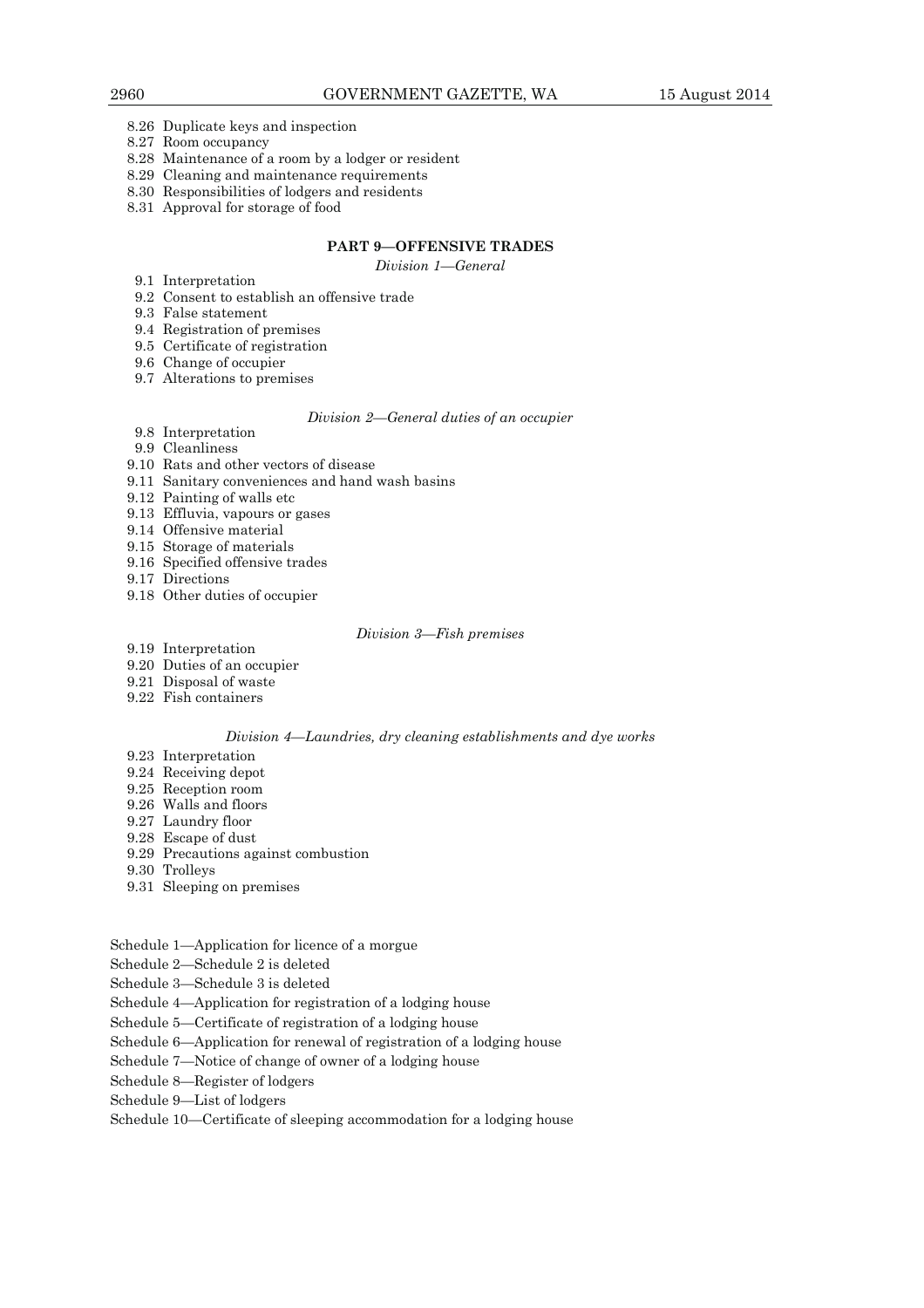# **HEALTH ACT 1911 LOCAL GOVERNMENT ACT 1995**

# CITY OF GREATER GERALDTON

# **HEALTH LOCAL LAW 2014**

Under the powers conferred by section 342 of the *Health Act 1911,* subdivision 2 of Division 2 of Part 3 of the *Local Government Act 1995* and under all other powers enabling it, the Council of the City of Greater Geraldton resolved on the 24 June 2014 to make the following local law.

#### **PART 1—PRELIMINARY**

# **1.1 Citation**

This local law may be cited as the *City of Greater Geraldton Health Local Law 2014*.

#### **1.2 Commencement**

This local law comes into operation on the date of its publication in the *Government Gazette*.

#### **1.3 Application**

This local law applies throughout the district.

# **1.4 Repeal**

The following local laws are repealed—

- (a) The *City of Geraldton Health Local Laws 2004* made by the Council of the City of Geraldton at a meeting of the Council on 29 July 2003 and published in the *Government Gazette* (No. 163) on 10 September 2004.
- (b) The Health Local Laws adopted by the Mullewa Road Board on 27 April 1928 and published in the *Government Gazette* (No. 23) on 11 May 1928, and amended from time to time.
- (c) The Health Local Laws adopted by the Mullewa Road Board on 22 February 1952 and published in the *Government Gazette* (No. 47) on 2 May 1952, and amended from time to time.
- (d) The Health Local Laws adopted by the Mullewa District Road Board on 17 October 1956 and published in the *Government Gazette* (No. 5) on 25 January 1957, and amended from time to time; and
- (d) The Health Local Laws adopted by the Mullewa Shire Council on 15 April 1964 and published in the *Government Gazette* (No. 76) on 3 September 1964, and amended by amendments published in the *Government Gazette* on 14 June 1974; 23 November 1979; 17 February 1984; 31 March 1989; 9 December 1990; 9 August 1991; 9 March 1993; 17 September 1996 and 4 October 1996.

#### **1.5 Interpretation**

(1) In this local law, unless the context otherwise requires—

*Act* means the *Health Act 1911*;

*adequate supply of water* means a flow of water of not less than 0.076 litres per second;

*approved* means approved by the local government:

- *AS 1530.2—1993* means the standard published by Standards Australia from time to time as AS 1530.2—1993 and called "Methods for fire tests on building materials, components and structures—Part 2: Test for flammability of materials";
- *AS/NZS 1530.3:1999* means the standard published by Standards Australia from time to time as AS/NZS 1530.3:1999 and called "Methods for fire tests on building materials, components and structures—Part 3: Simultaneous determination of ignitability, flame propagation, heat release and smoke release";
- *AS 1668.2—2012* means the standard published by Standards Australia from time to time as AS 1668.2—2012 and called "The use of ventilation and air-conditioning in buildings—Part 2: Ventilation design for indoor-air contaminant control (excluding requirements for the health aspects of tobacco smoke exposure)";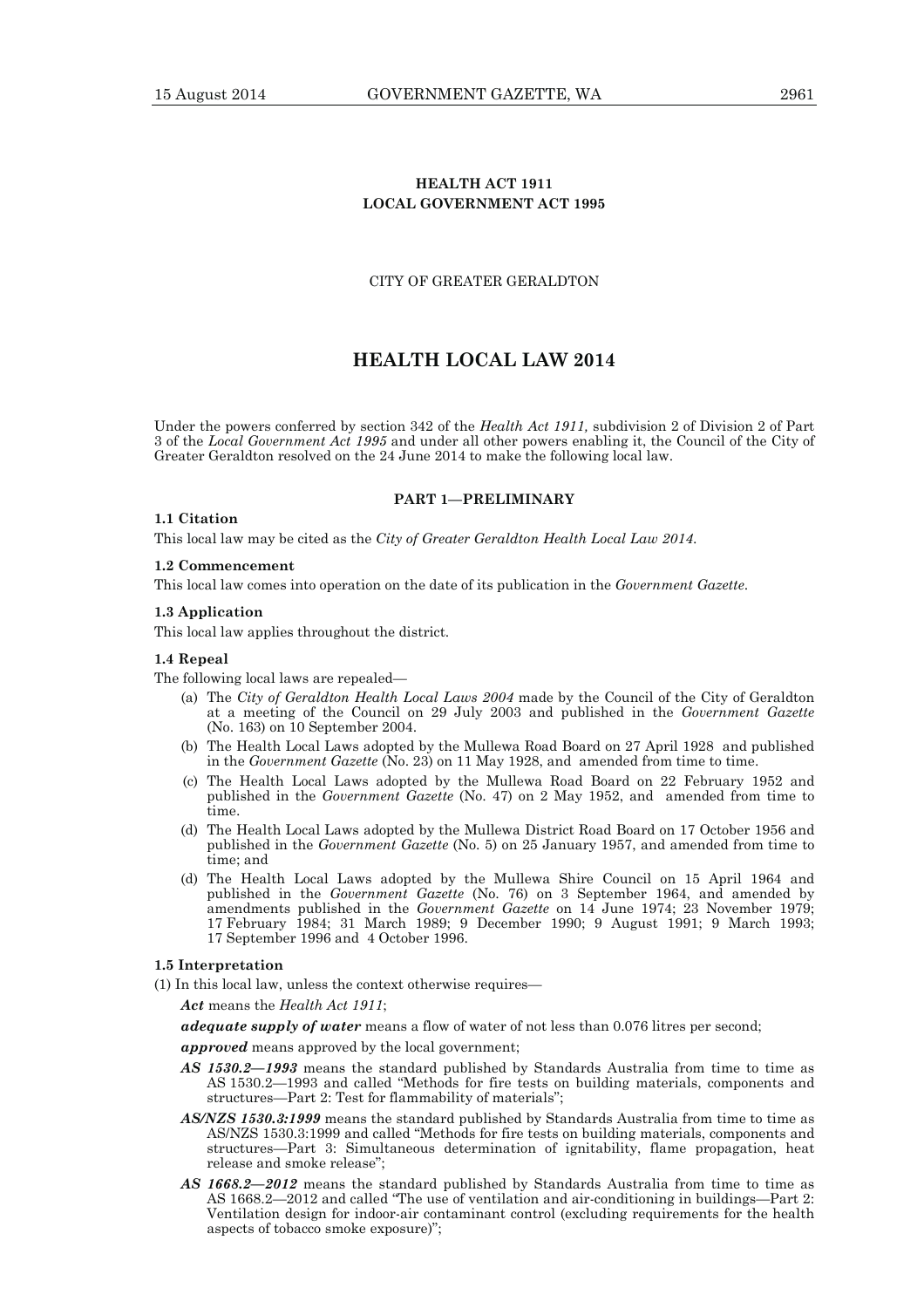- *AS 2001.5.4—2005* means the standard published by Standards Australia from time to time as AS 2001.5.4—2005 and called "Methods of test for textiles—Method 5.4: Dimensional change—Domestic washing and drying procedures for textile testing (ISO 6330:2000, MOD)";
- *AS/NZS 3666.2:2011* means the standard published by Standards Australia from time to time as AS/NZS 3666.2:2011 and called "Air-handling and water systems of buildings—Microbial Control—Part 2: Operation and maintenance";
- *Building Code* means the latest edition of the Building Code of Australia published from time to time by or on behalf of the Australian Building Codes Board as amended from time to time, but not including explanatory information published with that Code;

*CEO* means the Chief Executive Officer of the local government;

*district* means—

- (a) the district of the local government under the *Local Government Act 1995*;
- (b) any area placed under the jurisdiction of the local government under section 22 of the Act; and
- (c) any river, harbour or other water deemed to be within the district of the local government under section 25 of the Act;

*cooking facilities* means items used in the method to cook food

*dwelling house* means a place of residence containing at least one sleeping room and includes a room or outbuilding separate from but ancillary to the building in which the sleeping room is located;

*EHO* means an Environmental Health Officer appointed by the local government under the Act and includes any acting or Assistant Environmental Health Officer;

*habitable room* means a room used for normal domestic activities, and-

- (a) includes a bedroom, living room, lounge room, music room, television room, kitchen, dining room, sewing room, study, play-room, family room and sun-room or the like;
- (b) excludes a bathroom, laundry, water closet, pantry, walk-in wardrobe, corridor, lobby, photographic dark room, clothes-drying room and other spaces of a specialised nature occupied neither frequently nor for extended periods;

*hot water* means water at a temperature of at least 65 degrees Celsius;

*local government* means the City of Greater Geraldton;

*Medical Officer* means the Medical Officer appointed by the local government under the Act and includes an Acting Medical Officer so appointed;

*nuisance* means—

- (a) an activity or condition which is harmful or annoying and which gives rise to legal liability in the tort of public or private nuisance at law;
- (b) an unreasonable interference with the use and enjoyment of a person of his or her ownership or occupation of land; or
- (c) interference which causes material damage to land or other property on the land affected by the interference;
- *public place* includes every place to which the public ordinarily have access, whether by payment of a fee or not;
- *sanitary convenience* includes urinals, water closets, earth closets, privies, sinks, baths, wash troughs, apparatus for the treatment of sewage, ash pits, ash tubs, or other receptacle for the deposit of ashes, faecal matter or refuse and all similar conveniences;

*Schedule means a Schedule to this local law;* 

- *sewage* means any kind of sewage, nightsoil, faecal matter or urine and any waste composed wholly or in part of liquid;
- *sewer* includes sewers and drains of every description, except drains to which the word "drain" as defined in the Act applies, including water channels constructed of stone, brick, concrete or any other material, including the property of the local government;
- *street* includes any highway and any public bridge, and any road, lane, footway, square, court, alley or passage, whether a thoroughfare or not;
- *toilet* means a water closet, earth closet, privy or urinal and includes a room or cubicle in which one or more of these is located;

*townsite* means all townsites within the district which are—

- (a) constituted under section 26(2) of the *Land Administration Act 1997*; or
- (b) referred to in clause 37 of Schedule 9.3 of the *Local Government Act 1995*;
- *vectors of disease* includes fleas, flies, bedbugs, cockroaches, lice and any other insect prescribed by the local government;
- *water* means drinking water within the meaning of the Australian Drinking Water Guidelines as published by the National Health and Medical Research Council in 2011 and as amended from time to time; and
- *window* means a glass panel, roof light, glass brick, glass louvre, glazed sash, glazed door or other device which transmits natural light directly into a building.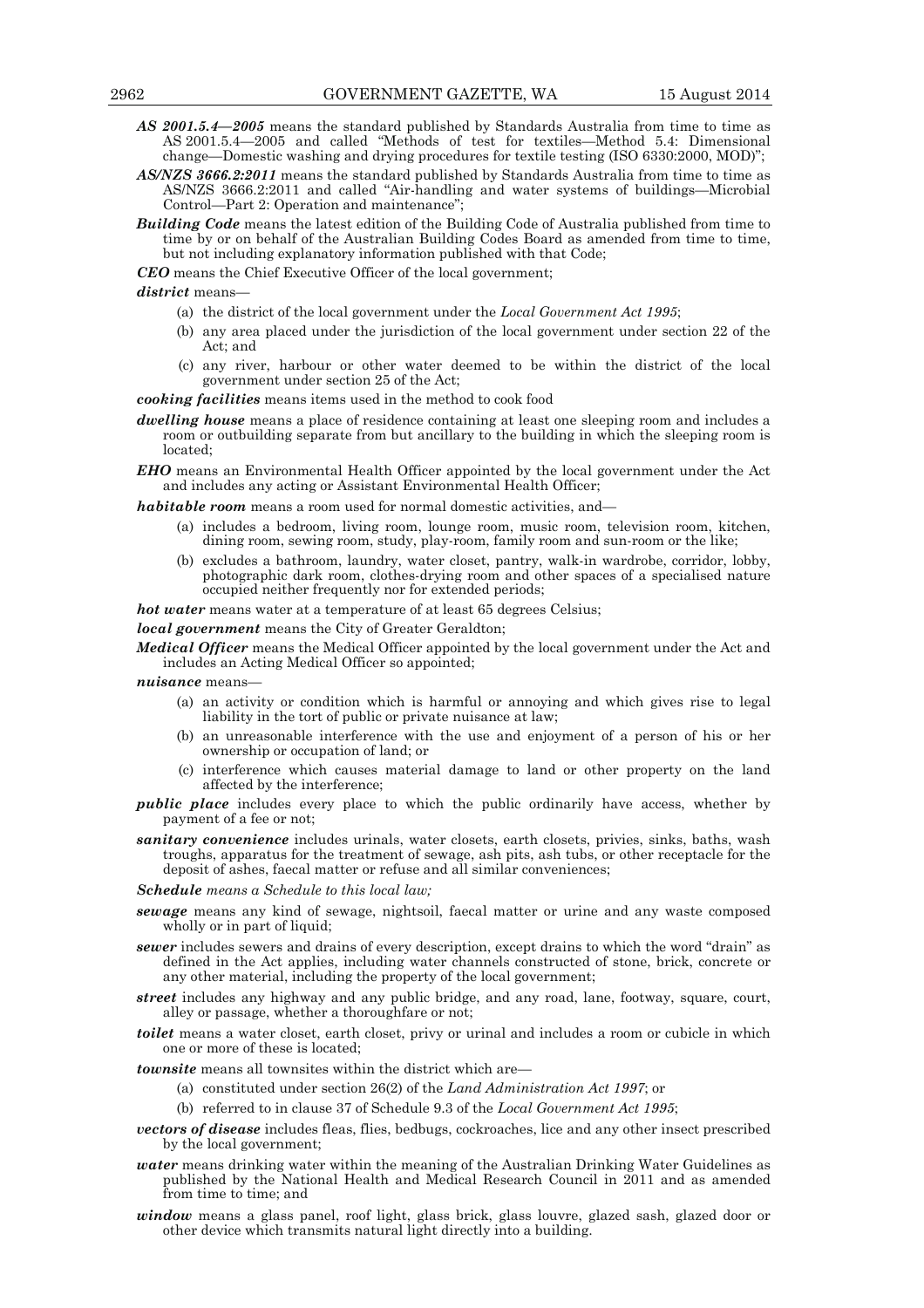(2) Where in this local law, a duty or liability is imposed on an owner or occupier, the duty or liability shall be taken to be imposed jointly and severally on each of the owner or occupier.

(3) Where under this local law, an act is required to be done or forbidden to be done in relation to any premises, the owner or occupier of those premises has, unless the contrary intention appears, the duty of causing to be done the act so required to be done, or of preventing from being done the act so forbidden to be done, as the case may be.

# **PART 2—SANITATION**

#### *Division 1—Sanitary conveniences*

# **2.1 Interpretation**

In this Part, unless the context otherwise requires—

*festival* includes a fair, function or event;

*organiser* means a person—

- (a) to whom approval has been granted by the local government to conduct the festival; or
- (b) responsible for the conduct of the festival;
- *public sanitary convenience* means a sanitary convenience to which the public ordinarily have access, whether by payment of a fee or not; and
- *temporary sanitary convenience* means a sanitary convenience, temporarily placed for use  $by-$ 
	- (a) patrons in conjunction with a festival; or
	- (b) employees at construction sites or the like.

#### **2.2 Dwelling house**

(1) A person shall not use or occupy, or permit to be used or occupied, a dwelling house unless it has at least one toilet.

(2) A room in which a toilet is located must have adequate lighting.

#### **2.3 Floor of wet areas**

The owner of every premise shall ensure that the floor of every bathroom, en suite, laundry, toilet and any other ablution area within the building is properly surfaced and graded to a floor waste approved by the local government.

# **2.4 Premises other than a dwelling house**

(1) The owner of premises other than a dwelling house shall not use or occupy, or permit to be used or occupied, the premises unless—

- (a) the premises have toilets in accordance with the Building Code and this Part, including disabled facilities;
- (b) the toilets required by this clause are situated within a reasonable distance of the premises and are easily accessible to the persons for whom they are provided; and
- (c) the premises have hand wash basins that are—
	- (i) in accordance with the Building Code;
	- (ii) for the use of persons employed or engaged on the premises;
	- (iii) provided with an adequate supply of water supplied by taps located over each hand wash basin;
	- (iv) separate from any trough, sink or basin used in connection with any process carried out on the premises; and
	- (v) situated within a reasonable distance of the sanitary conveniences and easily accessible to the person for whom they are provided.
- (2) The occupier of premises other than a dwelling house shall ensure that—
	- (a) clean toilet paper is available at all times in each cubicle;
	- (b) a sanitary napkin disposal facility is provided in each toilet set aside for the use of females; and
	- (c) each hand wash basin is provided with—
		- (i) an adequate supply of soap or other hand cleaning substances; and
		- (ii) hand drying facilities, situated adjacent to and visible from the hand wash basin.

(3) Where more than one toilet is provided on premises other than a dwelling house, the entrance to each toilet shall bear a suitable sign indicating for which sex its use is intended.

#### **2.5 Outdoor Festivals**

(1) The organiser of an outdoor event must provide sanitary conveniences in accordance with the recommendations contained within the Department of Health's 'Guidelines for concerts, events and organised gatherings'; and

(2) Where, under subclause (1), the number of a particular sanitary convenience to be provided is not a whole number, that number shall be rounded up to the next higher whole number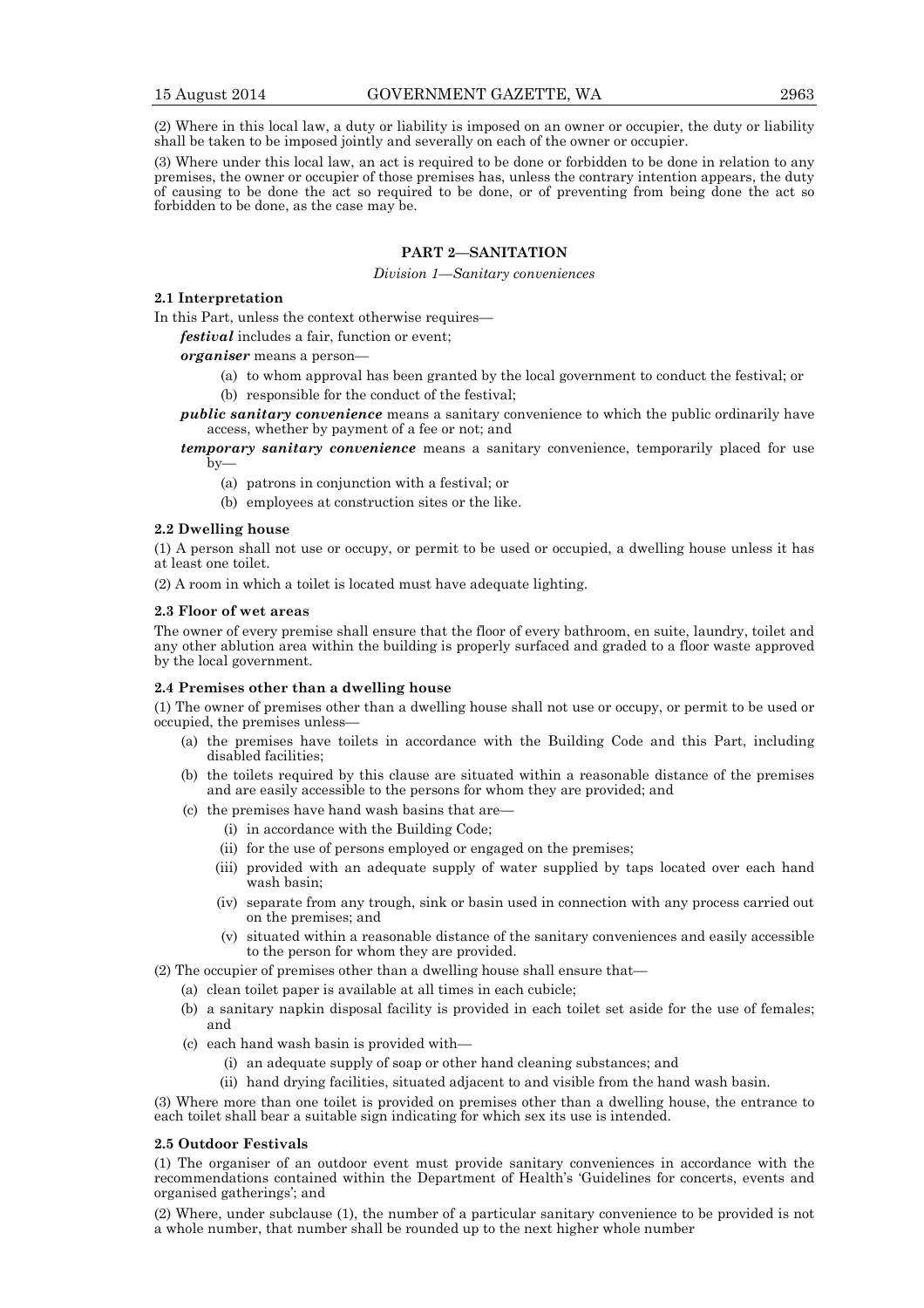# **2.6 Temporary works**

A person who undertakes temporary work at any place shall—

- (a) provide and maintain for the use of persons engaged, whether as employees or as independent contractors or otherwise, one temporary approved toilet for every 20 such persons; and
- (b) remove the toilet at the conclusion of the work or at an earlier time in accordance with a direction from an EHO, and ensure the site is left clean.

# **2.7 Maintenance of sanitary conveniences and fittings**

(1) The occupier of any premises shall—

- (a) keep clean, in good condition and repair; and
- (b) whenever required by an EHO, effectively disinfect and clean
- all sanitary conveniences including sanitary fittings in or on the premises.
- (2) The owner of any of premises shall—
	- (a) keep or cause to be kept in good repair; and
	- (b) maintain an adequate supply of water to

all sanitary conveniences, including sanitary fittings in or on the premises.

# **2.8 Ventilation of toilet**

(1) A toilet in any premises shall be ventilated in accordance with the *Sewerage (Lighting, Ventilation and Construction) Regulations 1971* and the Building Code.

(2) A mechanical ventilation system provided under subclause (1) shall be maintained in good working order and condition.

# **2.9 Public sanitary conveniences**

(1) A person shall not—

- (a) foul;
- (b) damage or vandalise; or
- (c) write on or otherwise deface

a public sanitary convenience, or sanitary fixtures or fittings or the premises in or on which the sanitary convenience is located.

(2) A person using a public sanitary convenience shall, where the convenience has been provided by the local government and a charge for its use has been levied, forthwith pay that charge.

(3) a person shall not live or sleep in or on the premises in which a public sanitary convenience is located or use it for a purpose other than that for which it was intended.

# **2.10 Lighting**

The owner and occupier of premises in which a sanitary convenience or a public sanitary convenience is located shall provide and maintain adequate electric lighting for persons using the convenience.

#### **2.11 Installation**

(1) Every sanitary convenience shall be installed in accordance with the requirements of the *Country Areas Water Supply Act 1947* and the '*Water Services Act 2012* and shall have an adequate supply of water.

(2) Every temporary sanitary convenience shall be installed in accordance with the requirements of the *Health (Temporary Sanitary Conveniences) Regulations 1997*.

#### *Division 2—Bathroom, laundries and kitchens*

# **2.12 Bathrooms**

(1) A person shall not use or occupy or permit to be used or occupied, a dwelling house without a bathroom that—

- (a) is adequately lined with an impervious material and has an adequate ceiling;
- (b) complies with the *Health Act (Laundries and Bathrooms) Regulations*; and
- (c) is equipped with—
	- (i) a hand wash basin; and
	- (ii) either a shower in a shower recess or a bath.

(2) All baths, showers, hand wash basins and similar fittings shall be provided with an adequate supply of hot and cold water.

# **2.13 Laundries**

(1) A laundry must conform to the provisions of the Building Code.

(2) Where, in any building, a laundry is situated adjacent to a kitchen or a room where food is stored or consumed, the laundry shall be separated from the kitchen or room where food is stored or consumed by a wall extending from the floor to the roof or ceiling.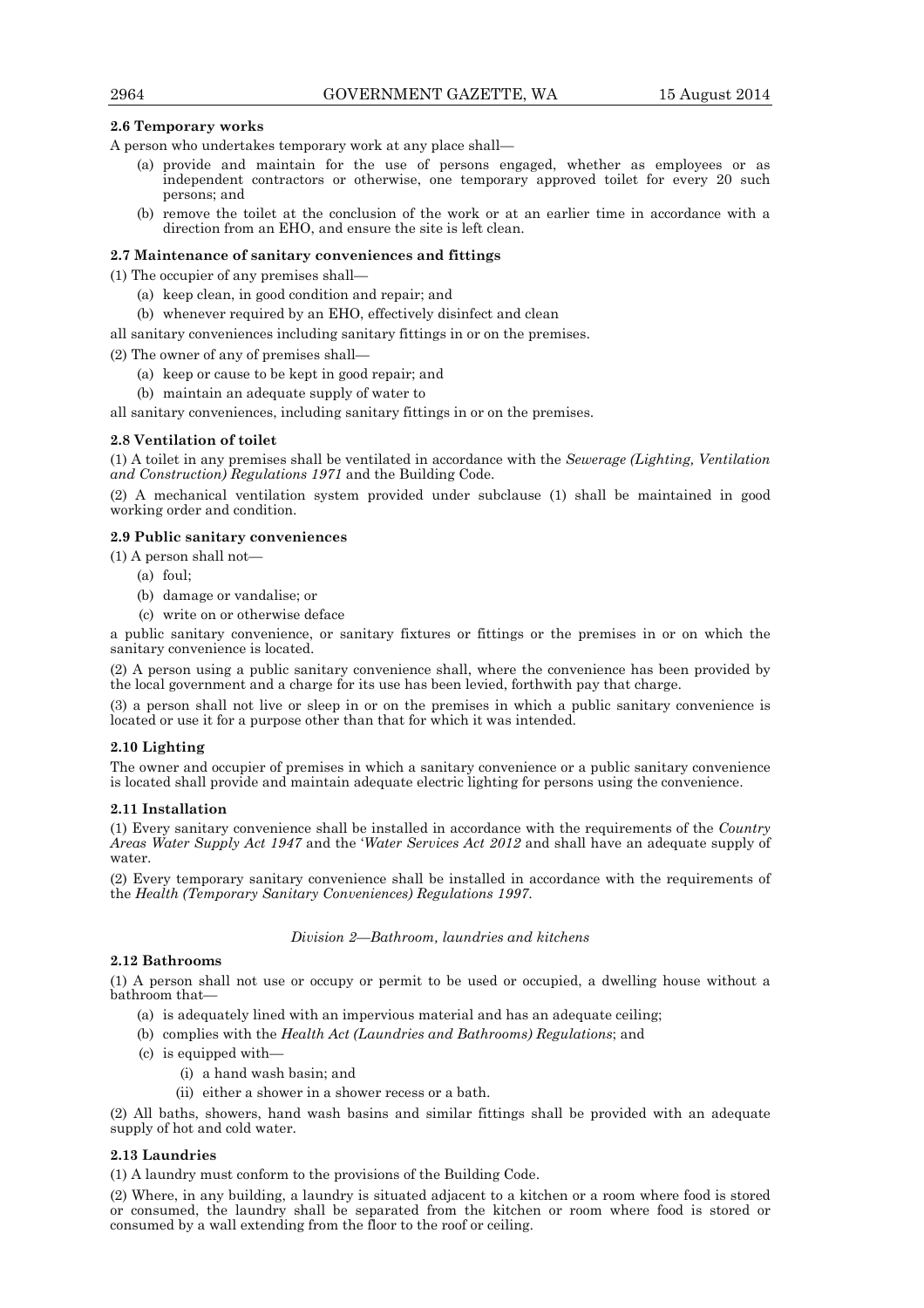(3) Where there is an opening in a wall between a laundry and a kitchen or room where food is stored or consumed, the opening shall—

- (a) not be more than 1220 millimetres wide; and
- (b) have a door which when closed shall completely fill the opening.

#### **2.14 Washing or keeping of clothes in kitchens**

A person shall not in any kitchen or other place where food is kept—

- (a) wash or permit to be washed any clothing or bedding; or
- (b) keep or permit to be kept any soiled clothing or bedding.

#### **2.15 Kitchens**

(1) A person shall not use or occupy, or permit to be used or occupied, a dwelling house without a kitchen equipped with—

- (a) a cooking facility which is adequate in the opinion of an EHO;
- (b) a sink which shall—
	- (i) be at least 380 millimetres long, 300 millimetres wide and 150 millimetres deep; and
	- (ii) have an adequate supply of hot and cold water.

(2) The occupier of a dwelling house shall ensure that the stove, oven and sink are kept clean, in good order and repair and fit for use.

(3) A cooking facility shall—–

- (a) be installed in accordance with the requirements of Energy Safety WA and the Manufacturers Specifications; and
- (b) not be installed or used in any room other than a kitchen.

(4) Where mechanical extraction is provided in a kitchen, the exhaust air shall be—

- (a) carried to the outside air as directly as practicable; and
- (b) boxed throughout.

(5) In this clause, a *cooking facility* includes a stove, oven, facility or appliance used for or in connection with the cooking of food.

# **PART 3—HOUSING AND GENERAL**

# *Division 1—Maintenance of dwelling houses*

# **3.1 Dwelling house maintenance**

The owner or occupier of a dwelling house shall maintain the dwelling house and any adjacent buildings in sound condition and fit for use and, in particular, shall—

- (a) maintain all roofs, guttering and downpipes in sound weatherproof condition;
- (b) maintain any footings, foundations and walls, either external or internal, in a sound condition;
- (c) replace any missing, broken, decayed or termite-eaten timber or other deteriorated material in any verandah, roof, walls, steps, handrails, floors or their supports with material of sound quality;
- (d) comply with the directions of an EHO to treat the premises for the purpose of controlling any termites;
- (e) maintain any brick, stone, mortar or cement work in a sound condition;
- (f) maintain, repair or replace any flashings or ant caps which are missing or defective;
- (g) maintain all ventilators in good order and repair;
- (h) maintain all floors even and level in surface and free from cracks and gaps;
- (i) maintain all ceilings, internal wall finishes, skirtings, architraves and other fixtures and fittings complete and with smooth unbroken surfaces;
- (j) maintain all doors and windows in good working order and weatherproof condition;
- (k) retain all natural lighting free from any obstruction which would reduce the natural lighting, below the ratio of 10 per cent of the floor area;
- (l) maintain all pipes, fittings and fixtures connected with water supply, drainage or sewage so that they comply in all respects with the provisions of the *Water Services Act 2012* and any other legal requirements to which they are subject; and
- (m) maintain all electric wiring, gas services and fittings to comply in all respects with the requirements of all relevant public authorities.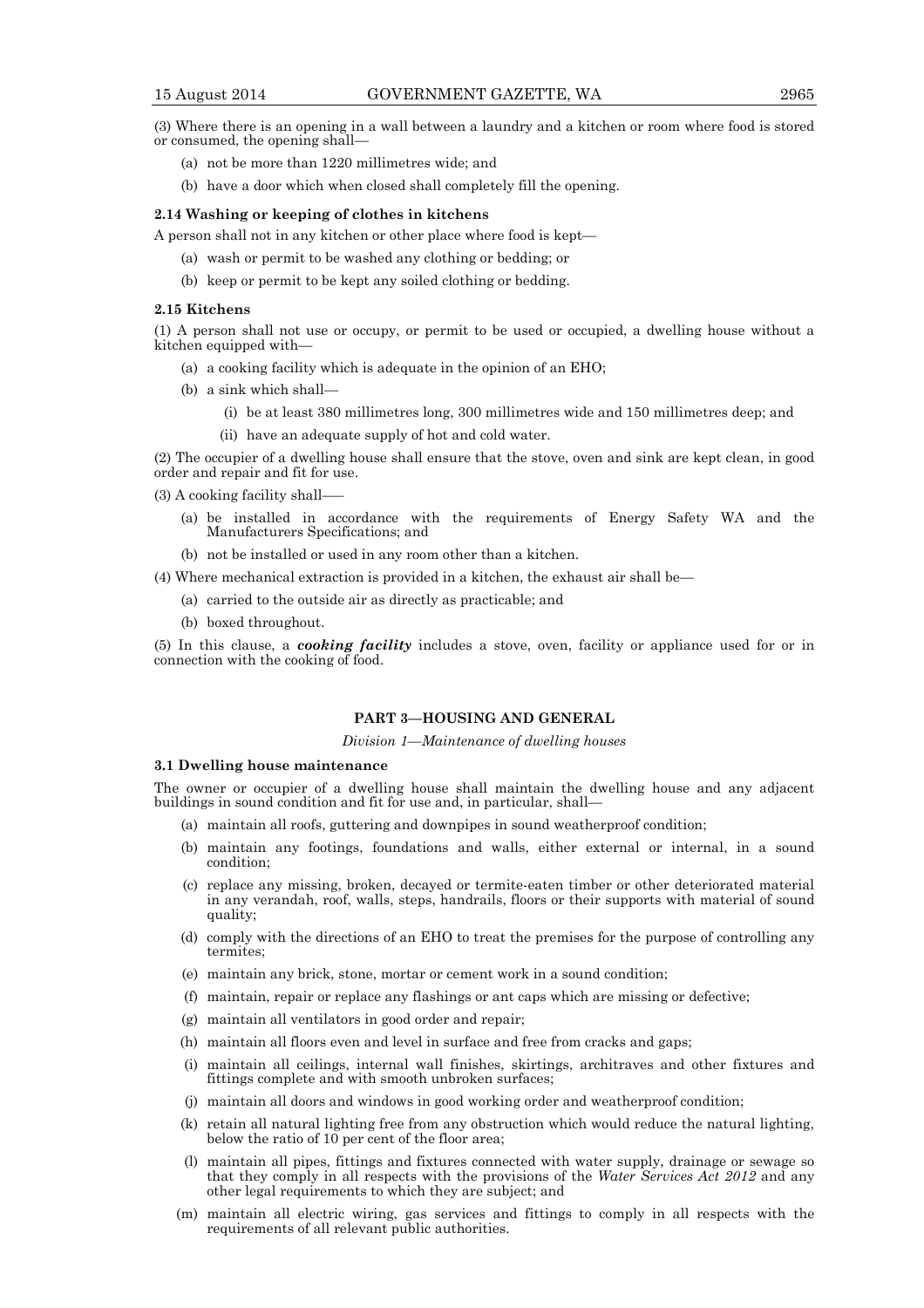# *Division 2—Ventilation of dwelling houses*

### **3.2 Exemption for short-term hostels and recreational campsites**

This Division shall not apply to short-term hostels and recreational campsites referred to in Division 2 of Part 8.

#### **3.3 Overcrowding**

The owner or occupier of a house shall not permit—

- (a) a room in the house that is not a habitable room to be used for sleeping purposes;
- (b) a habitable room in the house to be used for sleeping purposes unless—
	- (i) for every person over the age of 10 years using the room there is at least 14 cubic metres of air space per person; and
	- (ii) for every person up to and including the age of 10 years, there is at least 8 cubic metres of air space per person; or
- (c) any garage or shed to be used for sleeping purposes.

#### **3.4 Calculate sufficient space**

For the purpose of clause 3.3, in calculating the space required for each person—

- (a) each room is to be considered separately and sufficient space is to be allowed in each room for the number of persons present in the room at any one time; and
- (b) a deduction is to be made for the space occupied by furniture, fittings and projections of the walls into a room.

### **3.5 Ventilation**

(1) A person shall not use or occupy, or permit to be used or occupied, a dwelling house unless the dwelling house is properly ventilated.

(2) For the purpose of subclause (1) a dwelling house shall be deemed to be properly ventilated if it complies with the Building Code, including the provision of—

- (a) natural ventilation; or
- (b) a mechanical ventilation or air-conditioning system complying with AS 1668.2—2012.

(3) The owner of a dwelling house provided with a mechanical ventilation or air-conditioning system shall ensure that the system is—

- (a) maintained in good working condition and in accordance with AS/NZS 3666.2:2011; and
- (b) in use at all times the building is occupied, if it is a building without approved natural ventilation.

(4) If, in the opinion of an EHO, a dwelling house is not properly ventilated, the local government may by notice require the owner of the house to—

- (a) provide a different or additional method of ventilation; or
- (b) cease using the dwelling house until it is properly ventilated.

#### **3.6 Subfloor ventilation**

The owner or occupier of a dwelling house shall make provision for subfloor ventilation by ensuring that air bricks and other openings are kept clear of refuse, vegetation, building materials, dirt and the like.

# *Division 3—Water supply*

# **3.7 Water supply**

(1) The owner of a dwelling house shall ensure that it is connected with a separate and independent water supply from the mains of a licensed water service operator or a water supply to the satisfaction of the local government.

(2) The water supply shall at all times be capable of delivering an adequate supply of water to each tap in the house.

(3) The water supply to toilets or for garden use may be from an alternative source, not necessarily drinking water.

#### **3.8 Rain water tanks**

(1) The owner or occupier of a dwelling house for which part of the water supply is drawn from a rain water tank shall—

- (a) maintain in a clean condition—
	- (i) the roof, guttering and downpipes forming the catchment for the tank; and
	- (ii) the guttering and downpipes appurtenant to the roof;
- (b) ensure that each rain water tank is fitted with a tight-fitting mosquito proof cover which shall not be removed at any time except for the purpose of cleaning, repairing or maintaining the tank; and
- (c) thoroughly clean and disinfect such tank at least once in each year, or whenever directed by an EHO to do so.

(2) The owner or occupier of a house for which its entire water supply is drawn from a rain water tank shall ensure that the storage capacity of the tank is not less than  $90,000$  litres.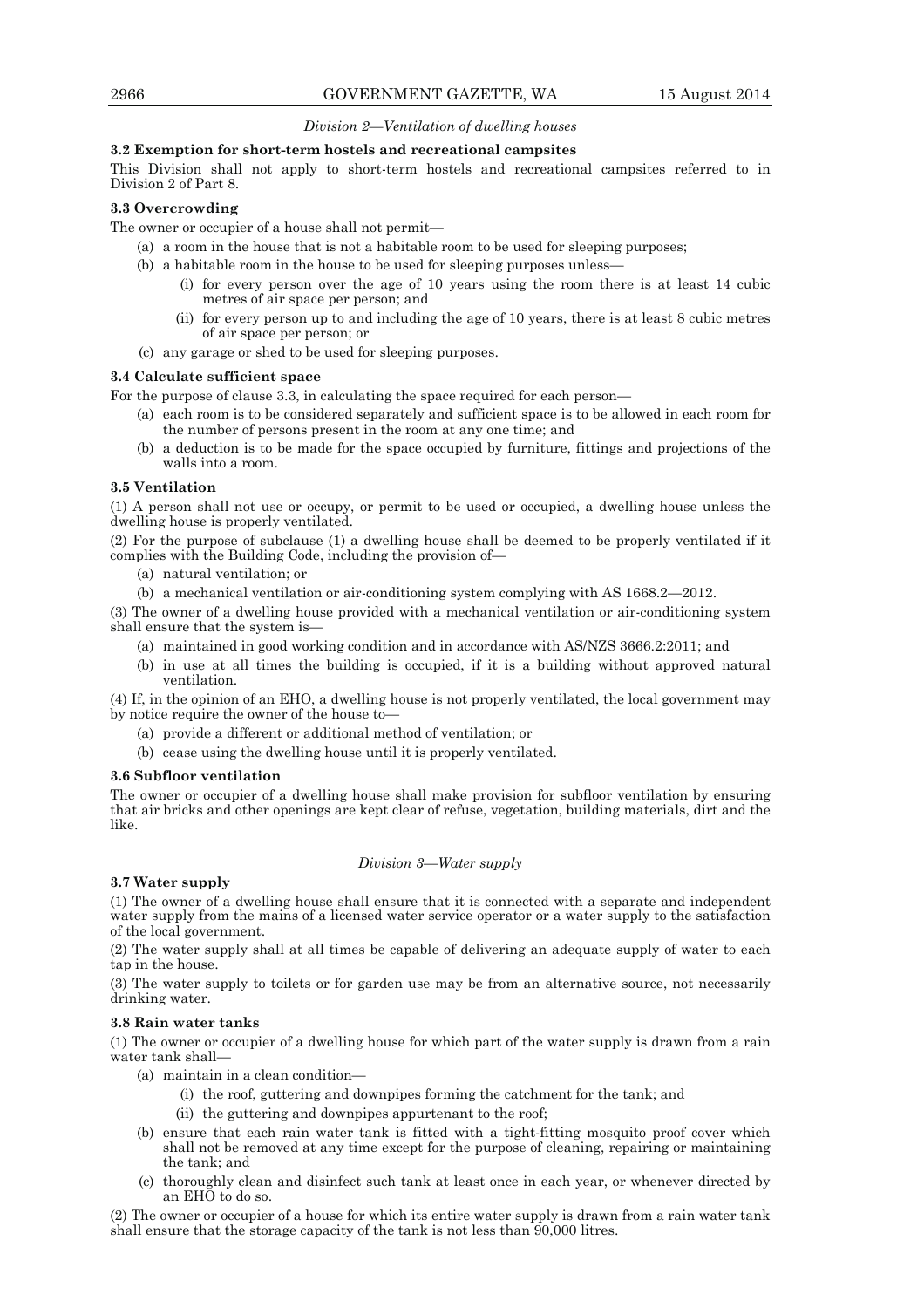# **3.9 Wells**

The owner or occupier of any premises must not use, or permit for human consumption the use of, the water of any bore or well unless the bore or well is—

- (a) at least 30 metres from any soak well or other possible source of pollution unless otherwise approved by the Executive Director, Public Health; and
- (b) covered with a tight-fitting cover without openings of any sort other than those essential for the insertion of a pump.

### **3.10 Pollution**

A person must not deposit on or under any land, any sewage, offensive matter or any other thing which may pollute or render unfit for human consumption, water from a well or other underground source.

# *Division 4—Second-hand furniture, bedding and clothing*

#### **3.11 Prohibition on sale**

A person shall not offer for sale or sell any second-hand furniture, bedding or clothing which is filthy or infested with vectors of disease.

#### **3.12 Prohibition of possession**

A dealer in second-hand furniture, bedding or clothing shall not have on any premises used for the operation of the business any second-hand furniture, bedding or clothing which is filthy or infested with vectors of disease.

#### *Division 5—Morgues*

## **3.13 Licensing of morgues**

(1) All non-government morgues shall be licensed pursuant to the provisions of this clause.

(2) The annual fee for a licence for a place for the temporary reception and keeping of the bodies of the dead awaiting burial or cremation shall be the fee as fixed from time to time by the local government under section 344C of the Act.

(3) An application for a morgue licence shall be in the form set out in Schedule 1.

(4) A licence shall—

- (a) be in the form as determined by the local government from time to time; and
- (b) expire on 31 December after the date of its issue.
- (5) A licence shall not be granted in respect of any premises unless—
	- (a) provision has been made for the keeping of the bodies of the dead at a temperature not exceeding zero degrees Celsius;
	- (b) the walls are constructed of stone or brickwork or other approved material;
	- (c) the interior surface of all walls is covered with glazed tiles or is rendered impervious so as to be non-absorbent and washable;
	- (d) all floors are constructed of impervious material, having a fall to an outlet discharging over a trapped gully; and
	- (e) the premises are adequately ventilated by direct communication with the outside air.

# **PART 4—WASTE FOOD AND LIQUID REFUSE**

*Division 1—Liquid refuse* 

# **4.1 Interpretation**

In this division, unless the context otherwise requires—

- *liquid refuse* includes all washings from windows and vehicles, overflow, bleed off, condensate and drainage from air-conditioning equipment, including cooling towers and evaporative coolers and other liquid used for cooling purposes and swimming pool discharges; and
- *liquid waste* means bathroom, kitchen, scullery and laundry wastes, all washings from animal and poultry pens and any other domestic or trade wastes that are discharged by means of a drain to a receptacle for drainage.

# **4.2 Deposit of liquid refuse**

A person shall not deposit or cause or permit to be deposited liquid refuse or liquid waste—

- (a) on a street;
- (b) in a stormwater disposal system; or
- (c) on any land or place other than a place or depot duly authorised for that purpose.

# **4.3 Disposal of liquid waste**

(1) The owner or occupier of premises shall—

- (a) provide, by one of the methods prescribed in this clause, for the disposal of all liquid waste produced on the premises; and
- (b) at all times maintain in good working order and condition any apparatus used for the disposal of liquid waste.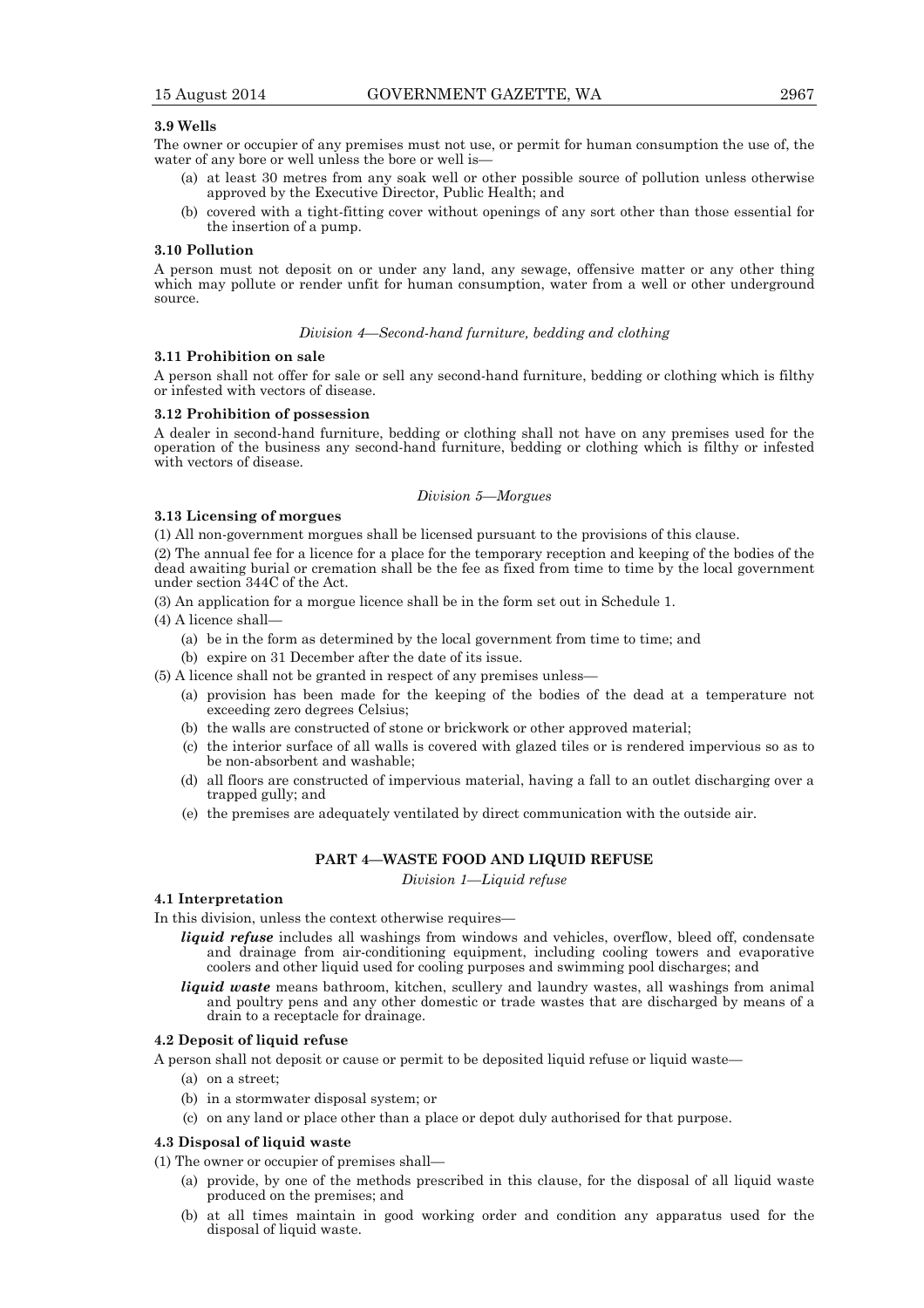(2) Liquid waste shall be disposed of by one of the following methods—

- (a) discharging it into the sewerage system of a licensed water service operator in a manner approved by the licensed water service operator;
- (b) discharging it into an apparatus for the treatment of sewage and disposal of effluent and liquid waste approved by the Executive Director, Public Health or the local government; or
- (c) collection and disposal at an approved liquid waste disposal site in a manner approved by the Executive Director, Public Health.

# *Division 2—Transport of butchers' waste*

# **4.4 Interpretation**

In this Division, unless the context otherwise requires—

*butchers' waste* includes animal skeletons and rib cages from a boning room and the inedible products of an abattoir.

# **4.5 Restriction of vehicles**

A person shall not use for the transport of butchers' waste—

- (a) a vehicle used for the transport of food or drugs; or
- (b) anything intended to be used for the packing or handling of food or drugs.

# **4.6 Transport of butchers' waste**

(1) A person shall not transport butchers' waste otherwise than in—

- (a) a compartment complying with the following specifications—
	- (i) the floor and 4 walls to be made of an approved impervious material and the walls to be not less than 910 millimetres high;
	- (ii) all joints to be sealed, welded, soldered or brazed and made watertight;
	- (iii) the loading doors, if any, to be watertight and kept closed at all times except when loading; and
	- (iv) the top to be completely covered by a tarpaulin or other impervious sheet material approved by an EHO, carried over and secured to the outside of the walls at least 300 millimetres from the top, so as to keep the load out of sight of the public; or
- (b) a watertight durable and impervious container fitted with a lid which can be tightly closed.

(2) A person shall not transport any butchers' waste in a vehicle unless the vehicle and its fittings, including the compartment or container referred to in this clause, are-

- (a) maintained in good order and condition; and
- (b) thoroughly cleaned at the conclusion of each day's work.

(3) A person shall not load, transport or unload butchers' waste in a manner that is or may be offensive due to—

- (a) the sight of animal skeletons, bones, offal or waste matter;
- (b) the odour of putrefaction, offal or waste matter; or
- (c) the presence of blood and particles of flesh or fat dropping onto the surface of the street pavement or ground.

# **PART 5—NUISANCES AND GENERAL**

*Division 1—Nuisances* 

# **5.1 Interpretation**

In this Part, unless the context otherwise requires—

*fertiliser* includes manure; and

*public vehicle* includes bus, tram, taxi or any other public transport.

#### **5.2 Footpaths etc to be kept clean**

An owner or occupier of premises shall maintain any footpath, pavement, area or right of way immediately adjacent to the premises, clear of any rubbish, matter or things coming from or belonging to the premises.

# **5.3 Public vehicles to be kept clean**

The owner or person in control of a public vehicle must—

- (a) maintain the vehicle at all times—
	- (i) in a clean condition; and
	- (ii) free from vectors of disease; and
- (b) whenever directed to do so by an EHO, thoroughly clean and disinfect the vehicle as directed.

#### **5.4 Clause 5.4 is deleted**

# **5.5 Transportation, use and storage of offal or blood**

A person must not transport or store offal or blood for the purpose of being used as manure, unless it has been sterilised by steam and properly dried.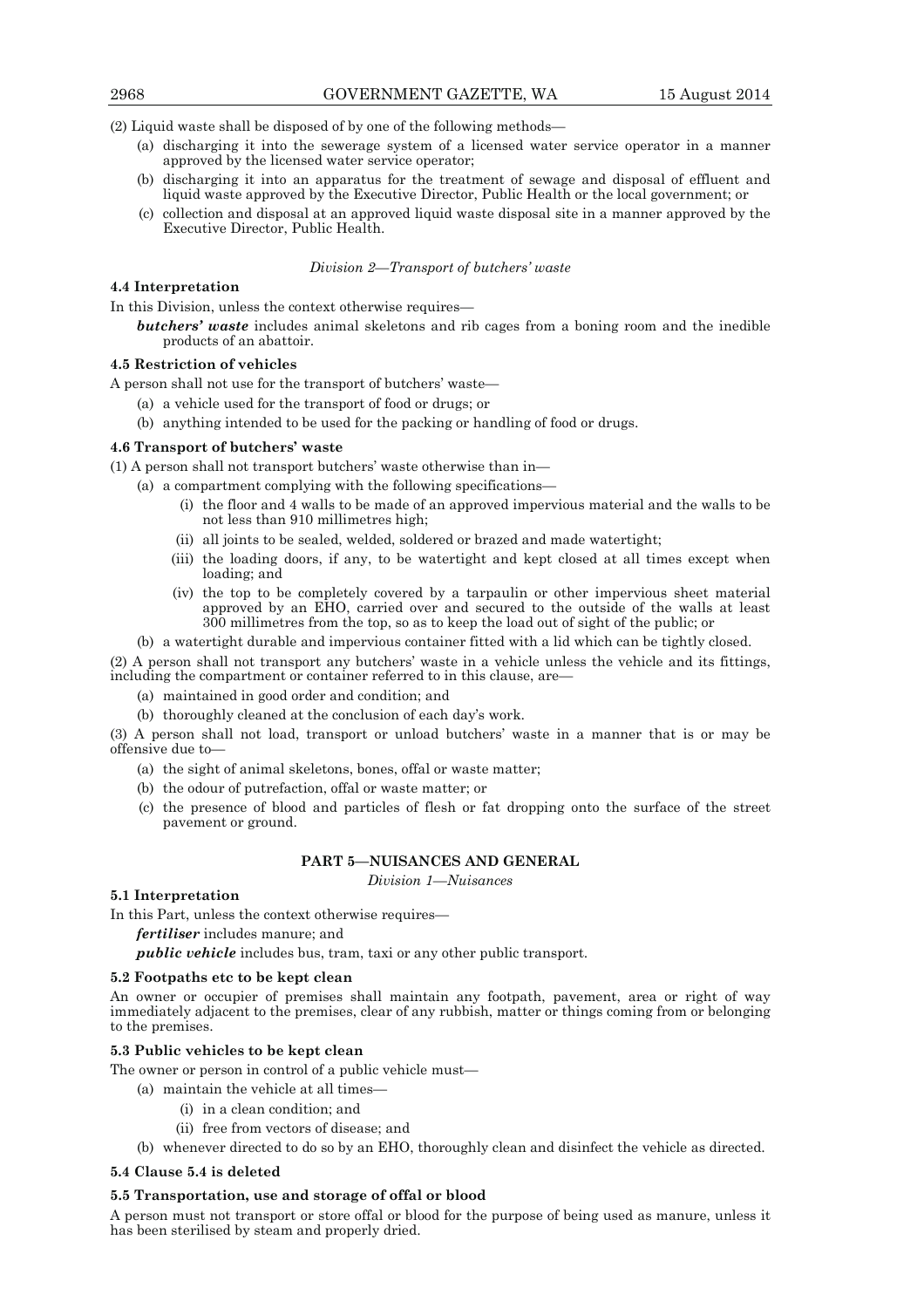# **5.6 Use or storage of fertiliser**

An owner or occupier of premises must not use, or keep for the purpose of use, as fertiliser any—

- (a) pig manure;
- (b) human faeces; or
- (c) urine.

# **5.7 Storage and dispatch of artificial fertiliser**

An owner or occupier of premises where artificial fertiliser is stored in bulk for sale must—

- (a) keep all artificial fertiliser in a building—
	- (i) of which the walls, floors and ceilings or undersides of the roof are constructed of durable and non-absorbent materials finished internally with a smooth surface; and
	- (ii) free from damp and properly ventilated;
- (b) take proper precautions to prevent the emission of dust or offensive effluvia from the building; and
- (c) ensure that all artificial fertiliser dispatched from the premises is packed in a manner that prevents any nuisance arising during transit.

#### **5.8 Storage of fertiliser in a dwelling house**

The owner or occupier of a dwelling house where fertiliser or compost is stored or used must—

- (a) prevent the escape of odours, dust or particles of fertiliser or compost;
- (b) treat the fertiliser or compost in a manner that effectively prevents it attracting or being a breeding place for flies or other vectors of disease; and
- (c) store only those amounts of fertiliser or compost—
	- (i) that can readily be used within a reasonable period; or
	- (ii) as may be directed by the local government.

#### *Division 2—Keeping of animals*

# **5.9 Interpretation**

In this Division, unless the context otherwise requires—

*animal* includes cats, dogs, rabbits and ferrets or the like; and

# **5.10 Cleanliness**

An owner or occupier of premises in or on which a dog, cat or other animal is kept shall—

- (a) keep the premises free from excrement, filth, food waste and all other matter which is or is likely to become offensive or injurious to health or to attract rats or other vectors of disease;
- (b) when so directed by an EHO, clean and disinfect the premises; and
- (c) keep the premises, so far as possible, free from flies or other vectors of disease by spraying with a residual insecticide or other effective means.

# **5.11 Animal enclosures**

(1) A person shall not keep or cause or permit to be kept any animals on premises which are not effectively drained or of which the drainage flows to the walls or foundations of any building.

(2) The owner or occupier of premises where animals are kept shall, when directed by an EHO, pave, grade and drain the floors of all structures and the surface of the ground of all enclosures used for the keeping of animals.

# **5.12 Clause 5.12 is deleted**

# **5.13 Slaughter of animals**

(1) Subject to subclause (2), a person, unless exempted under Regulation 20 of the *Food Regulations 2009*, shall not slaughter any animal within the district.

(2) Subclause (1) does not apply to—

- (a) euthanasia of animals by veterinarians or other duly authorised persons;
- (b) slaughter of animals for the purposes of pet meat and game meat operations; and
- (c) slaughter of animals for human consumption in abattoirs approved by the local government.

# **5.14 Disposal of dead animals**

(1) An owner or operator of a veterinary practice where dead animals are kept for more than 12 hours shall refrigerate the carcass prior to its removal and disposal at an approved disposal site.

(2) An owner or occupier of premises, other than a veterinary practice, on which there is a dead animal, shall as soon as possible remove the carcass for its disposal at an approved disposal site.

(3) An owner, or a person having the care of any animal that dies or is killed in a public or private place, shall as soon as possible remove the carcass and arrange for its disposal at an approved disposal site, except it may be buried on broadacre farmland by the owner.

#### **5.15 Restrictions on pigeon nesting or perching**

The local government may order an owner or occupier of a house in or on which pigeons are, or are in the habit of, nesting or perching to take adequate steps to prevent them continuing to do so.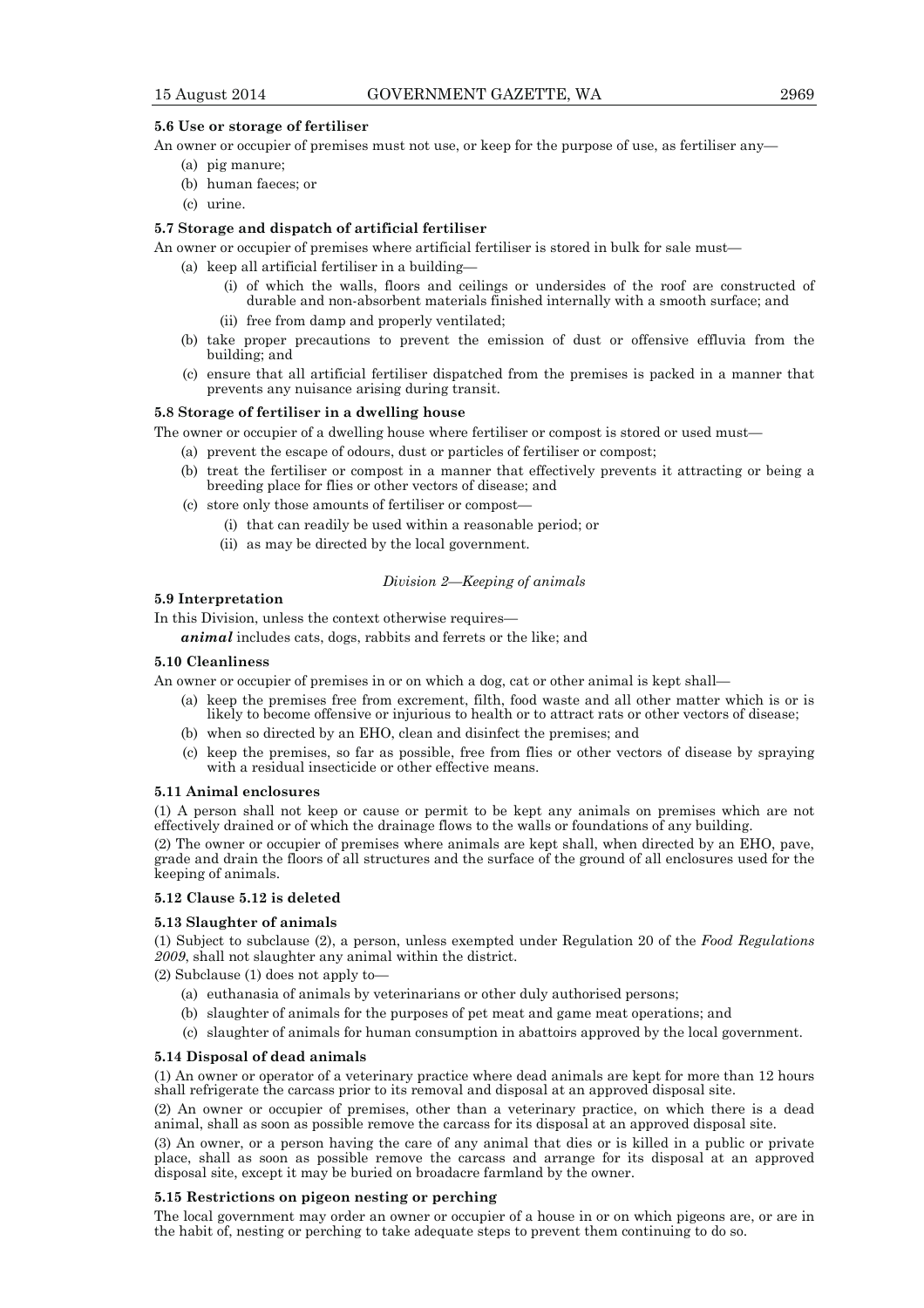# *Division 3—Keeping of feedlots*

# **5.16 Interpretation**

In this Division, unless the context otherwise requires—

*feedlot* means a confined area with watering and feeding facilities where animals are held and fed for the purpose of weight gain.

#### **5.17 Premises to be approved**

(1) No premises shall be used as a feedlot unless approved by the local government;

(2) Subject to subsection (3), no premises shall be approved as a feedlot by the local government unless every portion of such feedlot complies with the minimum distances in Table 1; and

(3) Sites unable to satisfy the separation requirements may be approved at the discretion of the local government, if the local government is satisfied that approving the feedlot will not give rise to a health nuisance.

| <b>Buffer</b>                                                     | <b>Distances</b>      |
|-------------------------------------------------------------------|-----------------------|
| Townsite boundaries                                               | $5,000 \; \mathrm{m}$ |
| Isolated rural dwellings, dairies and industries                  | $1,000 \; \mathrm{m}$ |
| Public roads and recreation areas                                 | $100 \text{ m}$       |
| Neighbouring rural property boundaries                            | 50 <sub>m</sub>       |
| Major water courses and water impoundment                         | $300 \text{ m}$       |
| Bores, wells or soak wells used for drinking, stock or irrigation | $300 \text{ m}$       |
| Minor water courses                                               | $100 \text{ m}$       |

# **5.18 Site conditions**

(1) The owner or occupier of the approved feedlot shall ensure the premises—

(a) is sited on gently sloping land no greater than 1:20 but not less than 1:100;

- (b) is sited on soils composed of sandy loam soils with sufficient infiltration to avoid surface ponding or run-off;
- (c) has a minimum groundwater clearance of 3 metres;
- (d) drainage diverts all uncontaminated storm water from the general waste stream; and
- (e) has solid and liquid waste disposal arrangements that are not offensive or injurious to health.

(2) The owner or occupier of the approved feedlot shall take effective measures to prevent the discharge of dust which may involve—

- (a) reducing the stocking rate immediately to a level that does not cause the discharge of dust;
- (b) stabilisation of the soil surface to a level that does not cause the discharge of dust; or
- (c) provision of adequate windbreaks to effectively prevent the discharge of dust.

#### *Division 4—Piggeries*

## **5.19 Interpretation**

In this Division, unless the context otherwise requires—

*intensive piggery* means pigs are housed, fed and watered in breeding and growing sheds; and *piggery* in relation of premises shall include any portion of premises to which pigs have access.

#### **5.20 Premises to be approved**

(1) No premises shall be used as a piggery unless approved by the local government.

# **5.21 Site conditions**

The owner or occupier of premises shall take effective measures to prevent the discharge of dust which may involve-

- (a) reducing the stock rate immediately to a level that does not cause the discharge of dust; or
- (b) stabilisation of the soil surface to a level that does not cause the discharge of dust; or
- (c) provision of adequate windbreaks to effectively prevent the discharge of dust.

# **PART 6—PEST CONTROL**

*Division 1—Flies* 

# **6.1 Interpretation**

In this Division, unless the context otherwise requires—

*flies* means any of the two-winged insects constituting the order Diptera commonly known as flies.

# **6.2 Fly breeding matter not to be left on premises unless covered or treated**

An owner or occupier of premises, shall not place, throw or leave, or permit or cause to be placed, thrown or left in, on or about the premises any matter or thing which is liable to attract or be a breeding place for flies, unless that matter or thing is covered, protected, treated or dealt with in such a manner as to effectively prevent it from attracting or being a breeding place for flies.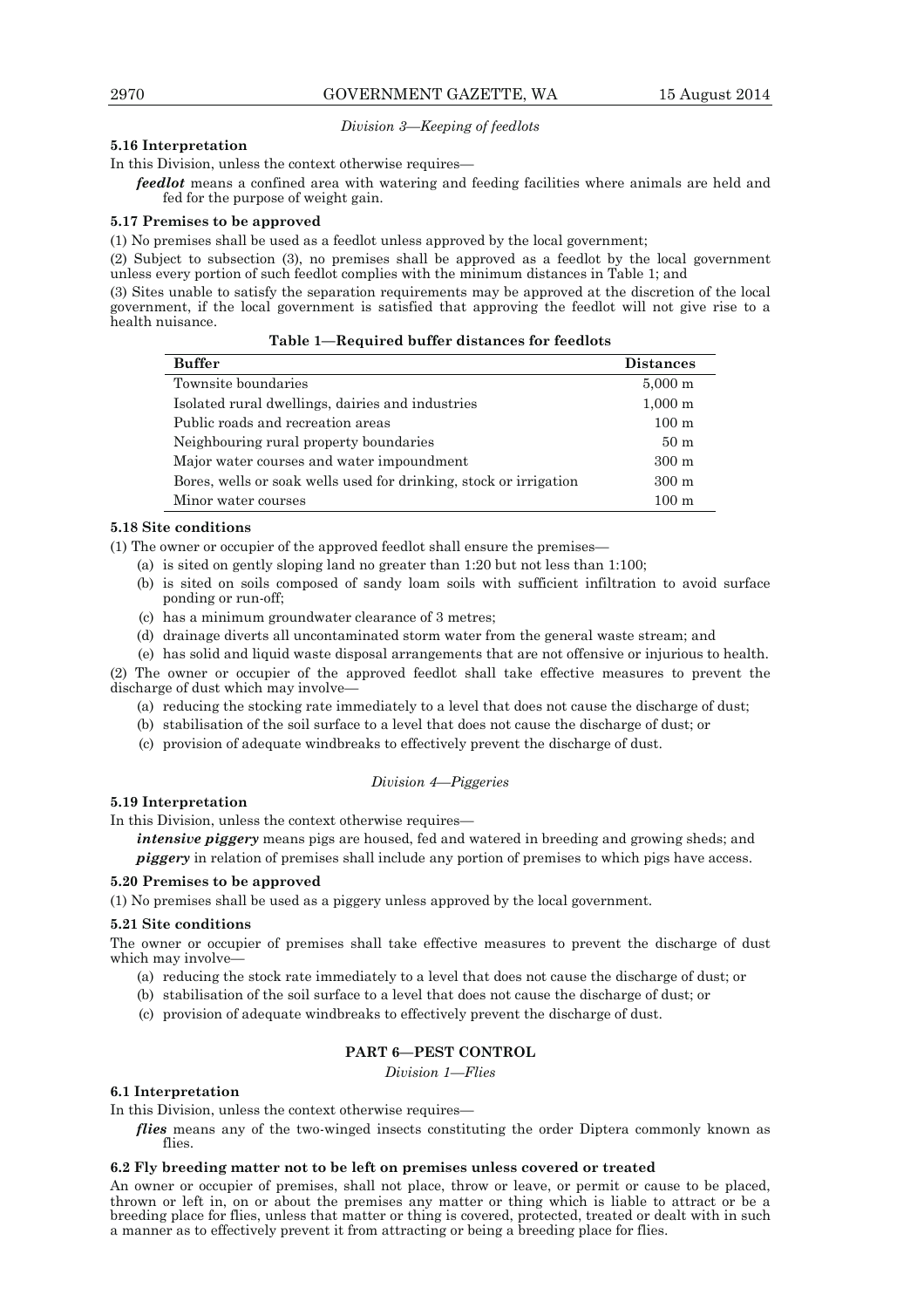#### **6.3 Measures to be taken by an occupier**

An owner or occupier of premises shall ensure that—

- (a) rubbish receptacles are kept clean and tightly sealed as reasonably practical except when refuse is being deposited or emptied;
- (b) food scraps and uneaten pet food are wrapped tightly and deposited in a rubbish receptacle without delay;
- (c) lawn clippings used on gardens as mulch are raked out thinly;
- (d) fertilisers are dug well into the soil;
- (e) compost heaps are kept well covered;
- (f) barbecues are kept clean and free from food scraps;
- (g) anything that is buried and may attract or be a breeding place for flies is covered with at least 100 millimetres of soil; and
- (h) excrement from pets is collected and properly disposed of without delay.

#### **6.4 EHO may give notice directing measures to be taken**

Where, in the opinion of an EHO flies, are prevalent or are breeding on any premises, an EHO may give to the owner or occupier of the premises notice in writing directing him or her to take, within the time specified in the notice, such measures as in the opinion of an EHO are necessary to—

- (a) control the prevalence;
- (b) effect the eradication; or
- (c) effectively prevent the breeding

of flies.

#### **6.5 Local government may execute work and recover costs**

(1) Where—

- (a) a person is required under this Division or directed by a notice given under clause 6.4, to execute any work; and
- (b) that person fails or neglects to comply with the requirement

the local government may execute the work and may recover from that person the cost of executing the work, in addition to any penalty for which that person may be liable under these local laws.

(2) The costs and expenses incurred by the local government in the execution of a power under subclause (1) may be recovered in a court of competent jurisdiction from the person referred to in subclause (1).

(3) The local government shall not be liable to pay compensation or damages of any kind to the person referred to in subclause (1) in relation to any action taken by the local government under this clause, other than compensation or damages for loss or damage suffered because the local government acted negligently or in breach of duty.

*Division 2—Mosquitoes* 

#### **6.6 Interpretation**

In this Division, unless the context otherwise requires—

*mosquitoes* means any of the insects constituting the family Culicidae in the order Diptera commonly known as mosquitoes.

#### **6.7 Measures to be taken to prevent mosquitoes breeding**

(1) An owner or occupier of premises shall ensure that the premises are kept free from possible mosquito breeding sites and shall—

- (a) follow any direction or notice of an EHO for the purpose of—
	- (i) controlling the prevalence of mosquitoes;
	- (ii) eradication of mosquitoes; or
	- (iii) effectively preventing the breeding of mosquitoes; and
- (b) assist an EHO to locate any possible mosquito breeding sites that may be present in or about the premises.

(2) An owner or occupier of any premises where water is kept in a horse trough, poultry drinking vessel or other receptacle shall—

- (a) frequently change the water; and
- (b) keep the water clean and free from vegetable matter and slime.

(3) An owner or occupier of premises where a septic tank is installed shall ensure the fixture is in a sound condition at all times, and mesh having openings no larger than 1.2 millimetres covers any educt vent to the system.

(4) An owner or occupier of land shall cause all drains and channels in or on the land to be kept in good order and free from obstruction.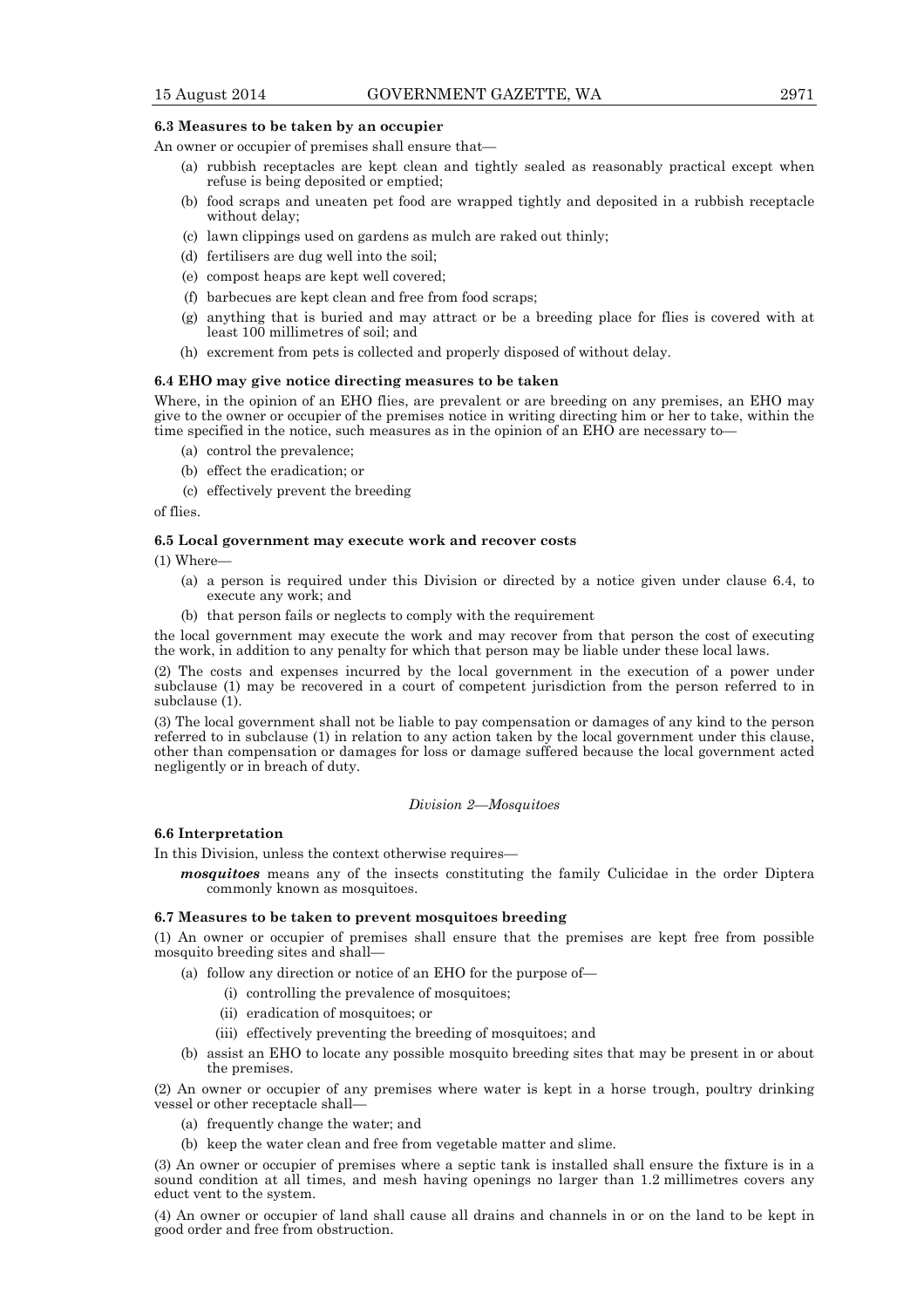# **6.8 Local government may execute work and recover costs**

(1) Where—

- (a) a person is required under this Division or directed by a notice given under clause 6.7 to execute any work; and
- (b) that person fails or neglects to comply with the requirement,

the local government may execute the work, and recover from that person the cost of executing the work, in addition to any penalty for which that person may be liable.

(2) The costs and expenses incurred by the local government in the execution of a power under subclause (1) may be recovered in a court of competent jurisdiction from that person.

(3) The local government is not liable to pay compensation or damages of any kind to the person referred to in subclause (1) in relation to any action taken by the local government under this clause, other than compensation or damages for loss or damage suffered because the local government acted negligently or in breach of duty.

*Division 3—Rodents* 

# **6.9 Interpretation**

In this Division, unless the context otherwise requires—

*rodents* means those animals belonging to the order Rodentia and includes rats and mice but does not include native rodents, laboratory bred rats and mice or those kept as pets in an enclosure designed for the purpose of keeping as pets, animals of that kind.

# **6.10 Measures to be taken to eradicate rodents**

(1) An owner or occupier of any premises shall at all times take effective measures to eradicate any rodents in or on the premises.

(2) An EHO may direct, orally or in writing, an owner or occupier of premises to take whatever action, in the opinion of an EHO, is necessary or desirable to prevent or deter the presence of rodents in or on the premises.

(3) An owner or occupier shall within the time specified comply with any direction given by an EHO under this clause.

# **6.11 Waste food etc to be kept in rodent proof receptacles**

A person must not store or permit the storage upon any premises, any food, refuse or other waste matter unless it is contained in a rodent proof receptacle or compartment.

# **6.12 Restrictions on keeping of rodents**

A person or body who keeps rodents shall—

- (a) at all times ensure that all live rodents are kept in the effective control of a person or in locked cages; and
- (b) if a rodent escapes—
	- (i) forthwith take all reasonable steps to destroy or recapture the rodent; and
	- (ii) comply with the requirements of clause 6.10.

# *Division 4—Cockroaches*

#### **6.13 Interpretation**

In this Division, unless the context otherwise requires—

*cockroach* means any of the various orthopterous insects commonly known as cockroaches.

# **6.14 Measures to be taken to eradicate Cockroaches**

(1) An owner or occupier of premises shall take effective measures to eradicate any cockroaches in or on the premises.

(2) An EHO may direct, orally or in writing, an owner or occupier of premises to take whatever action that, in the opinion of the EHO, is necessary or desirable to prevent or deter the presence of cockroaches in or on the premises.

(3) An owner or occupier shall within the time specified comply with any direction given by an EHO under this clause.

# *Division 5—Argentine Ants*

#### **6.15 Interpretation**

In this Division, unless the context otherwise requires—

*Argentine Ant* means an ant belonging to the species Limepithema humile (formally Iridomyrmex humilis).

# **6.16 Measures to be taken to keep premises free from Argentine Ants**

An owner or occupier of premises shall ensure that the premises are kept free from Argentine Ant colonies and shall—

- (a) take all steps to locate any nests if Argentine Ants are noticed in, on or about the premises;
- (b) properly treat all nests of Argentine Ants with an approved residual-based insecticide; and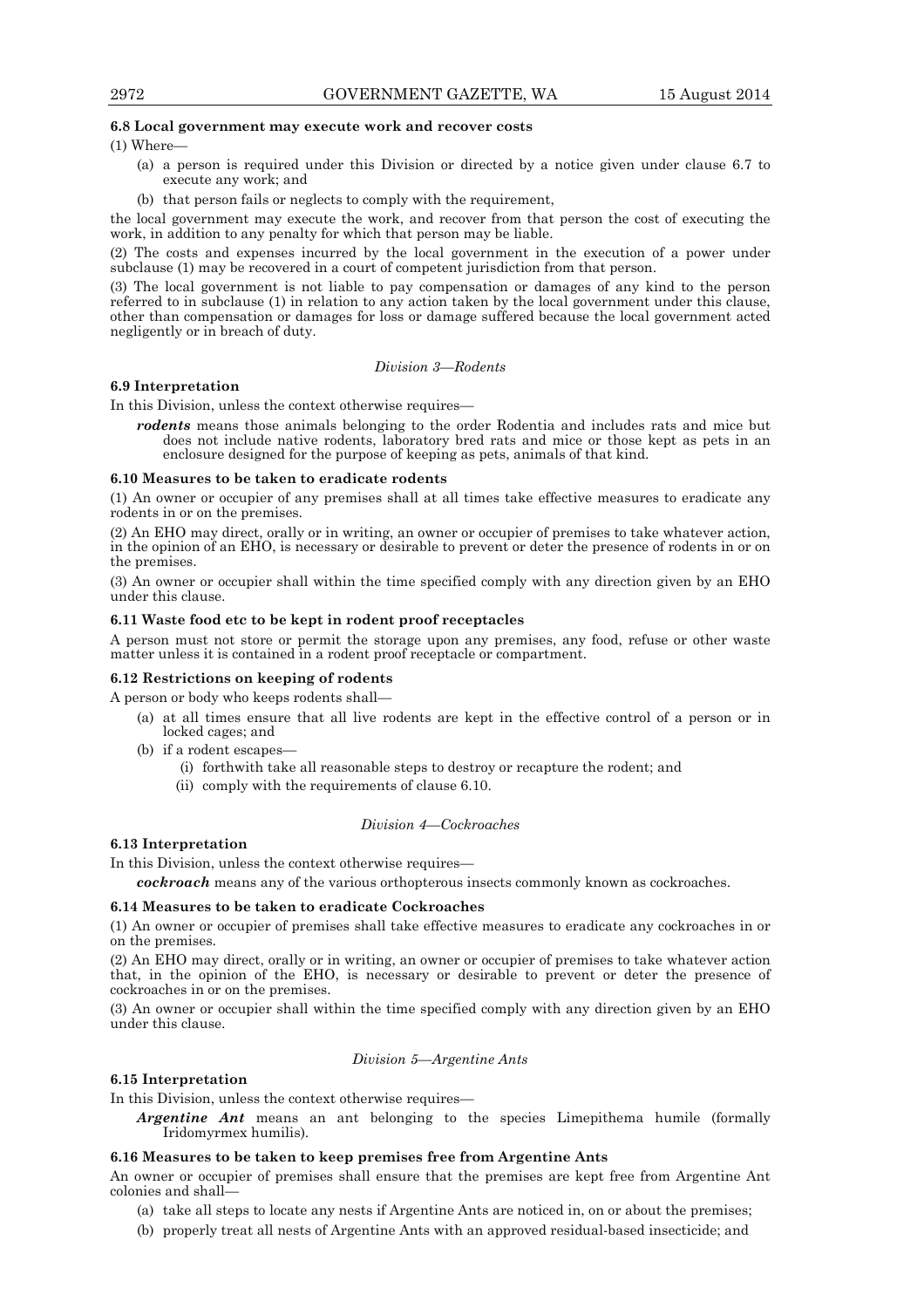- (c) whenever required by an EHO—
	- (i) treat any area or infestation with an insecticide referred to in paragraph (b); and
	- (ii) remove any objects, including timber, firewood, compost or pot plants in accordance with a direction from an EHO.

## *Division 6—European Wasps*

# **6.17 Interpretation**

In this Division, unless the context otherwise requires—

*European Wasp* means a wasp Vespula germanica.

#### **6.18 Measures to be taken to keep premises free from European Wasp nests**

An owner or occupier of premises shall ensure that the premises are kept free from European Wasp nests and shall—

- (a) follow any direction of an EHO for the purpose of destroying the European Wasps and their nests; and
- (b) assist an EHO, or his or her representative, to trace any nest that may be present in, on or about the premises.

### *Division 7—Bee keeping*

# **6.19 Interpretation**

In this Division, unless the context otherwise requires—

- *bee* means an insect belonging to any of the various hymenopterous insects of the superfamily Apoidea and commonly known as a bee; and
- *beehive* means a moveable or fixed structure, container or object in which a colony of bees is kept.

#### **6.20 Restrictions on keeping of bees in hives**

(1) A person shall not keep or permit the keeping of bees in a hive anywhere within the district unless approval to do so has been given by the local government.

(2) If, in the opinion of an EHO, the approved beehives are causing a nuisance, the local government may direct any bees or approved beehives to be removed.

(3) A person shall comply with a direction within the time specified.

#### *Division 8—Arthropod vectors of disease*

# **6.21 Interpretation**

In this Division, unless the context otherwise requires—

# *arthropod vectors of disease* includes—

- (a) fleas (Siphonaptera);
- (b) bedbugs (Cimex lectularius);
- (c) pubic lice (Phthirus pubis);
- (d) body lice (Pediculus humanus humanus, also known as Pediculus humanus corporis); and
- (e) head lice (Pediculus humanus capitis).

# **6.22 Responsibility of the owner or occupier**

The owner or occupier of premises shall—

- (a) keep the premises and any person residing in or on the premises, free from any arthropod vectors of disease; and
- (b) comply with the direction of an EHO to treat the premises, or anything on the premises, for the purpose of destroying any arthropod vectors of disease.

# **PART 7—INFECTIOUS DISEASES**

#### *Division 1—General provisions*

# **7.1 Requirements on owner or occupier to clean, disinfect and disinfest**

(1) The local government or an EHO may, by notice in writing, direct an owner or occupier of premises, within the time and in the manner specified in the notice, to clean, disinfect and disinfest—

- (a) the premises; or
- (b) such things in or on the premises as are specified in the notice

or both, to the satisfaction of the EHO.

(2) An owner or occupier shall comply with a notice given under subclause (1).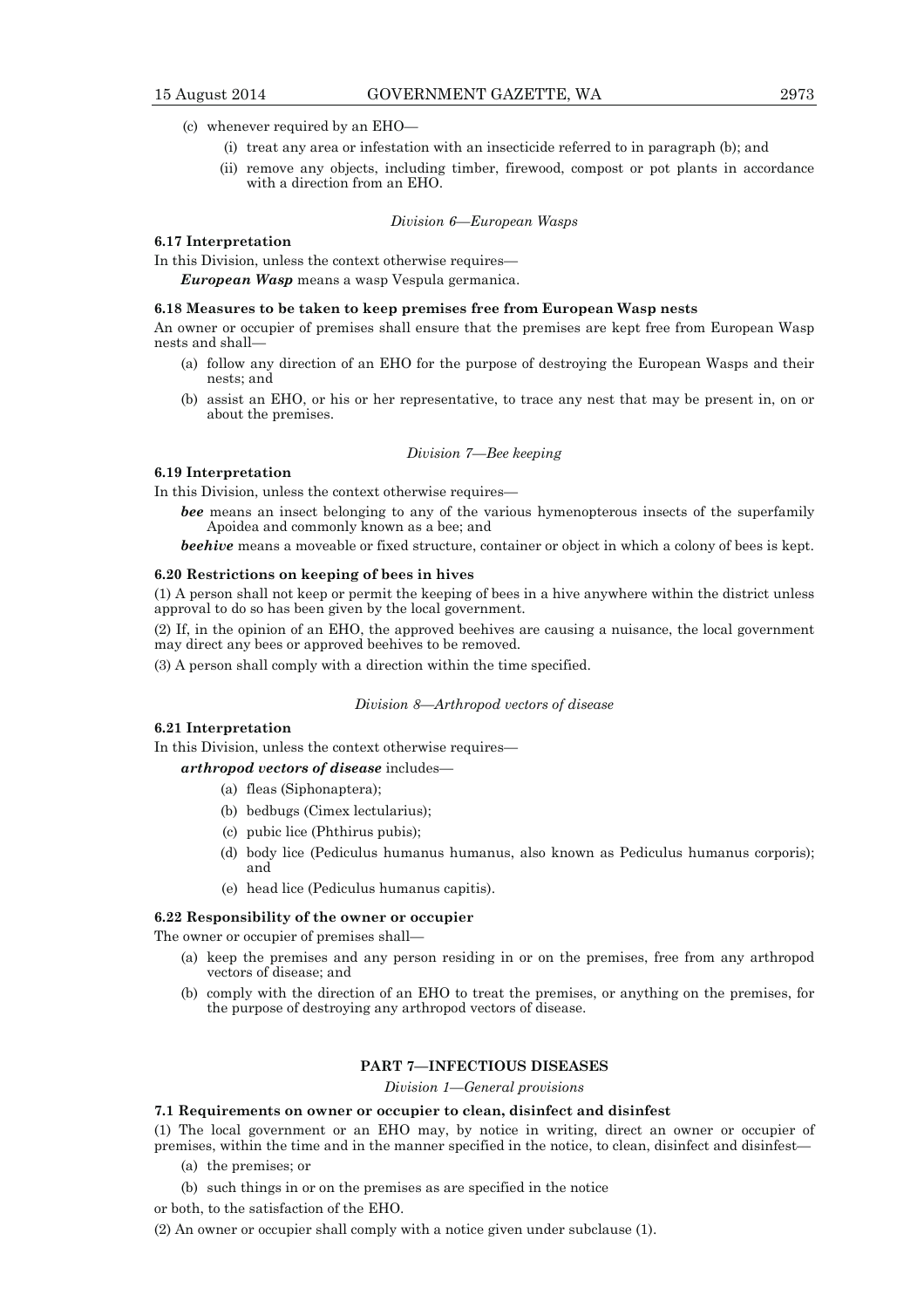# **7.2 EHO may disinfect or disinfest premises**

(1) Where the local government or the Medical Officer is satisfied that any case of infectious disease has occurred on any premises, the local government or the Medical Officer may direct an EHO, other local government officer or other person to disinfect and disinfest the premises or any part of the premises and anything in or on the premises.

(2) An owner or occupier of premises shall permit, and provide access to enable, an EHO, other local government officer or other person to carry out the direction given under subclause (1).

(3) The local government may recover, in a court of competent jurisdiction, the cost of carrying out the work under this clause from the owner or occupier of the premises in or on which the work was carried out.

(4) The local government shall not be liable to pay compensation or damages of any kind to the owner or occupier of premises in relation to any action taken by the local government or any of its staff or employees under this clause, other than compensation or damages for loss or damage suffered because the local government acted negligently or in breach of duty.

# **7.3 Insanitary houses, premises and things**

(1) An owner or occupier of any house or premises shall maintain the house or premises free from any insanitary condition or thing.

(2) Where the local government considers that a house is insanitary, it may, by notice in writing, direct an owner of the house, within the time and in the manner specified in the notice, to destroy or amend the house.

(3) Where an EHO considers that—

(a) a house or premises is not being maintained in a sanitary condition; or

(b) any thing is insanitary

the EHO may, by notice in writing, direct, as the case may be—

- (i) the owner or occupier of the house or premises to amend any insanitary condition; or
- (ii) the owner or occupier of the thing to destroy or amend it

within the time and in the manner specified in the notice.

(4) A person to whom a notice has been given under subclauses (2) or (3) shall comply with the terms of the notice.

# **7.4 Persons in contact with an infectious disease sufferer**

If a person in any house is, or is suspected of, suffering from an infectious disease, any occupant of the house or any person who enters or leaves the house—

- (a) shall obey such instructions or directions as the local government or the Medical Officer may issue; and
- (b) may be removed at the direction of the local government or the Medical Officer to isolation in an appropriate place to prevent or minimise the risk of the infection spreading, and if so removed, shall remain in that place until the Medical Officer otherwise directs.

#### **7.5 Declaration of infected house or premises**

(1) To prevent or check the spread of infectious disease, the local government or the Medical Officer may from time to time declare any house or premises to be infected.

(2) A person shall not enter or leave any house or premises declared to be infected without the written consent of the Medical Officer or an EHO.

# **7.6 Destruction of infected animals**

(1) An EHO, upon being satisfied that an animal is or may be infected, or is liable to be infected or to convey infection may, by notice in writing, direct that the animal be examined by a registered veterinary officer, and all steps taken to enable the condition to be controlled or eradicated or the animal destroyed and disposed of—

- (a) in the manner and within the time specified in the notice; and
- (b) by the person in whose possession, or upon whose premises, the animal is located.

(2) A person who has in his or her possession or upon premises occupied by him or her, an animal which is the subject of a notice under subclause (1), shall comply with the terms of the notice.

#### **7.7 Disposal of a body**

(1) An occupier of premises in or on which is located the body of a person who has died of an infectious disease shall, subject to subclause (2), cause the body to be buried or disposed of in such manner, within such time and with such precautions as may be directed by the Medical Officer.

(2) A body shall not be removed from premises where death occurred except to a cemetery or morgue.

#### **7.8 Local government may carry out work and recover costs**

(1) Where—

- (a) a person is required under this Division or by a notice given under this Division, to carry out any work; and
- (b) that person fails or neglects to comply with the requirement

that person commits an offence and the local government may carry out the work or arrange for the work to be carried out by another.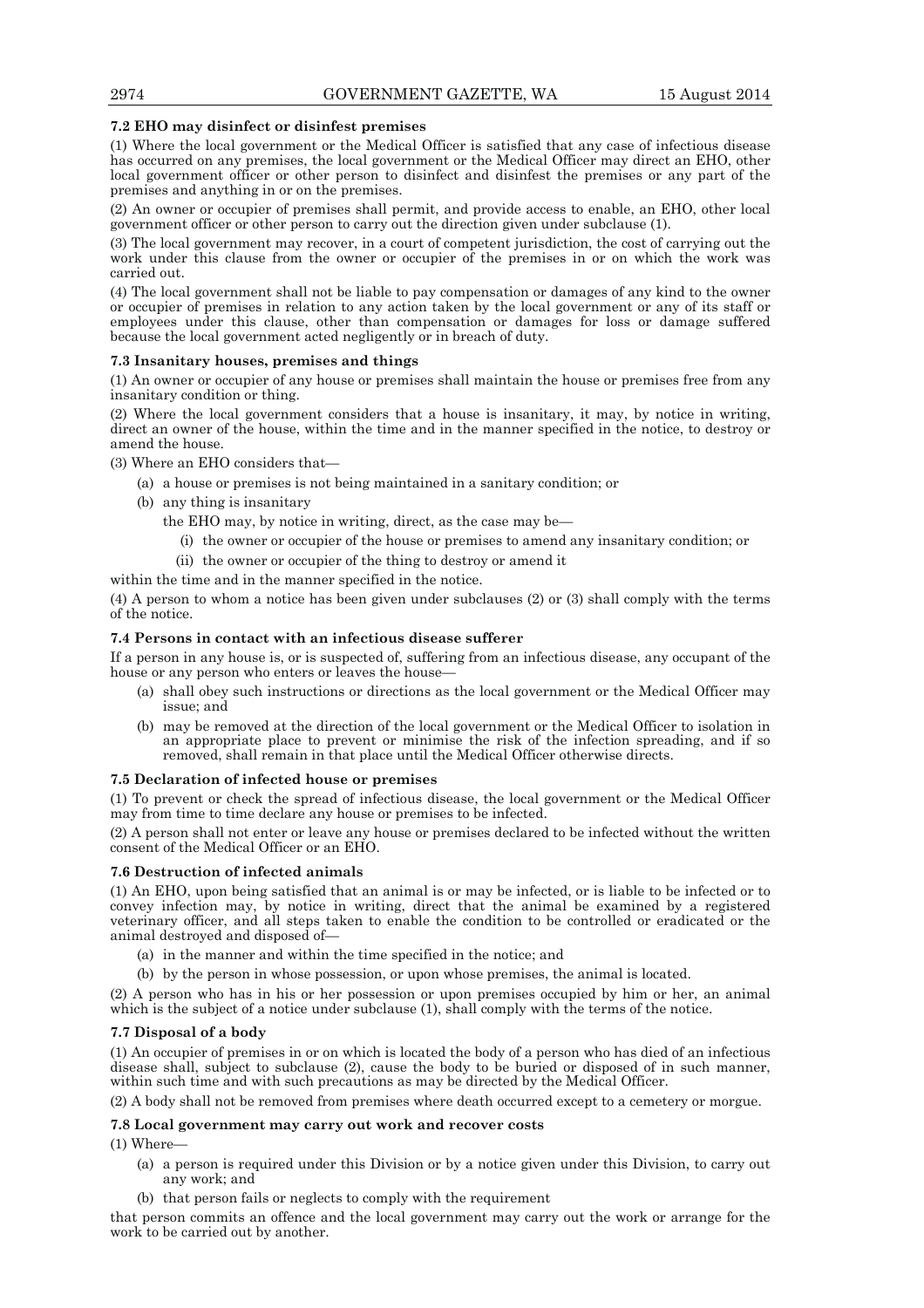(2) The costs and expenses incurred by the local government in the execution of a power under this clause may be recovered in a court of competent jurisdiction from the person referred to in subclause (1)(a).

(3) The local government shall not be liable to pay compensation or damages of any kind to the person referred to in subclause  $(1)(a)$  in relation to any action taken by the local government under this clause, other than compensation or damages for loss or damage suffered because the local government acted negligently or in breach of duty.

#### *Division 2—Disposal of used condoms and needles*

#### **7.9 Disposal of used condoms**

(1) An occupier of premises on or from which used condoms are produced shall ensure that the condoms are—

(a) placed in a sealed impervious container and disposed of in a sanitary manner; or

(b) disposed of in such a manner as may be directed by an EHO.

(2) A person shall not dispose of a used condom in a public place except in accordance with subclause (1).

#### **7.10 Disposal of used needles**

A person shall not dispose of a used hypodermic syringe or needle in a public place unless it is placed in an impenetrable, leak-proof container and deposited in a refuse receptacle.

#### **PART 8—LODGING HOUSES**

*Division 1—Registration* 

# **8.1 Interpretation**

(1) In this Part, unless the context otherwise requires—

- *bed* means a single sleeping berth only, and a double bed provided for the use of couples has the same floor space requirements as two single beds;
- **bunk** means a sleeping berth comprising one of two beds arranged vertically;
- *dormitory* means a building or room utilised for sleeping purposes at a short-term hostel or a recreational campsite;
- *Food Standards Code* means the Australia New Zealand Food Standards Code as defined in the Commonwealth *Food Standards Australia New Zealand Act 1991*;
- *keeper* means a person whose name appears on the register of keepers, in respect of a lodging house, as the keeper of that lodging house;

*laundry unit* means a group of facilities consisting of—

- (a) a washing machine with a capacity of not less than 4 kilograms weight of dry clothing;
- (b) one wash trough of not less than 36 litres capacity, connected to both hot and cold water;
- (c) either an electric drying cabinet or not less than 30 metres of clothes line; and
- $(d)$  a hot water system that-
	- (i) is capable of delivering an adequate supply of water at a temperature of at least 65 degrees Celsius for each washing machine provided with the communal facilities; and
	- (ii) has a delivery rate of not less than 0.076 litres per second to each washing machine.

*lodger* means a person who obtains, for hire or reward, board or lodging in a lodging house;

*lodging house* includes a recreational campsite, a serviced apartment and a short-term hostel;

*manager* means a person duly appointed by the keeper in accordance with this Division to reside in, and have the care and management of, a lodging house;

*recreational campsite* means a lodging house—

- (a) situated on a campsite principally used for—
	- (i) recreational, sporting, religious, ethnic or educational pursuits; or
	- (ii) conferences or conventions; and

(b) where the period of occupancy of any lodger is not more than 14 consecutive days,

and includes youth camps, youth education camps, church camps and riding schools, but does not include a camp or caravan within the meaning of the *Caravan Parks and Camping Grounds Act 1995*;

*register of lodgers* means the register kept in accordance with section 157 of the Act and this Part;

*resident* means a person other than a lodger who resides in a lodging house;

*serviced apartment* means a lodging house in which each sleeping apartment, or group of sleeping apartments in common occupancy, is provided with its own sanitary conveniences and may have its own cooking facilities;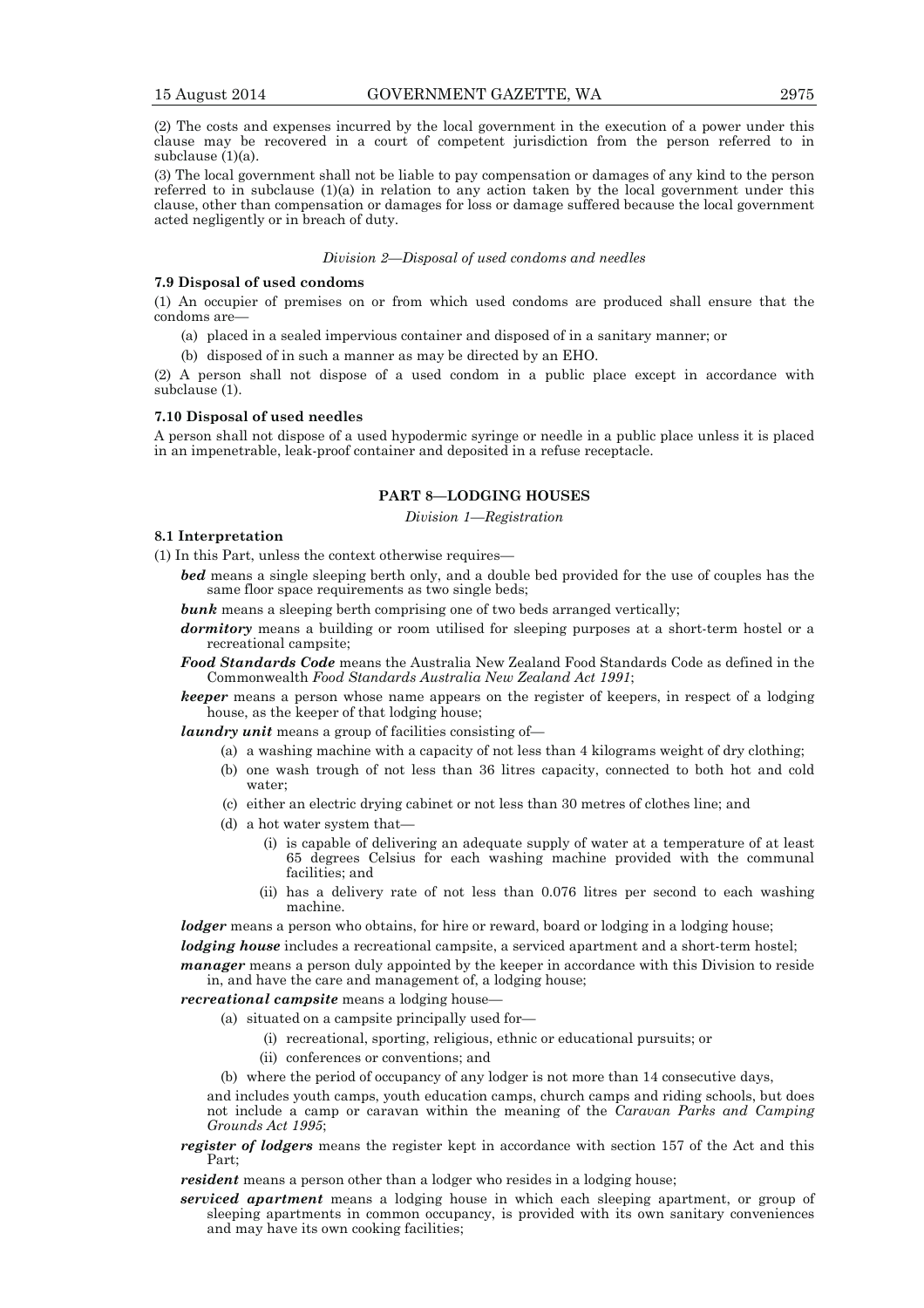- *short-term hostel* means a lodging house where the period of occupancy of any lodger is not more than 14 consecutive days and includes a youth hostel or a backpacker hostel; and
- *vector of disease* means an arthropod or rodent that transmits, by biological or mechanical means, an infectious agent from a source or reservoir to a person, and includes fleas, bedbugs, crab lice, body lice and head lice.

(2) Where in this Part an act is required to be done or forbidden to be done in relation to any lodging house, the keeper of the lodging house has, unless the contrary intention appears, the duty of causing the act to be done, or of preventing the act so forbidden from being done, as the case may be.

# **8.2 Lodging house not to be kept unless registered**

A person shall not keep or cause or allow to be kept a lodging house unless—

- (a) the lodging house is constructed in accordance with the requirements of this Part;
- (b) the lodging house is registered by the local government under clause 8.4;
- (c) the name of the person keeping or proposing to keep the lodging house is entered in the register of keepers; and
- (d) when required by the local government either—
	- (i) the keeper; or
	- (ii) a manager who, with the written approval of an EHO, has been appointed by the keeper to have the care and management of the lodging house

resides or intends to reside continuously in the lodging house, whenever there is one or more lodgers in the lodging house.

# **8.3 Application for registration**

An application for registration of a lodging house shall be—

- (a) submitted on the approved form as prescribed in Schedule 4;
- (b) duly completed and signed by the proposed keeper; and
- (c) accompanied by—
	- (i) the approved fee as fixed from time to time by the local government under section 344C of the Act; and
	- (ii) detailed plans and specifications of the lodging house.

# **8.4 Approval of application**

The local government may approve, with or without conditions, an application under clause 8.3 by issuing to the applicant a certificate of registration in the form prescribed in Schedule 5.

# **8.5 Renewal of registration**

A person who keeps a lodging house which is registered under this Part shall—

- (a) during the month of June in each year apply to the local government for the renewal of the registration of the lodging house in the form prescribed in Schedule 6; and
- (b) pay the approved fee as fixed from time to time by the local government under section 344C of the Act at the time of making each application for renewal.

#### **8.6 Notification upon sale or transfer**

If the owner of a lodging house sells or transfers or agrees to sell or transfer the lodging house to another person, he or she shall, within 14 days of the date of sale, transfer or agreement, give to the local government in the form prescribed in Schedule 7, written notice of the full name, address and occupation of the person to whom the lodging house has been or is to be sold or transferred.

#### **8.7 Revocation of registration**

(1) Subject to subclause (3), the local government may, at any time, revoke the registration of a lodging house for any reason which, in the opinion of the local government, justifies the revocation.

(2) Without limiting the generality of subclause (1), the local government may revoke a registration upon any one or more of the following grounds—

- (a) that the lodging house has not, to the satisfaction of the local government, been kept free from vectors of disease or remained in a clean and sanitary condition;
- (b) that the keeper has-
	- (i) been convicted of an offence against this local law in respect of the lodging house;
	- (ii) not complied with a requirement of this Part; or
	- (iii) not complied with a condition of registration;
- (c) that the local government, having regard to a report from the Police, is satisfied that the keeper or manager is not a fit and proper person; and
- (d) that, by reason of alterations or additions or neglect to repair and renovate, the condition of the lodging house is such as to render it, in the opinion of the local government, unfit to remain registered.

(3) Before revoking the registration of a lodging house under this local law, the local government shall give notice to the keeper requiring him or her, within a time specified in the notice, to show cause why the registration should not be revoked.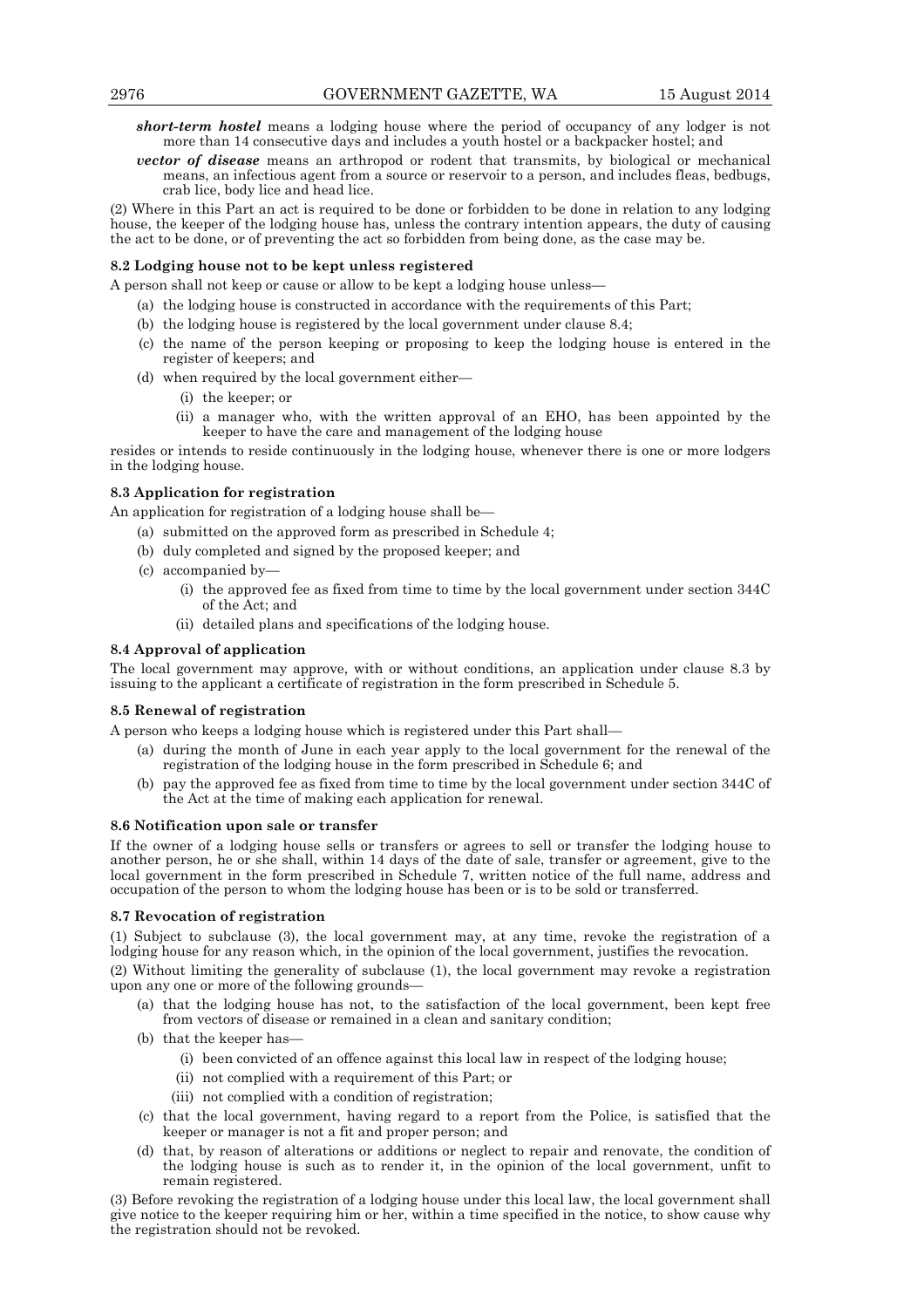(4) Whenever the local government revokes the registration of a lodging house, it shall give the keeper notice of the revocation, and the registration shall be revoked as from the date on which the notice is served on the keeper.

#### *Division 2—Construction and use requirements*

# **8.8 General construction requirements**

The construction of a lodging house shall comply with the Building Code and the Act.

#### **8.9 Sanitary conveniences**

(1) A keeper shall maintain in good working order and condition and in convenient positions on the premises

- (a) toilets; and
- (b) bathrooms, each fitted with a hand wash basin and either a shower or a bath

in accordance with the requirements of the Building Code.

(2) A bathroom or toilet which is used as a private bathroom or toilet to the exclusion of other lodgers or residents shall not be counted for the purposes of subclause (1).

(3) Each bath, shower and hand wash basin shall be provided with an adequate supply of hot and cold water.

(4) The walls of each shower and bath shall be of an impervious material to a minimum height of 1.8 metres above the floor level.

- (5) Each toilet and bathroom shall—
	- (a) be so situated, separated and screened as to ensure privacy;
	- (b) be apportioned to each sex;
	- (c) have a distinct sign displayed in a prominent position denoting the sex for which the toilet or bathroom is provided; and
	- (d) be provided with adequate electric lighting and ventilation.

(6) Paragraphs (b) and (c) of subclause (5) do not apply to a serviced apartment.

# **8.10 Laundry**

- (1) A keeper shall—
	- (a) subject to subclause (2)—
		- (i) in the case of a recreational campsite, provide on the premises a laundry consisting of at least one 45 litre stainless steel trough; and
		- (ii) in any other case, provide on the premises a laundry unit for each 15 lodgers;
	- (b) at all times maintain each laundry or laundry unit in a proper sanitary condition and in good repair;
	- (c) provide an adequate supply of hot and cold water to each wash trough, sink or washing machine; and
	- (d) ensure that the floor area of each laundry or laundry unit is properly surfaced with an even fall to a floor waste.

(2) An EHO may approve the provision of a reduced number of laundry units if suitable equipment of a commercial type is installed.

# **8.11 Kitchen**

A keeper of a lodging house shall provide in that lodging house a kitchen which—

- (a) has adequate—
	- (i) food storage facilities and cupboards to prevent contamination of food, or cooking or eating utensils, by dirt, dust, flies or other vectors of disease of any kind; and
	- (ii) refrigerator space for storage of perishable goods; and
- (b) may be required by the local government to comply with any of the requirements of Standard 3.2.3 of the Food Standards Code called Food Premises and Equipment, as amended from time to time.

# **8.12 Dining room**

The keeper of a lodging house shall provide in that lodging house a dining room—

- (a) located in close proximity to or combined with the kitchen;
- (b) the floor area of which shall be 0.5 square metres per person or not less than 10 square metres whichever is the greater; and
- (c) which shall be—
	- (i) adequately furnished to accommodate, at any one time, half of the number of lodgers; and
	- (ii) provided with a suitable floor covering.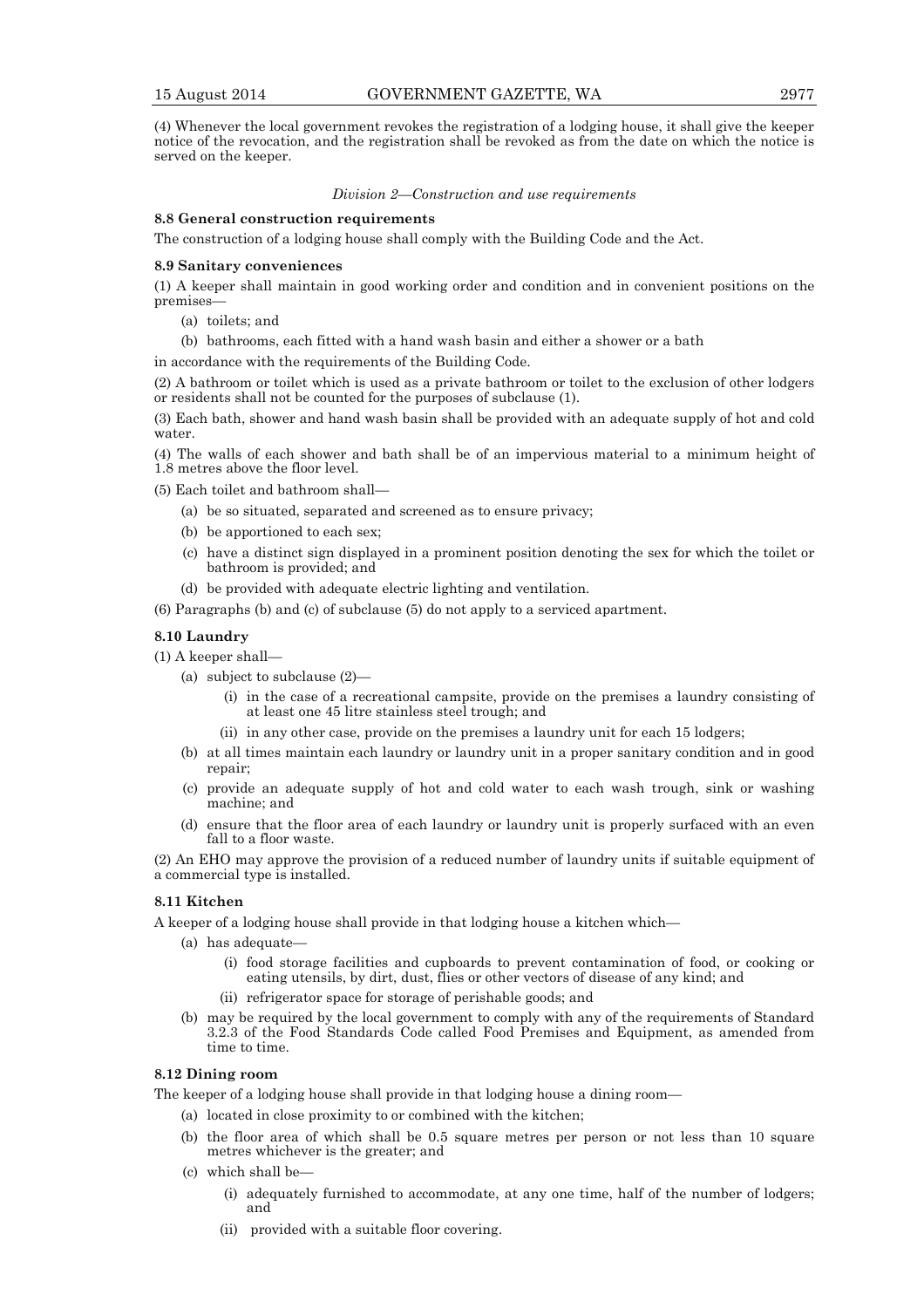# **8.13 Lounge room**

The keeper of a lodging house shall provide in that lodging house, a lounge room—

- (a) with a floor area of—
	- (i) where the lounge is not combined with the dining room, not less than 0.6 square metres per person; or
	- (ii) where the lounge room is combined with a dining room, not less than 1.2 square metres per person

but in either case having a minimum of 13 square metres; and

- (b) which shall be-
	- (i) adequately furnished to accommodate, at any one time, half of the number of lodgers; and
	- (ii) provided with a suitable floor covering.

# **8.14 Fire prevention and control**

(1) The keeper of a lodging house must—

- (a) in each passage in the lodging house provide an emergency light—
	- (i) in the position and pattern approved by an EHO; and
	- (ii) which must be kept separate from the general lighting system and kept illuminated during the hours of darkness;
- (b) provide an approved fire blanket positioned within 2 metres of the cooking area in each kitchen;
- (c) ensure that each exit sign and fire-fighting appliance is clearly visible, accessible and maintained in good working order at all times; and
- (d) ensure all fire-fighting equipment and fire detection and alarm systems are adequately maintained at all times in such a condition as will enable their proper performance.

(2) The keeper of a lodging house must ensure that all buildings comprising the lodging house are fitted with fire protection equipment in accordance with the Building Code.

# **8.15 Obstruction of passages and stairways**

A keeper shall not cause or allow furniture, fittings or other things to be placed either temporarily or permanently in or on—

- (a) a stairway, stair landing, fire-escape, window or common passageway; or
- (b) part of the lodging house in common use or intended or adapted for common use

in such a manner as to form an obstruction to the free passage of lodgers, residents or persons in or occupying the lodging house.

# **8.16 Fitting of locks**

A person shall not fit, or cause or permit to be fitted, to an exit door a lock or other device which prevents the door being opened from within a lodging house.

# **8.17 Restriction on use of rooms for sleeping**

(1) Subject to subclause (3) and clause 8.31, a keeper shall not use or permit to be used as a sleeping apartment a room in a lodging house—

- (a) which contains food;
- (b) which contains or is fitted with a cooking appliance or kitchen sink;
- (c) which is used as a kitchen, scullery, storeroom, dining room, general sitting room, or lounge room or for the preparation or storage of food;
- (d) which is not reasonably accessible without passing through a sleeping or other room in the private occupation of another person;
- (e) which, except in the case of a short-term hostel or a recreational campsite, contains less than 5.5 square metres of clear space for each lodger occupying the room;
- (f) which is naturally illuminated by windows having a ratio of less than 0.1 square metres of unobstructed glass to every 1.0 square metre of floor area;
- (g) which is ventilated at a ratio of less than 0.5 square metres of unobstructed ventilating area to every 10 square metres of floor area;
- (h) in which the lighting or ventilation referred to in paragraphs (f) and (g) is obstructed or is not in good and efficient order;
- (i) which is not free from internal dampness;
- (j) of which any part of the floor is below the level of the adjoining ground; or
- (k) the floor of which is not fitted with an approved carpet or vinyl floor covering or other floor treatment approved by an EHO.
- (2) For the purposes of this clause, 2 children under the age of 10 years are counted as one lodger.
- (3) Paragraphs (a), (b) and (c) of subclause (1) do not apply to a serviced apartment.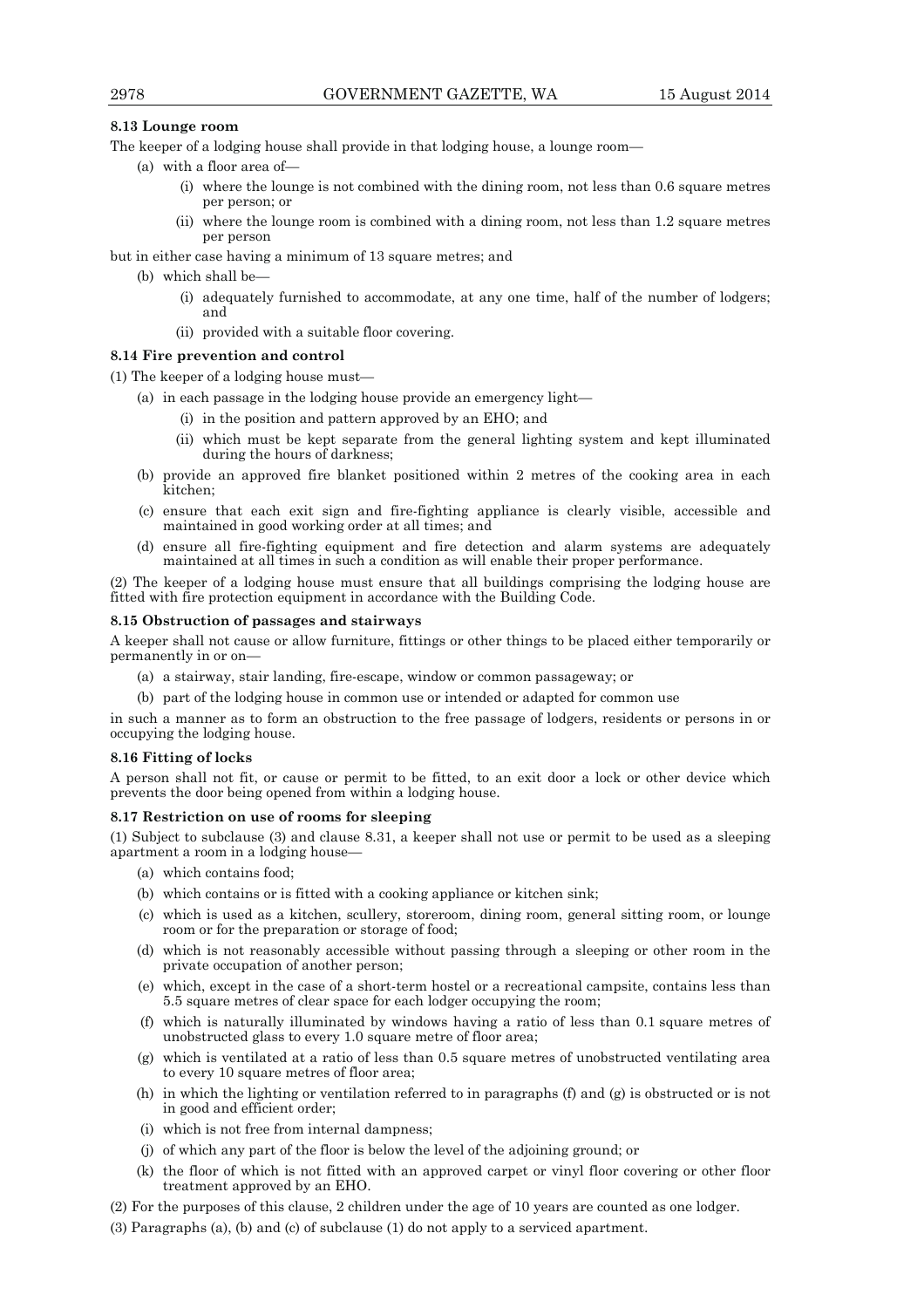#### **8.18 Sleeping accommodation—short-term hostels and recreational campsites**

(1) A keeper of a short-term hostel or recreational campsite shall provide clear floor space of not less than—

- (a) 4 square metres per person in each dormitory utilising beds; and
- (b) 2.5 square metres per person in each dormitory utilising bunks.

(2) The calculation of floor space in subclause (1) shall exclude the area occupied by any large items of furniture, such as wardrobes, but may include the area occupied by beds.

(3) The minimum height of any ceiling in a short-term hostel or recreational campsite shall be 2.4 metres in any dormitory utilising beds, and 2.7 metres in any dormitory utilising bunks.

(4) The minimum floor area requirements in subclause (1) will only apply if there is ventilation, separation distances, fire egress and other safety requirements in accordance with the Building Code.

(5) The keeper of any short-term hostel or recreational campsite shall provide—

- (a) fixed outlet ventilation at a ratio of 0.15 square metres to each 10 square metres of floor area of the dormitories, and shall ensure that dormitories are provided with direct ventilation to the open air from a point within 230 millimetres of the ceiling level through a fixed open window or vents, carried as direct to the open air as is practicable; and
- (b) mechanical ventilation in lieu of fixed ventilation, subject to the approval of the local government.
- (6) The keeper of any short-term hostel or recreational campsite shall provide—
	- (a) beds with a minimum size of—
		- (i) in short-term hostels—800 millimetres x 1.9 metres; and
		- (ii) in recreational campsites—750 millimetres x 1.85 metres; and
	- (b) storage space for personal effects, including backpacks, so that cleaning operations are not hindered and access spaces are not obstructed.
- (7) The keeper of any short-term hostel or recreational campsite shall—
	- (a) arrange at all times a distance of 750 millimetres between beds, and a distance of 900 millimetres between bunks;
	- (b) ensure that, where bed or bunk heads are placed against the wall on either side of a dormitory, there is a passageway of at least  $1.35$  metres between each row of beds and a passageway of at least 2 metres between each row of bunks, and shall ensure that the passageway is kept clear of obstruction at all times; and
	- (c) ensure all doors, windows and ventilators are kept free of obstruction.
- (8) The keeper of a short-term hostel or recreational campsite shall ensure that—
	- (a) materials used in dormitory areas comply with AS 1530.2—1993 and AS/NZS 1530.3:1999 as follows—
		- (i) drapes, curtains, blinds and bedcovers a maximum Flammability Index of 6;
		- (ii) upholstery and bedding
			- a maximum Spread of Flame Index of 6; and
			- a maximum Smoke Developed Index of 5;
		- (iii) floor coverings—

a maximum Spread of Flame Index of 7; and

a maximum Smoke Developed Index of 5;

- (b) fire retardant coatings used to make a material comply with the indices set out in subclause  $(8)(a)$  must be-
	- (i) certified by the manufacturer as approved for use with the fabric to achieve the required indices;
	- (ii) certified by the manufacturer to retain its fire retardative effect after a minimum of 5 commercial dry cleaning or laundering operations carried out in accordance with AS 2001.5.4—2005, Procedure 7A, using ECE reference detergent; and
	- (iii) certified by the applicator as having been carried out in accordance with the manufacturer's specification;
- (c) emergency lighting is provided in accordance with the Building Code;
- (d) a lodger or other person does not smoke in any dormitory, kitchen, dining room or other enclosed public place within a short-term hostel or recreational campsite; and
- (e) all mattresses in a short-term hostel or recreational campsite are fitted with a mattress protector.

# **8.19 Furnishing etc of sleeping apartments**

- (1) A keeper shall—
	- (a) furnish each sleeping apartment with a sufficient number of beds and sufficient bedding of good quality;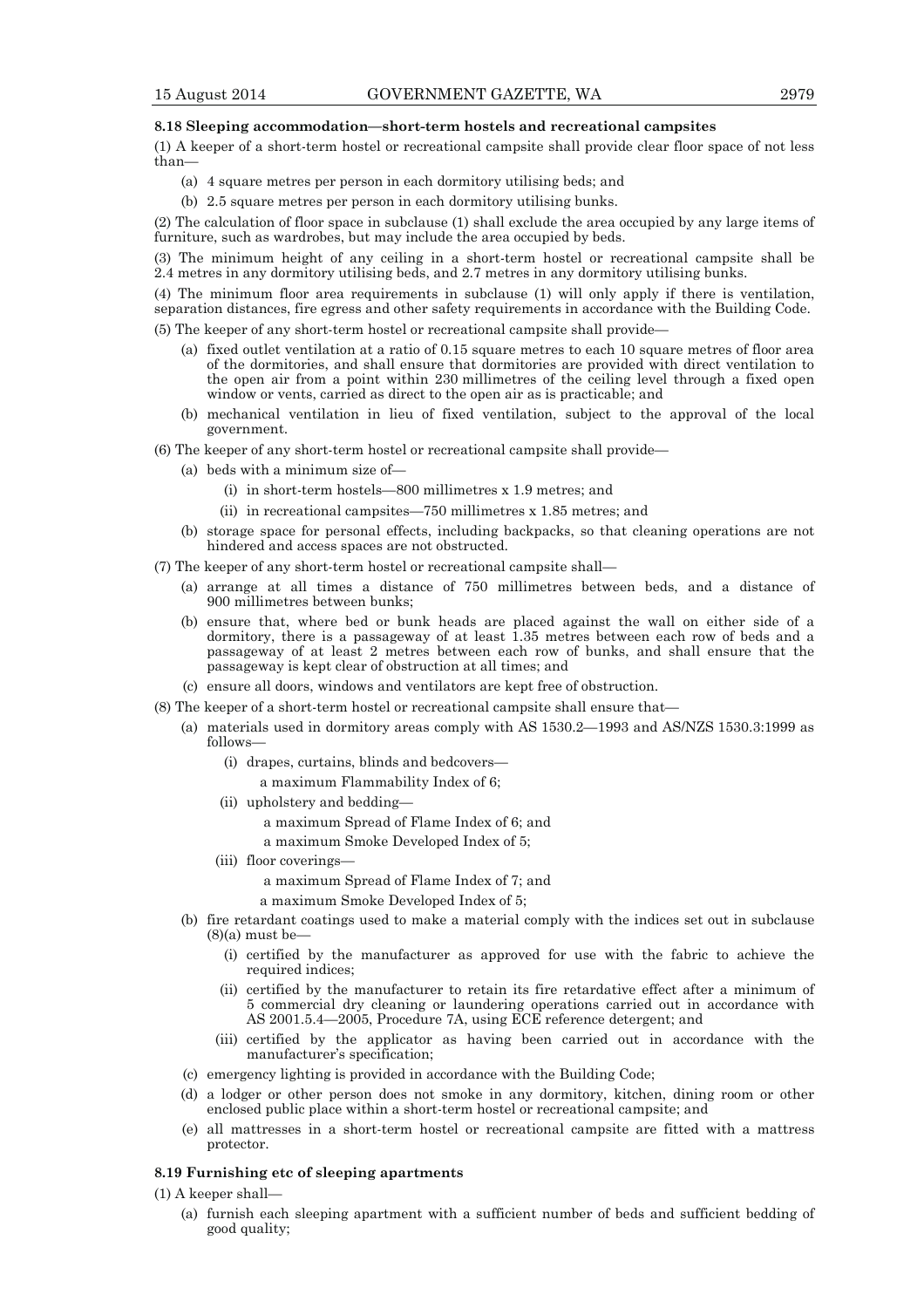- (b) ensure that each bed—
	- (i) has a bed head, mattress and pillow; and
	- (ii) is provided with a pillow case, mattress cover, two sheets, a blanket or rug, and from 1 May to 30 September, not less than one additional blanket or rug; and
- (c) furnish each bedroom so that there are adequate storage facilities for belongings within the room.
- (2) A keeper shall not cause or allow any tiered beds or bunks to be used in a sleeping apartment.

(3) The sheets and blankets required to be provided by subclause  $(1)(b)(ii)$ , shall be deemed to have been provided by the keeper, where the keeper offers them for hire to the lodgers. In such circumstances, each lodger must either provide his own clean sheets or hire them from the keeper.

(4) In a short-term hostel or recreational campsite, the storage facilities required by subclause (1)(c) may be located in a separate secure storage room or locker room.

# **8.20 Ventilation**

If, in the opinion of an EHO, a kitchen, bathroom, toilet, laundry or habitable room is not adequately or properly ventilated, he or she may direct the keeper to provide a different or additional method of ventilation.

# **8.21 Numbers to be placed on doors**

(1) A keeper must place or cause to be placed on the outside of the doors of all rooms available to lodgers in the lodging house, serial numbers so that—

- (a) the number "1" is placed on the outside of the door of the room nearest to the front or main entry door of the lodging house; and
- (b) the numbers continue in sequence throughout each floor (if there is more than one) of the lodging house.

(2) The numbers to be placed on the doors under subclause (1) must be—

- (a) not less than 40 millimetres in height;
- (b) 1.5 metres from the floor; and
- (c) permanently fixed either by being painted on the doors or shown by other legible means.

#### *Division 3—Management and care*

# **8.22 Keeper or manager to reside in the lodging house**

No keeper of a lodging house shall absent himself from such house, unless he leaves some reputable person in charge thereof.

# **8.23 Register of lodgers**

(1) A keeper shall keep a register of lodgers in the form prescribed in Schedule 8.

- (2) The register of lodgers shall be—
	- (a) kept in the lodging house; and
	- (b) open to inspection at any time on demand by any member of the Police Service or by an EHO.

# **8.24 Keeper report**

A keeper shall, whenever required by the local government, report to the local government, in the form of Schedule 9, the name of each lodger who lodged in the lodging house during the preceding day or night.

# **8.25 Certificate in respect of sleeping accommodation**

(1) An EHO may issue to a keeper, a certificate, in respect of each room, which shall be in the form of Schedule 10.

(2) The certificate issued under subclause (1) shall specify the maximum number of persons permitted to occupy each room of a sleeping apartment at any one time.

(3) When required by an EHO, a keeper shall exhibit the certificate issued under this clause in a conspicuous place in the room to which it refers.

(4) A person shall not cause or allow a greater number of persons than is specified on a certificate issued under this clause to occupy the room to which it refers.

# **8.26 Duplicate keys and inspection**

Each keeper and manager of a lodging house shall—

- (a) retain possession of a duplicate key to the door of each room; and
- (b) when required by an EHO, open the door of any room for the purposes of inspection by the EHO.

# **8.27 Room occupancy**

(1) A keeper shall not—

 (a) cause or allow more than the maximum number of persons permitted by the certificate of registration of the lodging house to be lodged at any one time in the lodging house;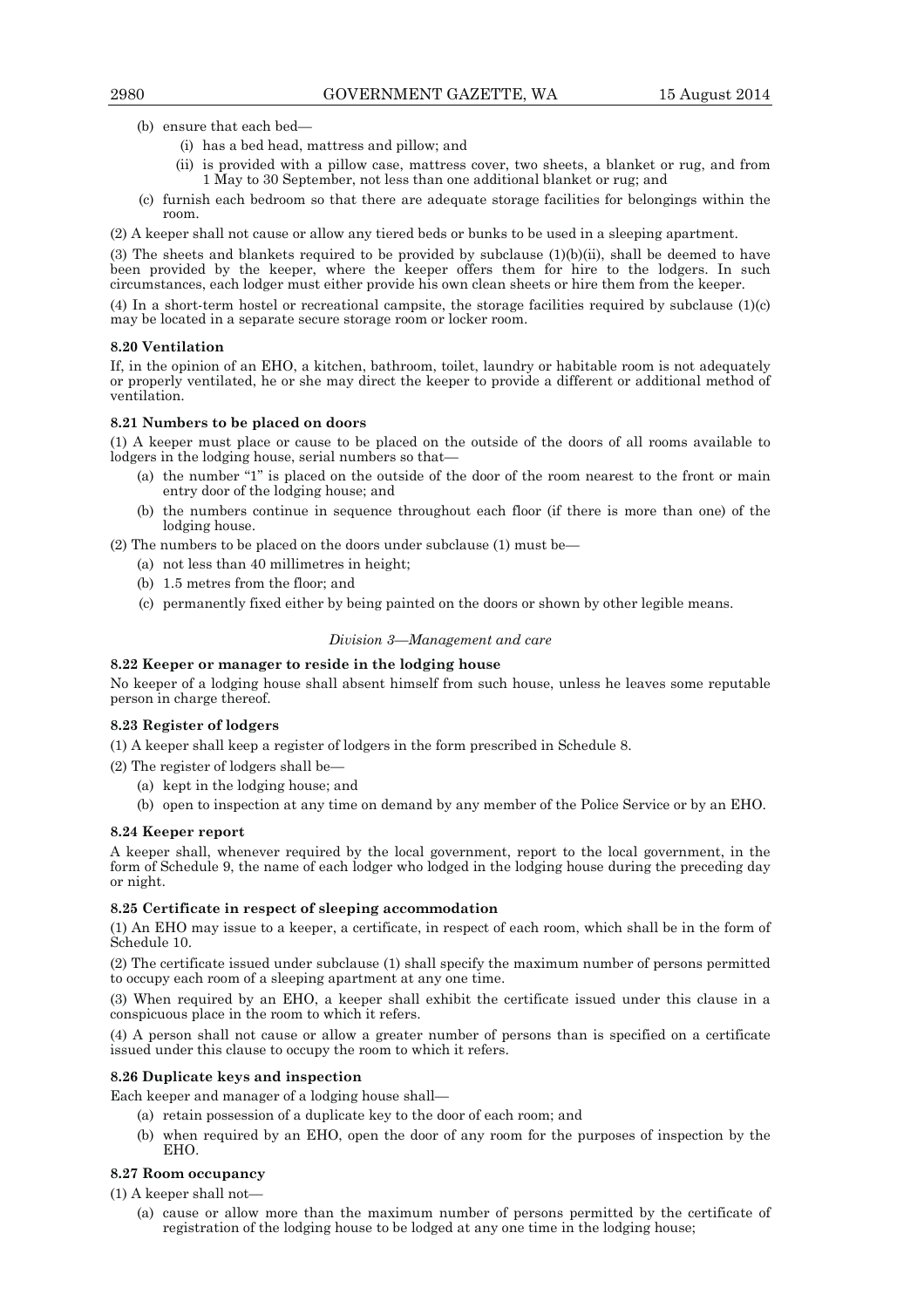- (b) cause or allow to be placed or kept in any sleeping apartment—
	- (i) a larger number of beds; or
	- (ii) larger quantity of bedding than is required to accommodate and provide for the maximum number of persons permitted to occupy the sleeping apartment at any one time; and
- (c) use or cause or allow to be used for sleeping purposes a room that—
	- (i) has not been certified for that purpose; and
	- (ii) the local government has forbidden to be used as a sleeping apartment.

(2) For the purpose of this clause, 2 children under 10 years of age shall be counted as one lodger.

#### **8.28 Maintenance of a room by a lodger or resident**

(1) A keeper may permit or contract with a lodger or resident to service, clean or maintain the room or rooms occupied by the lodger or resident.

(2) Where permission is given or a contract entered into under subclause (1), the keeper shall—

- (a) inspect each room the subject of the permission or agreement at least once a week; and
- (b) ensure that each room is being maintained in a clean condition.

(3) A lodger or resident who contracts with a keeper to service, clean or maintain a room occupied by him or her, shall maintain the room in a clean condition.

#### **8.29 Cleaning and maintenance requirements**

- (1) In this clause
	- *bed linen* includes sheets, pillow cases and mattress covers.

(2) A keeper of a lodging house shall—

- (a) maintain in a clean, sound and undamaged condition—
	- (i) the floor, walls, ceilings, woodwork and painted surfaces;
	- (ii) the floor coverings and window treatments; and
	- (iii) the toilet seats;
- (b) maintain in a clean condition and in good working order—
	- (i) all fixtures and fittings; and
	- (ii) windows, doors and door furniture;
- (c) ensure that the internal walls of each bathroom and toilet are painted so as to maintain a smooth impervious washable surface;
- (d) ensure that all floors are kept clean at all times;
- (e) ensure that—
	- (i) all bed linen, towels and house linen in use are washed at least once a week;
	- (ii) within a reasonable time of a bed having been vacated by a lodger or resident, the bed linen is removed and washed;
	- (iii) a person does not occupy a bed which has been used by another person unless the bed has been provided with clean bed linen;
	- (iv) all beds, bedsteads, blankets, rugs, covers, bed linen, towels and house linen are kept clean, in good repair and free from vectors of disease; and
	- (v) when any vectors of disease are found in a bed, furniture, room or sleeping apartment, immediate effective action is taken to eradicate the vectors of disease; and
	- (vi) a room which is not free from vectors of disease is not used as a sleeping apartment;
- (f) when so directed by an EHO, ensure that—
	- (i) a room, together with its contents and any other part of the lodging house, is cleaned and disinfected; and
	- (ii) a bed or other article of furniture is removed from the lodging house and properly disposed of;
- (g) ensure that the yard is kept clean at all times;
- (h) provide all bedrooms, passages, common areas, toilets, bathrooms and laundries with adequate lighting; and
- (i) comply with any direction, whether orally or in writing, given by an EHO.

# **8.30 Responsibilities of lodgers and residents**

A lodger or resident shall not—

- (a) use any room available to lodgers—
	- (i) as a shop, store or factory; or
	- (ii) for manufacturing or trading services;
- (b) keep or store in or on the lodging house any goods or materials that are inflammable or offensive;
- (c) use a bath or hand wash basin other than for ablutionary purposes;
- (d) use a bathroom facility or fitting for laundry purposes;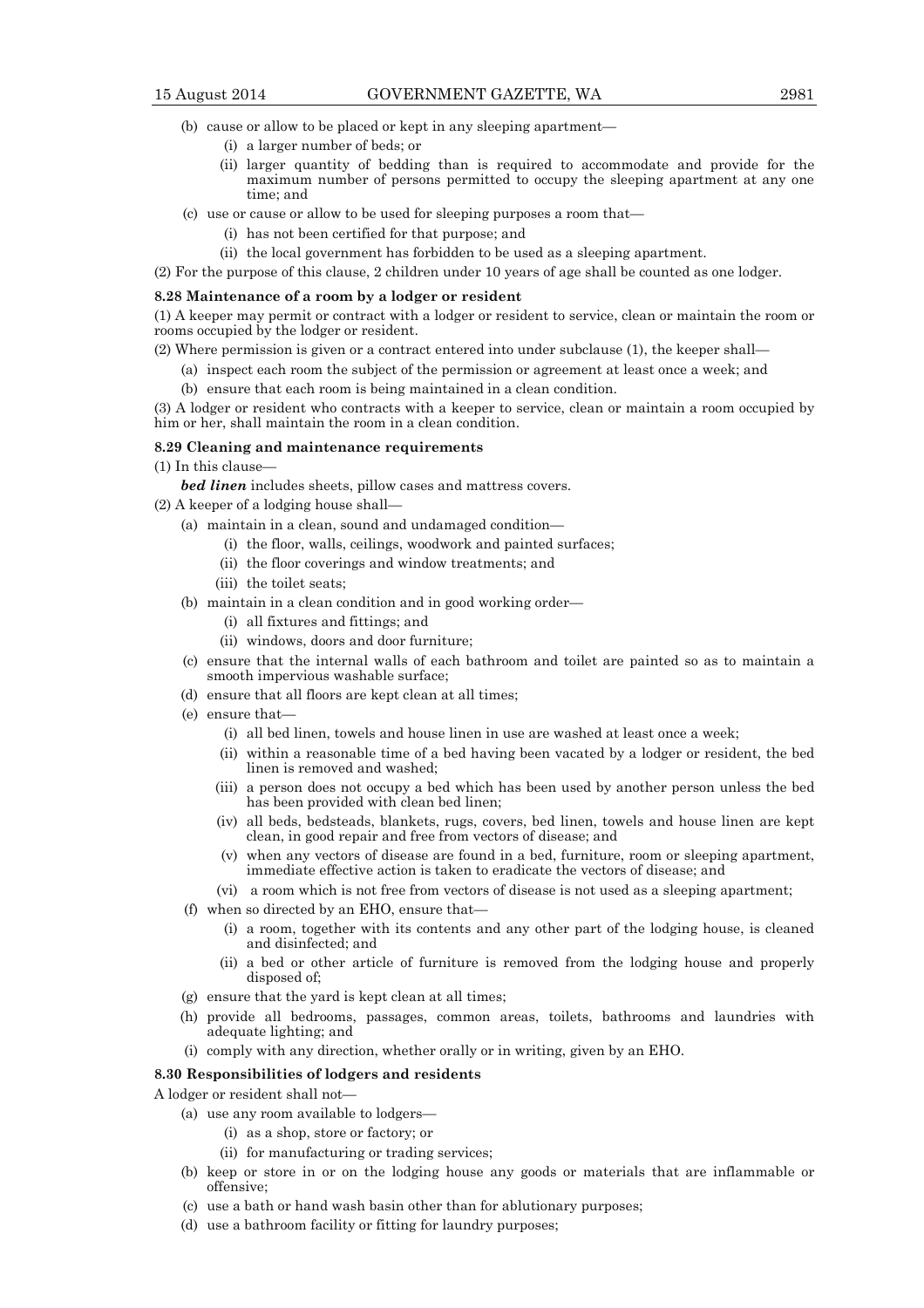- (e) use a sink installed in a kitchen or scullery for any purpose other than the washing and cleaning of cooking and eating utensils, other kitchenware and culinary purposes;
- (f) deposit rubbish or waste food other than into a proper rubbish receptacle;
- (g) in a kitchen or other place where food is kept—
	- (i) wash or permit the washing of clothing or bedding; or
	- (ii) keep or permit to be kept any soiled clothing or bedding;
- (h) subject to clause 8.31—
	- (i) keep, store, prepare or cook food in any sleeping apartment; or
	- (ii) unless sick or invalid and unable to leave a sleeping apartment for that reason, use a sleeping apartment for dining purposes;
- (i) place or keep in any part of a lodging house, any luggage, clothing, bedding, or furniture that is infested with vectors of disease;
- (j) store or keep such a quantity of furniture, material or goods within the lodging house—
	- (i) in any kitchen, living or sleeping apartment so as to prevent the cleaning of the floors, walls, fittings or fixtures; or
	- (ii) in a sleeping apartment so as to decrease the air space to less than the minimum required by this Part;
- (k) obstruct or prevent the keeper or manager from inspecting or examining the room or rooms occupied by the lodger or resident; and
- (l) fix any fastener or change any lock to a door or room without the written approval of the keeper.

# **8.31 Approval for storage of food**

(1) An EHO may—

- (a) upon written application from a keeper, approve the storage of food within a refrigerator or sealed container in a sleeping apartment; and
- (b) withdraw the approval if a nuisance or vector of disease infestation is found to exist in the lodging house.

(2) The keeper of a serviced apartment may permit the storage and consumption of food within that apartment if suitable storage and dining facilities are provided.

# **PART 9—OFFENSIVE TRADES**

*Division 1—General* 

# **9.1 Interpretation**

In this Part, unless the context otherwise requires—

*occupier* in relation to premises includes the person registered as the occupier of the premises specified in the certificate of registration;

*offensive trade* means any trades as defined by section 186 of the Act; and

*premises* includes houses.

# **9.2 Consent to establish an offensive trade**

A person seeking the consent of the local government under section 187 of the Act to establish an offensive trade shall make an application in the form prescribed in Schedule 11 and in accordance with the local government's Local Planning Scheme.

#### **9.3 False statement**

A person who makes a false statement in an application under clause 9.2 commits an offence.

#### **9.4 Registration of premises**

An application for the registration of premises pursuant to section 191 of the Act shall be—

- (a) in the form prescribed in Schedule 12;
- (b) accompanied by the fee prescribed in the *Health (Offensive Trades Fees) Regulations 1976*; and
- (c) lodged with the local government.

# **9.5 Certificate of registration**

Upon the registration of premises for the carrying on of an offensive trade, the local government shall issue to the applicant a certificate in the form of Schedule 13.

# **9.6 Change of occupier**

Where there is a change of occupier of the premises registered pursuant to this Division, the new occupier shall forthwith notify the CEO in writing of such change.

#### **9.7 Alterations to premises**

While any premises remain registered under this Division, a person shall not, without the written permission of the local government, make or permit any change or alteration whatever to the premises.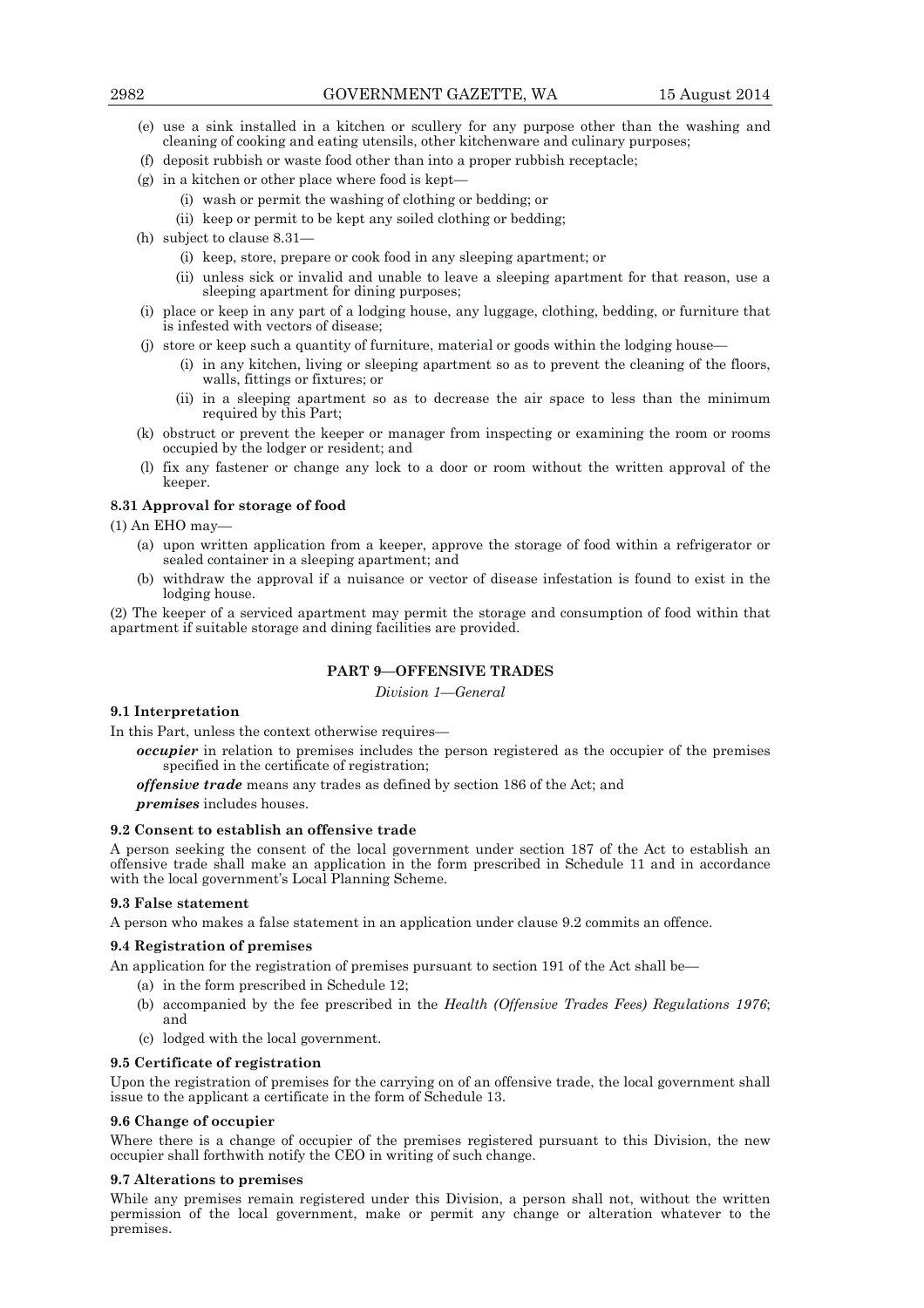#### *Division 2—General duties of an occupier*

# **9.8 Interpretation**

In this Division, unless the context otherwise requires—

*occupier* means the occupier, or where there is more than one occupier, each of the occupiers of the premises in or upon which an offensive trade is carried on; and

*the premises* means those premises in or upon which an offensive trade is carried on.

# **9.9 Cleanliness**

The occupier shall—

- (a) ensure the premises is kept and maintained in a clean and sanitary condition and that floors, walls, ceilings and other portions of the premises are kept in a state of good repair;
- (b) ensure all fittings, fixtures, appliances, machinery, implements, shelving, furniture, bins, sinks, drain boards, grease traps, tubs, vessels and other things used on or in connection with the premises are kept in a clean and sanitary condition in a good state of repair;
- (c) keep the premises free from offensive odour arising from the premises;
- (d) maintain in a clean and tidy condition all yards, footpaths, passageways, paved areas, stores or outbuildings used in connection with the premises; and
- (e) clean daily, and at all times keep and maintain all sanitary conveniences and all sanitary fittings and grease traps on the premises in a clean and sanitary condition.

#### **9.10 Rats and other vectors of disease**

The occupier shall—

- (a) ensure that the premises are kept free from rodents, cockroaches, flies and other vectors of disease; and
- (b) provide in and on the premises all effective means and methods for the eradication and prevention of rodents, cockroaches, flies and other vectors of disease.

#### **9.11 Sanitary conveniences and hand wash basins**

The occupier shall provide on the premises in an approved position, sufficient sanitary conveniences and hand wash basins, each with an adequate supply of hot and cold water for use by employees and by all other persons lawfully upon the premises.

# **9.12 Painting of walls etc**

The occupier shall cause the internal surface of every wall, the underside of every ceiling or roof and all fittings as may be directed in and on the premises to be cleaned and painted when instructed by an EHO.

# **9.13 Effluvia, vapours or gases**

The occupier shall—

- (a) provide, use and maintain in a state of good repair and working order, appliances and preventive measures capable of effectively destroying or of rendering harmless all offensive effluvia, vapours, dust or gases arising in any process of his business or from any material, residue or other substance which may be kept or stored upon the premises; and
- (b) manage and operate the premises such that odours emanating from the premises do not unreasonably interfere with the health, welfare, convenience, comfort or amenity of any person.

# **9.14 Offensive material**

The occupier shall—

- (a) provide on the premises, impervious receptacles of sufficient capacity to receive all offensive material and trade refuse produced upon the premises in any one day;
- (b) keep airtight covers on the receptacles, except when it is necessary to place something in or remove something from them;
- (c) cause all offensive material and trade refuse to be placed immediately in the receptacles;
- (d) cause the contents of the receptacles to be removed from the premises at least once in every working day or at such other intervals as may be approved or directed by an EHO; and
- (e) cause all receptacles after being emptied to be cleaned immediately with an efficient disinfectant.

### **9.15 Storage of materials**

The occupier shall cause all material on the premises to be stored so as not to be offensive or injurious to health whether by smell or otherwise and so as to prevent the creation of a nuisance.

#### **9.16 Specified offensive trades**

(1) For the purposes of this clause, **s***pecified offensive trade* means one or more of the offensive trades carried on in or connected with the following works or premises—

- (a) fat rendering premises; and
- (b) laundries, dry cleaning premises and dye works.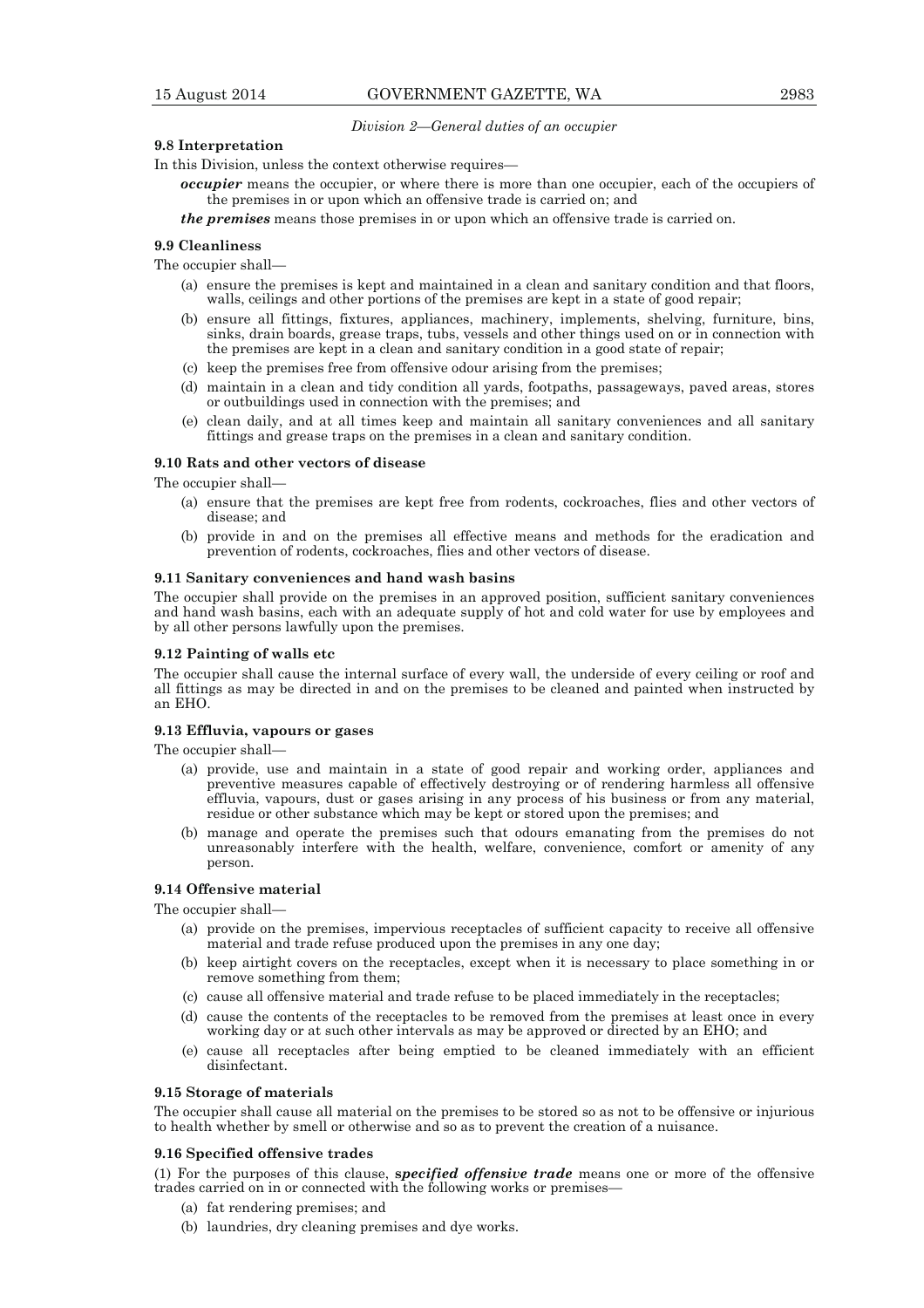(2) Where premises are used for or in relation to a specified offensive trade, the occupier shall—

- (a) cause the floor of the premises to—
	- (i) be properly paved and drained with impervious materials;
	- (ii) have a smooth surface; and
	- (iii) have a fall to a bucket trap or spoon drain in such a way that all liquids falling on the floor shall be conducted by the trap or drain to a drain inlet situated inside the building where the floor is situated;
- (b) cause the angles formed by the walls with any other wall, and by the wall with the floor, to be coved to a radius of not less than 25 millimetres; and
- (c) cause all liquid refuse to be—
	- (i) cooled to a temperature not exceeding 26 degrees Celsius and in accordance with the *Water Services Act 2012*, before being discharged into any drain outlet from any part of the premises; and
	- (ii) directed through such screening or purifying treatment as an EHO may from time to time direct.

# **9.17 Directions**

(1) An EHO may give to the occupier directions to prevent or diminish the offensiveness of a trade or to safeguard the public health.

(2) The occupier shall comply with any directions given under this clause.

#### **9.18 Other duties of occupier**

In addition to the requirements of this Division, the occupier shall comply with all other requirements of this Part that apply to the particular offensive trade or trades carried on by her or him.

# *Division 3—Fish premises*

# **9.19 Interpretation**

In this Division, unless the context otherwise requires—

*fish premises* may include a fish processing establishment, fish curing establishment and a shellfish and crustacean processing establishment.

# **9.20 Duties of an occupier**

The occupier of a fish premises shall—

- (a) not suffer or permit any decomposing fish to be kept on the premises where his trade is carried on for a longer period than is reasonably necessary to dispose of them;
- (b) cause all decomposing fish, to be immediately deposited in an impervious receptacle furnished with an airtight cover; and
- (c) cause the brine of pickle to be removed as often as is necessary to prevent it from becoming offensive.

# **9.21 Disposal of waste**

The occupier of a fish premises shall cause all offal and wastes, all rejected and unsaleable fish and any rubbish or refuse which is likely to be offensive or a nuisance to be-

- (a) placed in the receptacles referred to in clause 9.14 and disposed of in accordance with that clause; or
- (b) kept in a frozen state in an approved enclosure before its removal from the premises.

# **9.22 Fish containers**

The occupier of a fish premises shall not allow any container used for the transport of fish to—

- (a) remain on the premises longer than is necessary for it to be emptied; or
- (b) be kept so as to cause a nuisance or to attract flies.

#### *Division 4—Laundries, dry cleaning establishments and dye works*

#### **9.23 Interpretation**

In this Division, unless the context otherwise requires-

- *dry cleaning establishment* means premises where clothes or other articles are cleaned by use of solvents without using water, but does not include premises in which perchlorethylene or arklone is used as dry cleaning fluid in a machine operating on a full cycle and fully enclosed basis;
- *dye works* means a place where articles are commercially dyed, but does not include dye works in which provision is made for the discharge of all liquid waste there from into a public sewer;

*exempt laundromat* means a premises in which—

 (a) laundering is carried out by members of the public using, on payment of a fee, machines or equipment provided by the owners or occupiers of those establishments; and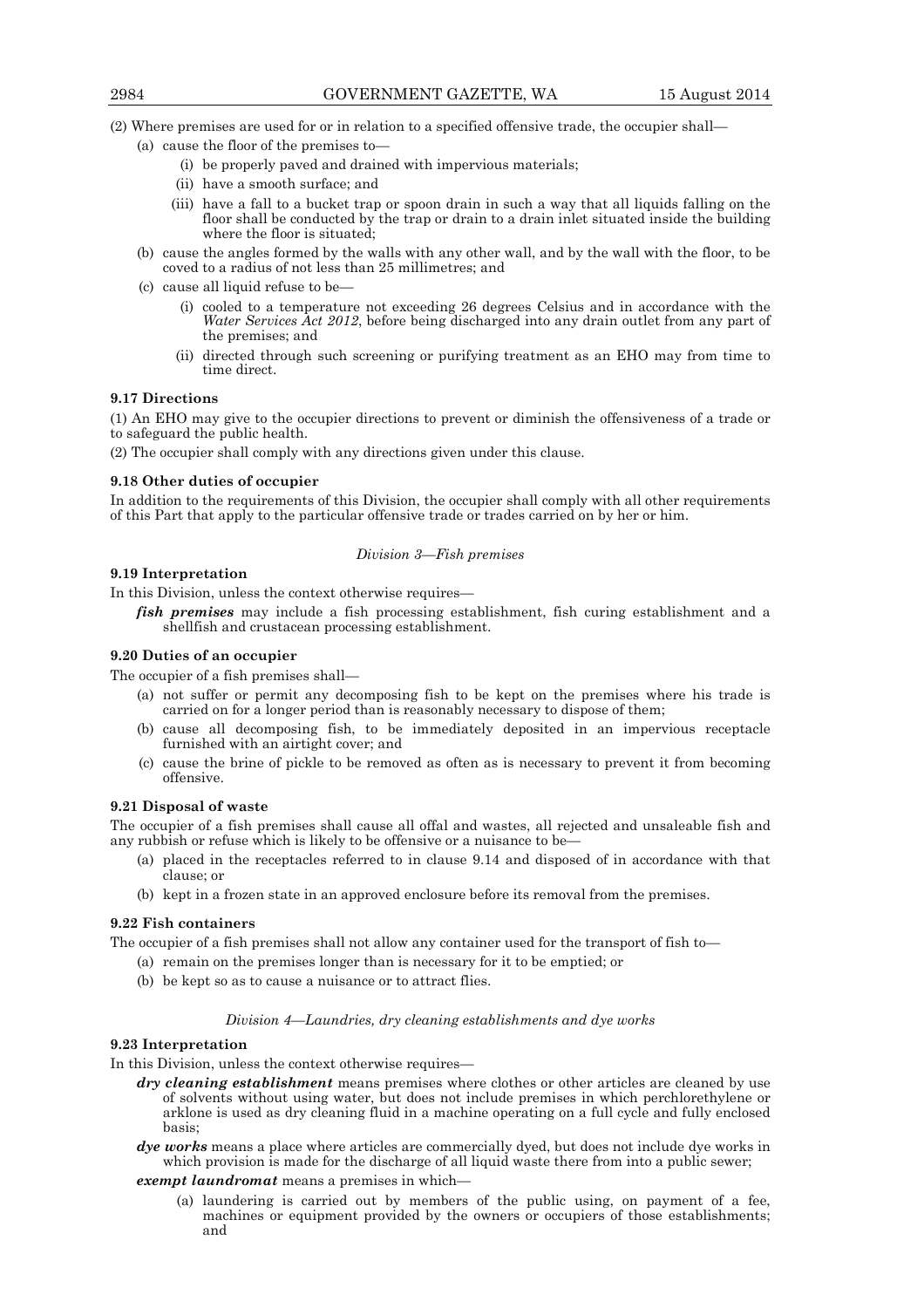- (b) laundering is not carried out by those owners or occupiers for or on behalf of other persons; and
- (c) provision is made for the discharge of all liquid waste therefrom into a public sewer;
- *laundromat* means a public place with coin operated washing machines, spin dryers or dry cleaning machines; and
- *laundry* means any place where articles are laundered by commercial grade machinery but does not include an exempt laundromat.

# **9.24 Receiving depot**

An owner or occupier of premises shall not use or permit the premises to be used as a receiving depot for a laundry, dry cleaning establishment or dye works, except with the written permission of an EHO who may at any time, by written notice, withdraw such permission.

# **9.25 Reception room**

(1) The occupier of a laundry, dry cleaning establishment or dye works shall—

- (a) provided a reception room in which all articles brought to the premises for treatment shall be received and shall not receive or permit to be received any such articles except in that room; and
- (b) cause such articles, as may be directed by an EHO, to be thoroughly disinfected to the satisfaction of the officer.

(2) A person shall not bring or permit food to be brought into the reception room referred to in this clause.

#### **9.26 Walls and floors**

The occupier of a laundry, dry cleaning establishment or dye works shall cause—

- (a) the internal surfaces of all walls to be rendered with a cement plaster with a steel float finish or other approved material to a height of 2 metres and to be devoid of holes, cracks or crevices;
- (b) the floor to be impervious, constructed of concrete and finished to a smooth surface; and
- (c) every floor and wall of any building on the premises to be kept at all times in good order and repair, so as to prevent the absorption of any liquid which may be splashed or spilled or may fall or be deposited on it.

# **9.27 Laundry floor**

The occupier of a laundry shall provide in front of each washing machine, a non-corrosive grating, with a width of at least 910 millimetres, so constructed as to prevent any person from standing in water on the floor.

#### **9.28 Escape of dust**

The occupier of a dry cleaning establishment shall provide effective means to prevent the escape into the open air of all dust or other material from the premises.

# **9.29 Precautions against combustion**

The occupier of a dry cleaning establishment where volatile liquids are used shall take all proper precautions against combustion and shall comply with all directions given by an EHO for that purpose.

## **9.30 Trolleys**

The occupier of a laundry or dry cleaning establishment shall—

- (a) provide trolleys for the use of transporting dirty and clean linen; and
- (b) ensure that each trolley is—
	- (i) clearly designated to indicate the use for which it is intended;
	- (ii) lined internally with a smooth, impervious, non-absorbent material that is easily cleaned; and
	- (iii) thoroughly cleaned and disinfected on a regular basis.

#### **9.31 Sleeping on premises**

A person shall not use or permit any room in a laundry, dry cleaning establishment or dye works to be used for sleeping purposes.

# **PART 10—OFFENCES AND PENALTIES**

*Division 1—General* 

# **10.1 Offences and penalties**

(1) A person who contravenes a provision of this local law commits an offence.

- (2) A person who commits an offence under subclause (1) is liable—
	- (a) to a penalty which is not more than \$2 500 and not less than—
		- (i) in the case of a first such offence, \$250;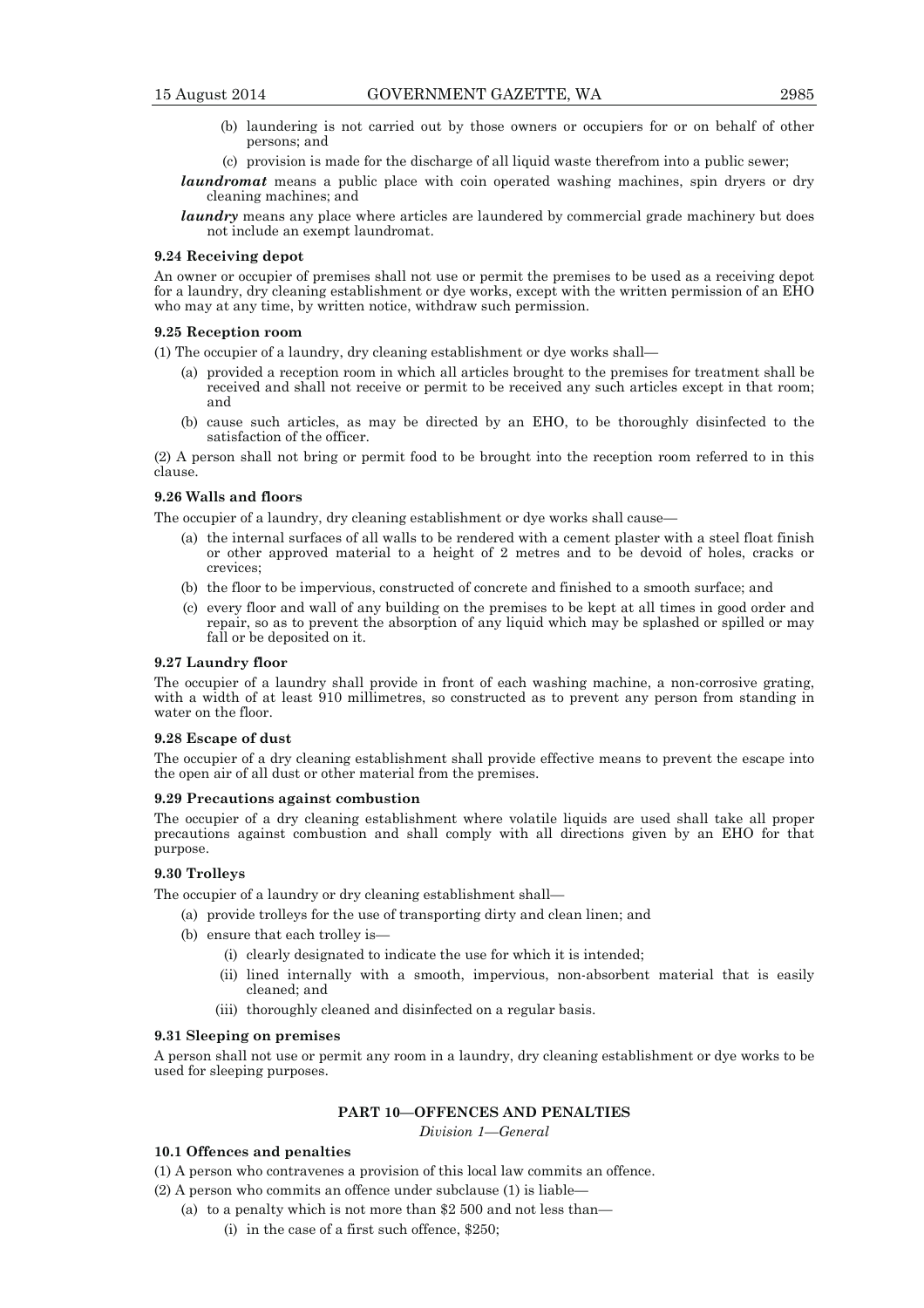- (ii) in the case of a second such offence, \$500; and
- (iii) in the case of a third or subsequent such offence, \$1 250; and
- (b) if the offence is a continuing offence, a daily penalty which is not more than \$250 and not less than \$125.

————

| Schedule 1                                                       |                                  |
|------------------------------------------------------------------|----------------------------------|
| <b>APPLICATION FOR LICENCE OF A MORGUE</b>                       |                                  |
| City of Greater Geraldton<br>APPLICATION FOR LICENCE OF A MORGUE | $\lbrack c \rbrack 3.13 \rbrack$ |
| To: Chief Executive Officer                                      |                                  |
| City of Greater Geraldton                                        |                                  |
|                                                                  |                                  |
| (Full name of applicant)                                         |                                  |
|                                                                  |                                  |
| (Residential address of applicant)                               |                                  |
| apply to licence the premises listed below as a Morgue.          |                                  |
|                                                                  |                                  |
|                                                                  |                                  |
|                                                                  |                                  |

(Signature of applicant)

To: Chief Executive Officer

 .................................................................. (Date)

> *Schedule 2*  **DELETED**

————

————

*Schedule 3*  **DELETED** 

# *Schedule 4*  **APPLICATION FOR REGISTRATION OF A LODGING HOUSE**

————

[cl 8.3]

*City of Greater Geraldton*  APPLICATION FOR REGISTRATION OF A LODGING HOUSE

| City of Greater Geraldton            |
|--------------------------------------|
|                                      |
| (Full name of applicant/s)           |
|                                      |
| (Residential address of applicant/s) |
|                                      |
|                                      |
|                                      |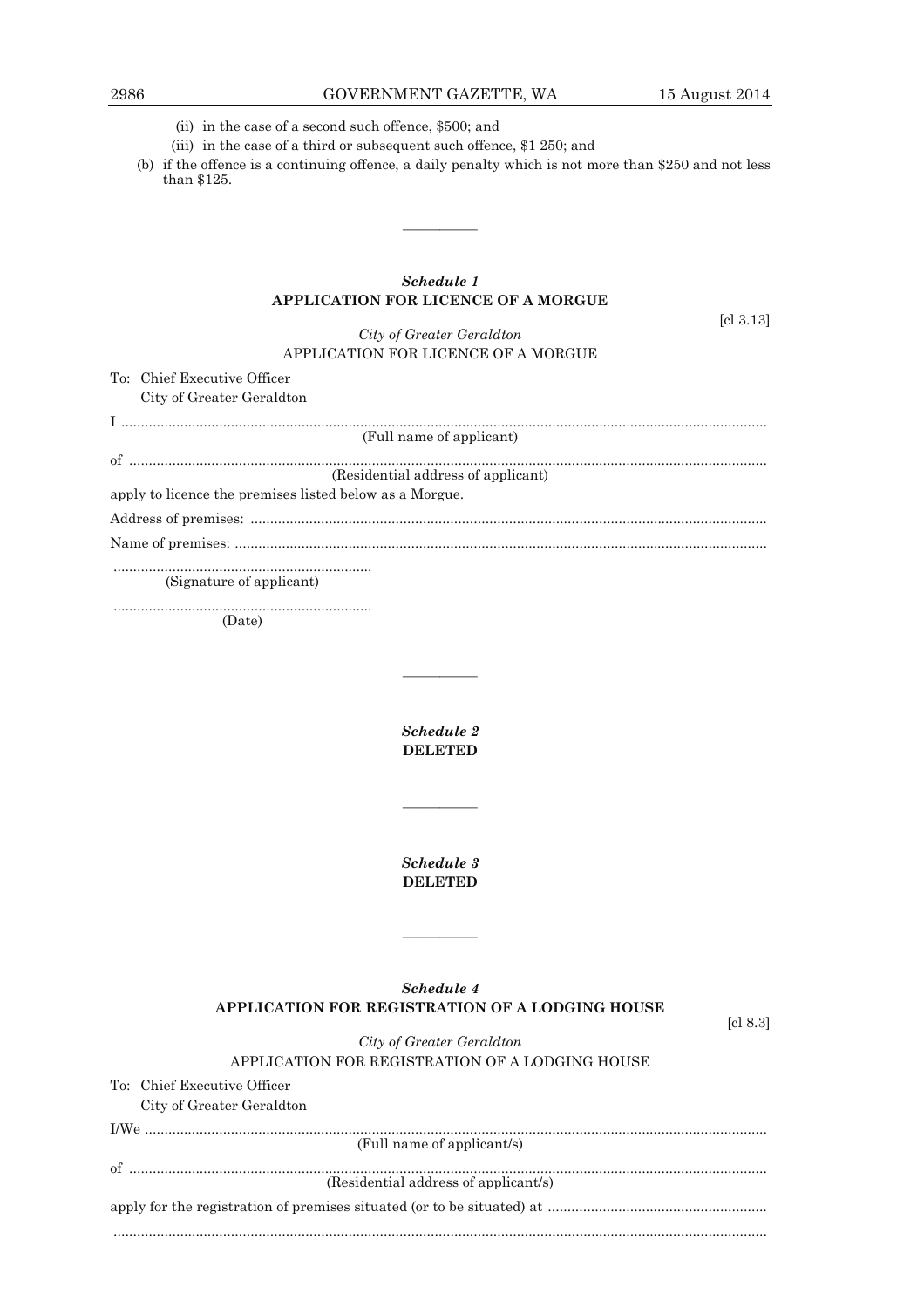as a lodging house to be classified as—

| a lodging house          |              |
|--------------------------|--------------|
| a short-term hostel      |              |
| a recreational campsite  | $\mathsf{L}$ |
| serviced apartments      | $\mathsf{L}$ |
| (Tick which is to apply) |              |

and for my name to be entered in the Register as the keeper of the lodging house.

# DESCRIPTION OF LODGING HOUSE—

Number of storeys: …………………………….

|                                                                                                                                                                                                                                       | Number | Area |
|---------------------------------------------------------------------------------------------------------------------------------------------------------------------------------------------------------------------------------------|--------|------|
| Laundries/toilets/bathrooms                                                                                                                                                                                                           |        |      |
| Bedrooms                                                                                                                                                                                                                              | .      | .    |
| Dining Rooms                                                                                                                                                                                                                          | .      | .    |
| Kitchens                                                                                                                                                                                                                              | .      | .    |
| <b>Sitting Rooms</b>                                                                                                                                                                                                                  | .      |      |
| Other (Specify):                                                                                                                                                                                                                      |        |      |
|                                                                                                                                                                                                                                       |        |      |
| Rooms for lodgers                                                                                                                                                                                                                     | Number | Area |
| Bedrooms                                                                                                                                                                                                                              | .      |      |
| Dining Rooms                                                                                                                                                                                                                          | .      |      |
| Kitchens                                                                                                                                                                                                                              | .      | .    |
| <b>Sitting Rooms</b>                                                                                                                                                                                                                  |        | .    |
| Other (Specify):                                                                                                                                                                                                                      |        |      |
|                                                                                                                                                                                                                                       |        |      |
| Sanitary conveniences for male lodgers                                                                                                                                                                                                | Number |      |
| Toilets                                                                                                                                                                                                                               |        |      |
| Urinals                                                                                                                                                                                                                               | .      |      |
| Baths                                                                                                                                                                                                                                 | .      |      |
| Showers                                                                                                                                                                                                                               | .      |      |
| Hand wash basins                                                                                                                                                                                                                      |        |      |
| Sanitary conveniences for female lodgers                                                                                                                                                                                              | Number |      |
| Toilets                                                                                                                                                                                                                               | .      |      |
| Baths                                                                                                                                                                                                                                 |        |      |
| Showers                                                                                                                                                                                                                               | .      |      |
| Hand wash basins                                                                                                                                                                                                                      |        |      |
| Laundry facilities                                                                                                                                                                                                                    | Number |      |
| Wash-troughs                                                                                                                                                                                                                          | .      |      |
| Washing machines                                                                                                                                                                                                                      | .      |      |
| Drying cabinets or clothes lines                                                                                                                                                                                                      |        |      |
| Additional Details-                                                                                                                                                                                                                   |        |      |
| (a) Lodgers' meals will/will not be provided by the manager/keeper/lodgers.                                                                                                                                                           |        |      |
| (b) The keeper will/will not reside continuously on the premises.                                                                                                                                                                     |        |      |
| (A) $\mathbf{M}$ , and a set of the set of the set of the set of $\mathbf{C}$ is the set of the set of the set of the set of the set of the set of the set of the set of the set of the set of the set of the set of the set of the s |        |      |

 (c) Name and occupation of proposed manager if keeper resides elsewhere— ...........................................................................................................................................................

(d) There will be …….… family members residing on the premises with the keeper/manager.

 .................................................................. (Signature of applicant/s)

 .................................................................. (Date)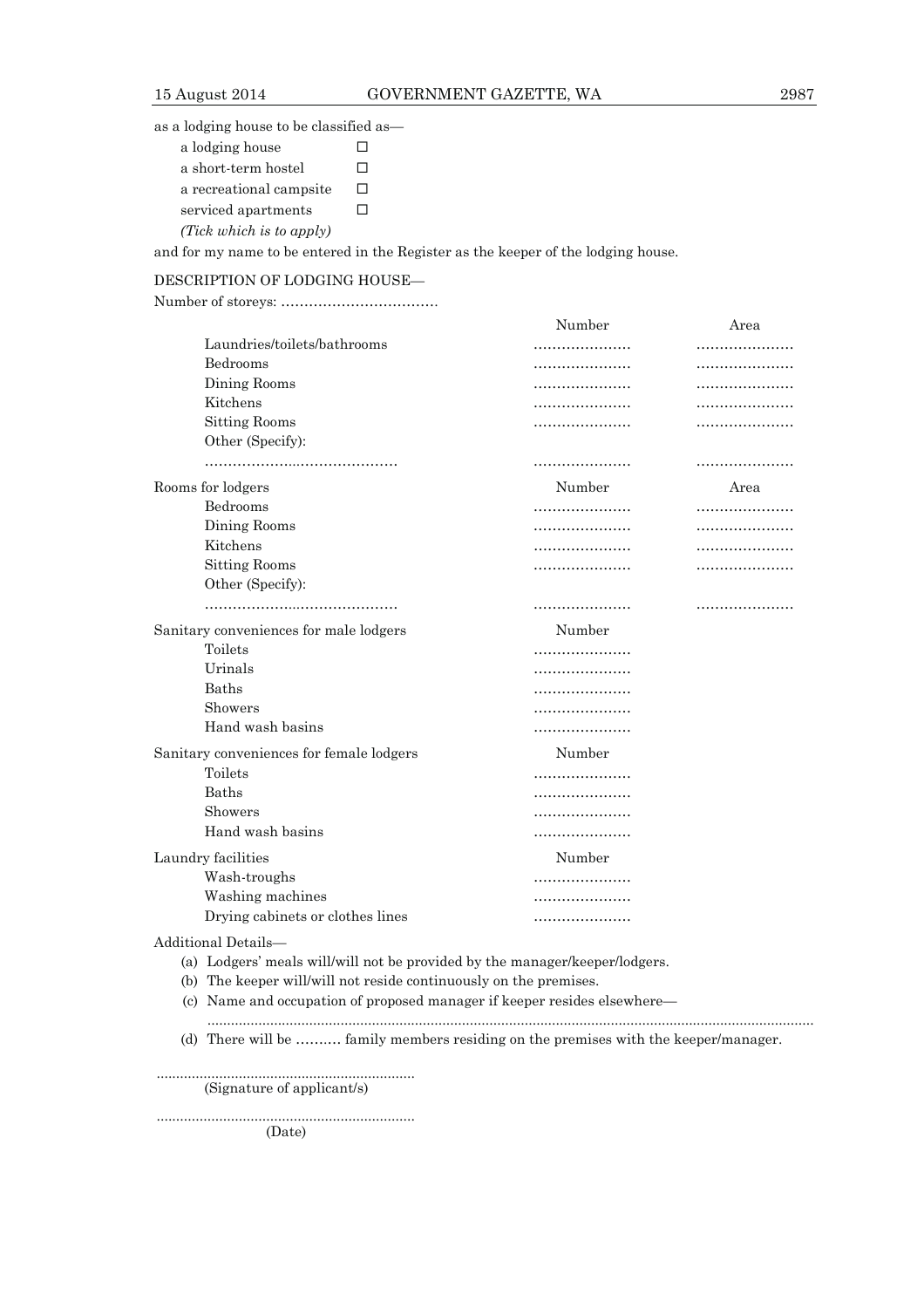2988 GOVERNMENT GAZETTE, WA 15 August 2014

# *Schedule 5*  **CERTIFICATE OF REGISTRATION OF A LODGING HOUSE**

[cl 8.4]

# *City of Greater Geraldton*  CERTIFICATE OF REGISTRATION OF A LODGING HOUSE

This is to certify that the premises situated at .......................................................................................... .......................................................................................................................................................................

is registered as a Lodging house and classified as—

a lodging house a short-term hostel  $\qquad \Box$ 

a recreational campsite  $\quad \, \Box$ serviced apartments  $\square$ 

*(Specify which is to apply)* 

until 30 June ……….….., on the following conditions—

 (3) that …………………., whose name is entered on the register of keepers of the City of Greater Geraldton, continues to be the keeper of the lodging house;

(4) that the Certificate of Registration is not sooner cancelled or revoked;

- (5) that the maximum number of rooms to be used as sleeping apartments for lodgers is ……………………..; and
- (6) that the maximum number of lodgers accommodated on the premises shall not exceed …………………….

This Certificate of Registration is issued subject to the *Health Act 1911* and the *City of Greater Geraldton Health Local Law 2012* and is not transferable.

 .................................................................. (Environmental Health Officer)

 .................................................................. (Date)

# *Schedule 6*  **APPLICATION FOR RENEWAL OF REGISTRATION OF A LODGING HOUSE**

————

[cl 8.5]

# *City of Greater Geraldton*

APPLICATION FOR RENEWAL OF REGISTRATION OF A LODGING HOUSE

To: Chief Executive Officer

City of Greater Geraldton

|                                        | (Full name of applicant/s)                                                        |
|----------------------------------------|-----------------------------------------------------------------------------------|
|                                        |                                                                                   |
|                                        | (Residential address of applicant/s)                                              |
|                                        |                                                                                   |
|                                        |                                                                                   |
| as a lodging house to be classified as |                                                                                   |
| a lodging house                        | $\mathbf{L}$                                                                      |
| a short-term hostel                    | □                                                                                 |
| a recreational campsite                | □                                                                                 |
| serviced apartments                    | □                                                                                 |
| (Tick which is to apply)               |                                                                                   |
|                                        | and for my name to be entered in the Register as the keeper of the lodging house. |
|                                        |                                                                                   |

 .................................................................. (Signature of applicant/s)

..................................................................

(Date)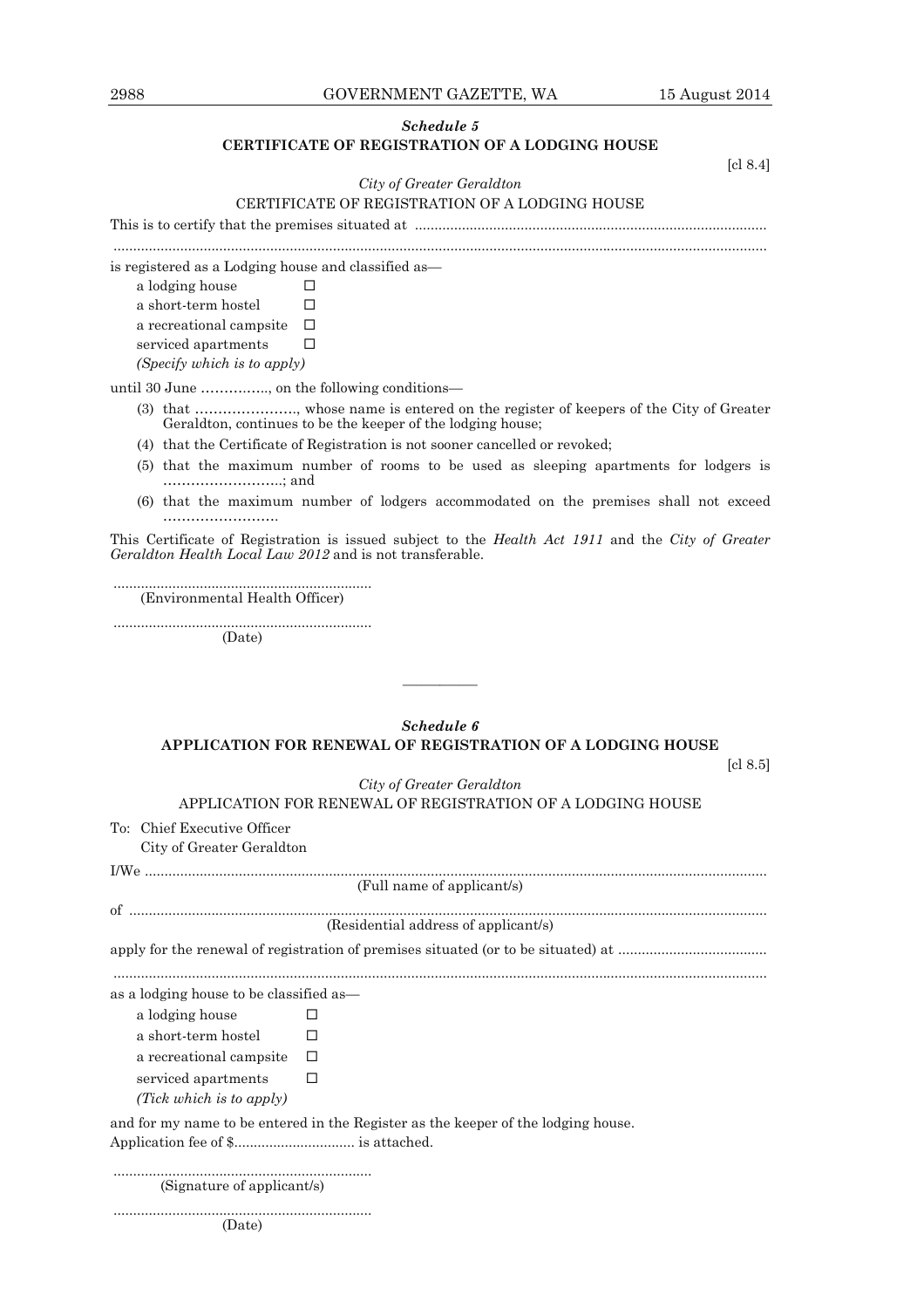# *Schedule 7*  **NOTICE OF CHANGE OF OWNER OF A LODGING HOUSE**

| City of Greater Geraldton                      |
|------------------------------------------------|
| NOTICE OF CHANGE OF OWNER OF A LODGING HOUSE   |
| To: Chief Executive Officer                    |
| City of Greater Geraldton                      |
|                                                |
| (Full name of applicant/s)                     |
|                                                |
| (Residential address of applicant/s)           |
|                                                |
| for carrying on of the lodging house business. |
|                                                |

 .................................................................. (Signature of applicant/s)

..................................................................

(Date)

# *Schedule 8*  **REGISTER OF LODGERS**

————

[cl 8.23]

# *City of Greater Geraldton*  REGISTER OF LODGERS

Location of lodging house: ............................................................................................................................ ........................................................................................................................................................................

| Date of<br>Arrival | Name | Previous Address | Signature | Room<br>$\rm No$ | Date of<br>Departure |
|--------------------|------|------------------|-----------|------------------|----------------------|
|                    |      |                  |           |                  |                      |
|                    |      |                  |           |                  |                      |
|                    |      |                  |           |                  |                      |
|                    |      |                  |           |                  |                      |
|                    |      |                  |           |                  |                      |
|                    |      |                  |           |                  |                      |

# *Schedule 9*  **LIST OF LODGERS**

————

[cl 8.24]

*City of Greater Geraldton*  LIST OF LODGERS

........................................................................................................................................................................

To: Chief Executive Officer City of Greater Geraldton

The following is the name of every person who resided in the lodging house situated at

on ..........................................................................................

[cl 8.6]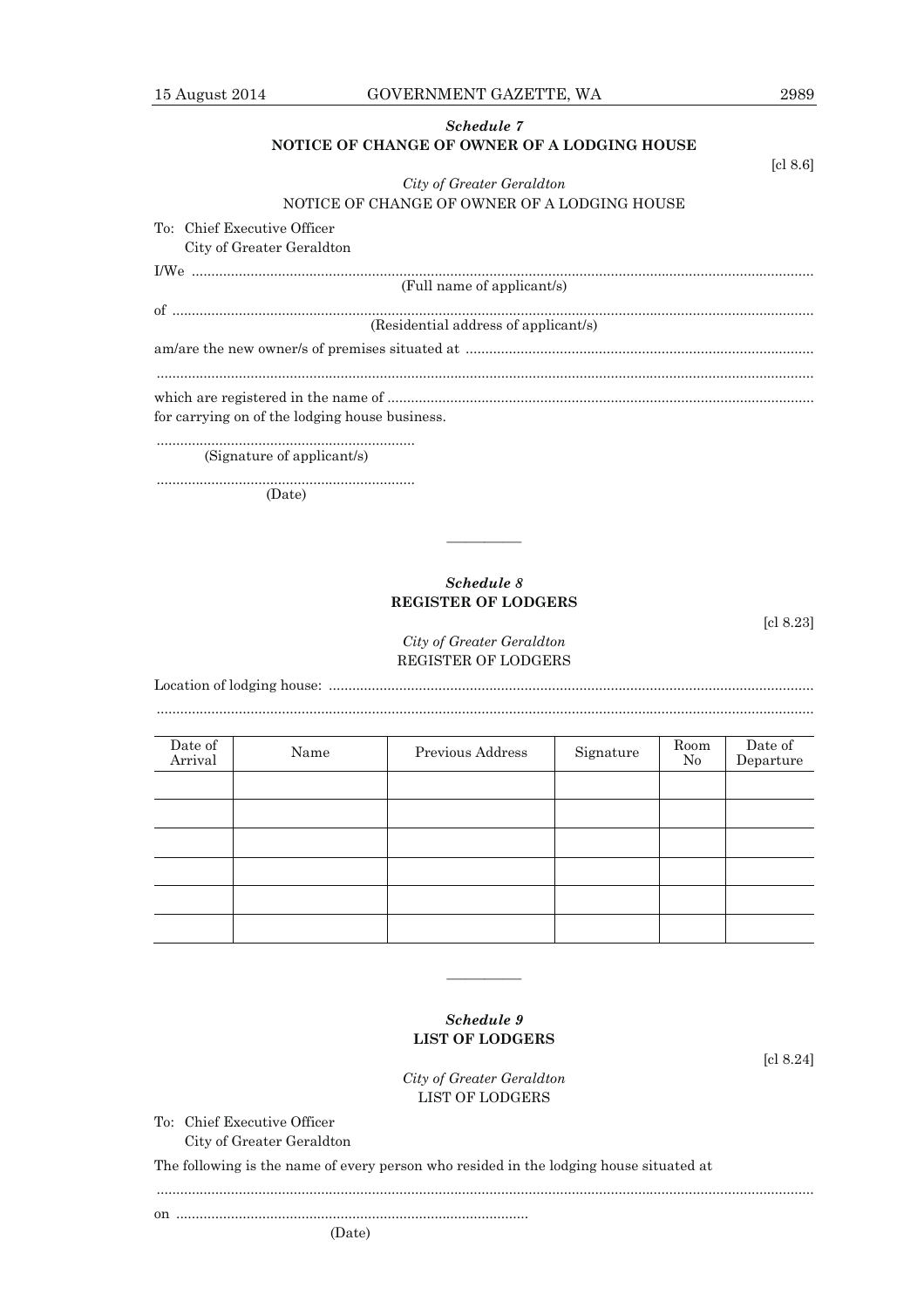| GOVERNMENT GAZETTE, WA |  |
|------------------------|--|
|                        |  |

| 2990              | GOVERNMENT GAZETTE, WA                                                                        |                   | 15 August 2014 |
|-------------------|-----------------------------------------------------------------------------------------------|-------------------|----------------|
| Lodger's name-    |                                                                                               |                   |                |
|                   |                                                                                               |                   |                |
|                   |                                                                                               |                   |                |
|                   |                                                                                               |                   |                |
|                   |                                                                                               |                   |                |
|                   | (Signature of keeper)                                                                         |                   |                |
|                   | (Date)                                                                                        |                   |                |
|                   |                                                                                               |                   |                |
|                   | Schedule 10                                                                                   |                   |                |
|                   | <b>CERTIFICATE OF SLEEPING ACCOMMODATION FOR A LODGING HOUSE</b>                              |                   |                |
|                   |                                                                                               |                   | [c1 8.25]      |
|                   | City of Greater Geraldton                                                                     |                   |                |
|                   | CERTIFICATE OF SLEEPING ACCOMMODATION FOR A LODGING HOUSE                                     |                   |                |
|                   | (Full name of Keeper)                                                                         |                   |                |
|                   |                                                                                               |                   |                |
|                   | (Residential Address of Keeper)                                                               |                   |                |
|                   |                                                                                               |                   |                |
| indicated below — | The rooms listed below are not to be occupied by more than the number of lodgers or residents |                   |                |
|                   | Room Number                                                                                   | Maximum Occupancy |                |
|                   |                                                                                               |                   |                |
|                   |                                                                                               |                   |                |
|                   |                                                                                               |                   |                |
|                   |                                                                                               |                   |                |

(Environmental Health Officer)

(Date)

| Schedule 11                                             |
|---------------------------------------------------------|
| APPLICATION FOR CONSENT TO ESTABLISH AN OFFENSIVE TRADE |

City of Greater Geraldton

 $\lbrack c \rbrack 9.2 \rbrack$ 

APPLICATION FOR CONSENT TO ESTABLISH AN OFFENSIVE TRADE To: Chief Executive Officer City of Greater Geraldton

 $\textit{I/We}\textit{........}{\textit{...}}\textit{........}{\textit{...}}\textit{........}{\textit{...}}\textit{........}{\textit{...}}\textit{........}{\textit{...}}\textit{........}{\textit{...}}\textit{........}{\textit{...}}\textit{........}{\textit{...}}\textit{........}{\textit{...}}\textit{........}{\textit{...}}\textit{........}{\textit{...}}\textit{........}{\textit{...}}\textit{........}{\textit{...}}\textit{........}{\textit{...}}\textit{........}{\textit{...}}\textit{........}{\textit{...}}\textit{........}{\textit{...}}\textit{........}{\textit$ (Residential address of applicant/s) apply for consent to establish an offensive trade being (Description of offensive trade) (Location of the house or premises) Plans and specifications of the buildings proposed to be used or erected in connection with the proposed offensive trade are attached. 

(Signature of applicant/s)

(Date)